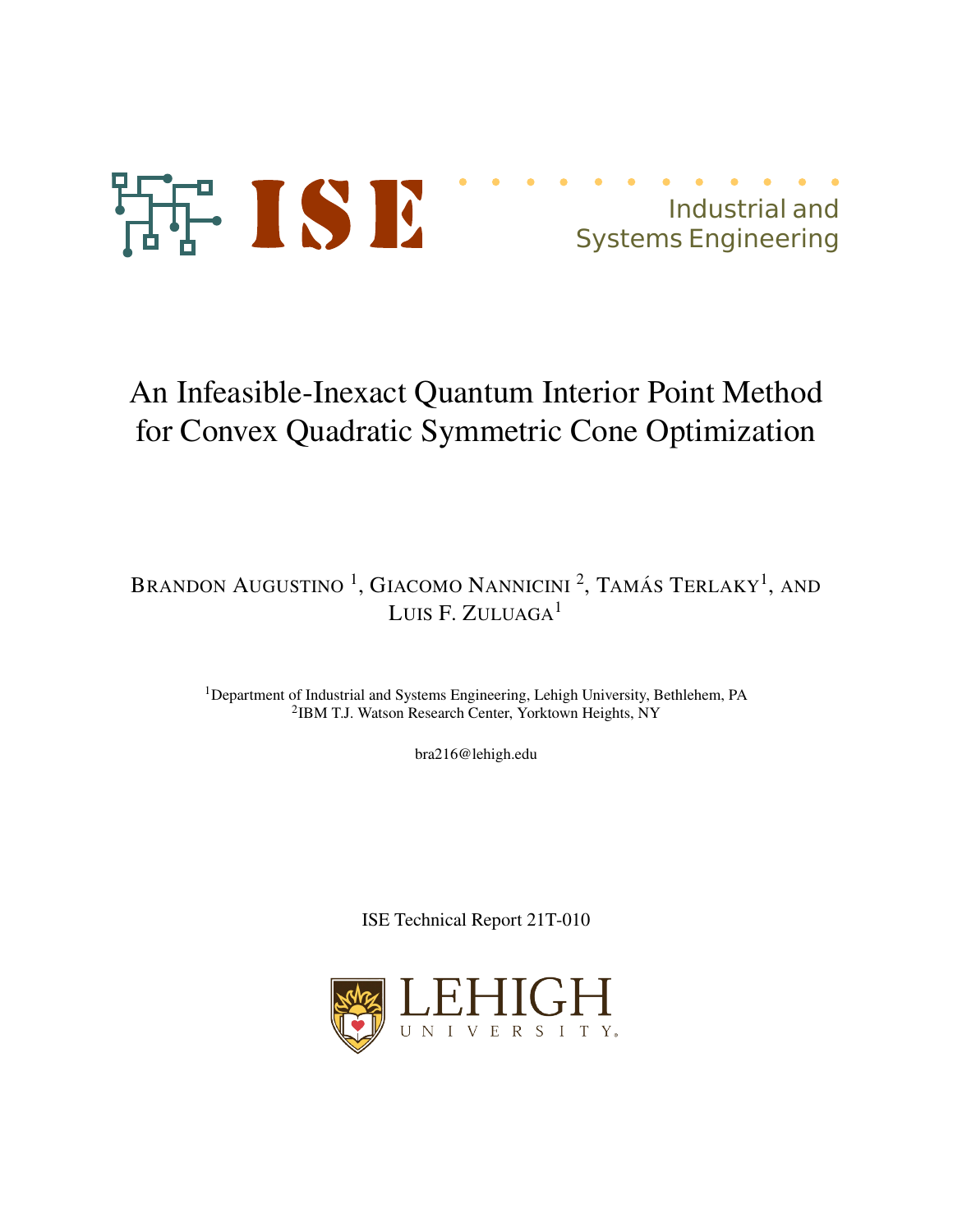# A Quantum Interior Point Method for Convex Quadratic Symmetric Cone Optimization Problems

Brandon Augustino, Giacomo Nannicini, Tamás Terlaky, Luis F. Zuluaga

April 29, 2021

#### Abstract

We present a provably convergent quantum interior point method for convex quadratic symmetric optimization problems. We provide explicit definitions for the Newton linear system corresponding to the Nesterov-Todd search direction, and show how to solve these symmetrized linear systems using a quantum computer. These results are based on recent progress in quantum linear system solvers and on the block-encoding technique. In the presence of quantum-accessible storage (also known as QRAM), we are able to obtain speedups in terms of the size of the problem, at the price of a worse dependence on the condition number. In fact, the bottleneck for the quantum interior point method is in extracting a classical estimate of the solution to the quantum Newton linear system in order to proceed to the next iteration.

# 1 Introduction

In this paper, we develop Quantum Interior Point Methods (QIPMs) for solving Convex Quadratic Optimization problems (CQOPs) over the product of symmetric positive definite matrices, second-order cones, and nonnegative orthants. Following [18], we present our work under the framework of Euclidean Jordan algebras, as the symmetric cones we study are simply cones of squares of some Euclidean Jordan algebras.

A Jordan Algebra J is a finite dimensional vector space with a bilinear map  $\circ : J \times J \to J$ . Recall that Jordan algebras satisfy the following properties for all  $(\mathbf{x}, y) \in J \times J$ :

- (i)  $x \circ y = y \circ x$
- (ii)  $x \circ (x^2 \circ y) = x^2 \circ (x \circ y)$  where  $x^2 = \mathbf{x} \circ x$ .

Additionally,  $(J, \circ)$  is said to be a Euclidean Jordan algebra if for  $(\mathbf{x}, y, \mathbf{z}) \in J \times J \times J$  there exists a symmetric positive definite bilinear form  $\langle \cdot, \cdot \rangle$  such that  $\langle \mathbf{x} \circ y, \mathbf{z} \rangle = \langle \mathbf{x}, y \circ \mathbf{z} \rangle$ . In what follows, we let  $\mathcal J$  denote the product of p Euclidean Jordan algebras  $(\mathcal{J}_i, \circ)$  with identity element  $\mathbf{e}_i$  satisfying  $\mathbf{x}_i \circ \mathbf{e}_i = \mathbf{x}_i$  for all  $\mathbf{x}_i \in \mathcal{J}_i$ . Thus,

$$
\mathcal{J} = \{ \mathbf{x} = (\mathbf{x}_i)_{i=1}^p : \mathbf{x}_i \in \mathcal{J}_i, i = 1, \dots, p \}
$$

with  $\mathbf{x} \circ \mathbf{y} = (\mathbf{x}_i \circ \mathbf{y}_i)_{i=1}^p$  for all  $\mathbf{x}, y \in \mathcal{J}$  the identity element of  $\mathcal{J}$  is similarly defined as  $e = (e_i)_{i=1}^p$ .

Next, let K be the cone of squares of  $\mathcal J$  such that K is defined as

$$
\mathcal{K} = \{\mathbf{x}^2 : \mathbf{x} \in \mathcal{J}\},\
$$

and note that K is thus a symmetric cone. That is, K is a closed, pointed convex cone that is self dual. In this paper, we consider the following CQOP over symmetric cones:

$$
z_P = \min f(\mathbf{x}) := \frac{1}{2} \langle \mathbf{x}, \mathcal{H}(\mathbf{x}) \rangle + \langle \mathbf{c}, \mathbf{x} \rangle
$$
  
s.t.  $\mathcal{A}(\mathbf{x}) = b, \ \mathbf{x} \in \mathcal{K},$  (1)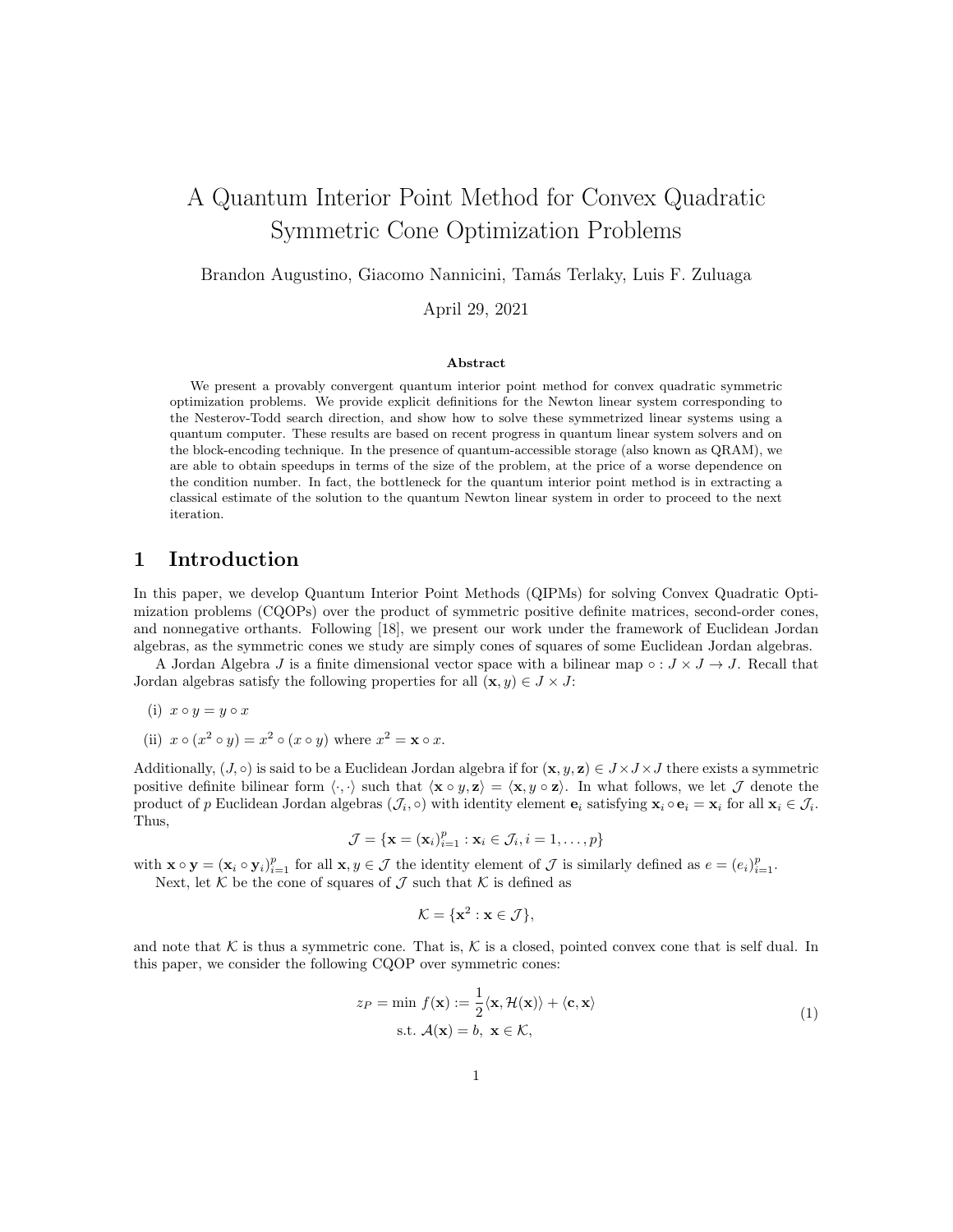where  $c \in \mathcal{J}$  and  $b \in \mathbb{R}^m$  are given data,  $\mathcal{A}: \mathcal{J} \to \mathbb{R}^m$  is a linear map, and H is a self-adjoint positive semidefinite linear operator on  $\mathcal J$ . Similarly, the dual problem of (1) is given by

$$
z_D = \max f(\mathbf{x}) := -\frac{1}{2} \langle \mathbf{x}, \mathcal{H}(\mathbf{x}) \rangle + b^\top y
$$
  
s.t.  $\mathcal{A}^\top y + \mathbf{z} = \nabla f(\mathbf{x}) = \mathcal{H}(\mathbf{x}) + \mathbf{c}, \ \mathbf{z} \in \mathcal{K},$  (2)

where  $A^{\top}$  denotes the adjoint of A. As in the case in [18], in what follows, we rely on the following assumptions. First, it is assumed that both (1) and (2) are strictly feasible. Hence, there exists  $(x, y, z)$ satisfying the linear constraints of (1) and (2) and  $\mathbf{x}, \mathbf{z} \in \text{int}(\mathcal{K})$  where  $\text{int}(\mathcal{K})$  denotes the interior of  $\mathcal{K}$ . Second, A is assumed to be surjective, implying that  $AA^{\dagger}$  is non-singular, and thus the psuedoinverse of A,  $A^+ = A^{\top} (A A^{\top})^{-1}$ , is well defined.

Note that linear symmetric cone optimization problems are simply a special case of the problem given by (1) which corresponds to when  $\mathcal{H} = 0$ . That is, if we take  $\mathcal{K} = S_n^+$  we have a linear semidefinite optimization problem (LSDO), and similarly, taking  $\mathcal{K} = \mathbb{R}^n_+$  yields a linearly constrained convex quadratic optimization problem (LCCQO). Similar to SDOPs, we have we have polynomial-time algorithms for solving QCOs over symmetric cones. The ellipsoid algorithm is the first algorithm proven to solve LOs in polynomial time [16]. Later, Karmarkar introduced his interior point method (IPM) for LOs, which improved the complexity of the ellipsoid method in [11]. Nesterov and Nemirovsky are responsible for the first polynomial time IPM for SDOPs [21], whose framework utilizes efficiently computable self-concordant barrier functions. As discussed in [22], SOCOPs can be solved using the approach to solve SDOPs, using IPMs to solve SOCOPs directly have an iteration bound that depends on the number of cones r. This iteration bound is lower than the iteration bound corresponding to classical IPMs for SDOPs, which depend on the number of variables  $n$ , and for SOCOPs,  $n$  may in fact be much larger than  $N$  [22].

The first effort at a quantum interior point method for over symmetric cones comes from [15], who developed a QIPM for SOCOPs. By employing quantum random access memory (QRAM) and quantum linear system solvers developed by [5], the authors in [15] claim to be able to efficiently solve the Newton linear system in each iteration. As such, they claim an  $\epsilon$ -approximate solution to an SOCOP can be found with their algorithm in time

$$
\tilde{O}\left(n\sqrt{r}\frac{\kappa\mu}{\delta^2}\log\frac{1}{\epsilon}\log\left(\frac{\kappa\mu}{\delta}\right)\right)
$$

where  $\epsilon$  is the optimality gap,  $\kappa$  is an upper bound for the condition number of the Newton systems,  $\mu \leq \sqrt{n}$ is a factor coming from quantum linear system solvers and  $\delta$  is a lower bound for the distance to the cones associated with the intermediate solutions of the algorithm.

Although the authors in [15] provide a foundation for a QIPM for SOCOPs, the algorithm is not valid for solving SOCOPs. This is due to two reasons, (i) they do not take the proper precautions in order to guarantee the solution to the Newton system is an element of  $\mathcal J$  and  $(ii)$  the authors do not account for the errors introduced from using quantum linear system solvers to solve the Newton system. As such, the algorithm in [15] cannot be applied to SOCOPs; we discuss this in more detail subsequently in the paper. Additional safeguards must be taken into account in order to ensure that the solutions to the so called Newton linear system belong to  $\mathcal{J}$ . Thus, we make use of the classical inexact-infeasible interior point method from Li and Toh [18] in order to account for these aspects.

There was a significant effort extend the search direction results for SDOPs to SOCOPs in order to ensure that the solutions to the Newton linear system commute. In studying a primal-dual approach to SDOPs and SOCOPs, Alder and Alizadeh [1] developed the SOCOP analog of the Alizadeh-Haeberly-Overton (AHO) [2] search direction for SDOPs. Similarly, Faybusovich provided analysis for the Nesterov-Todd method for SOCOPs [7]. Further, both Monteiro [20] and Tsuchiya [29] conduct analysis on various search directions for SOCOPs using Jordan algebraic techniques. In this work, we only consider the Nesterov-Todd (NT) [23, 28] direction.

In this paper we present a inexact-infeasible quantum interior point method (II-QIPM) for QCOPs over symmetric cones that follows the general scheme of [15], but we take safeguards from the classical IPM literature in order to ensure the validity and convergence of the algorithm. In particular, we  $(i)$  modify the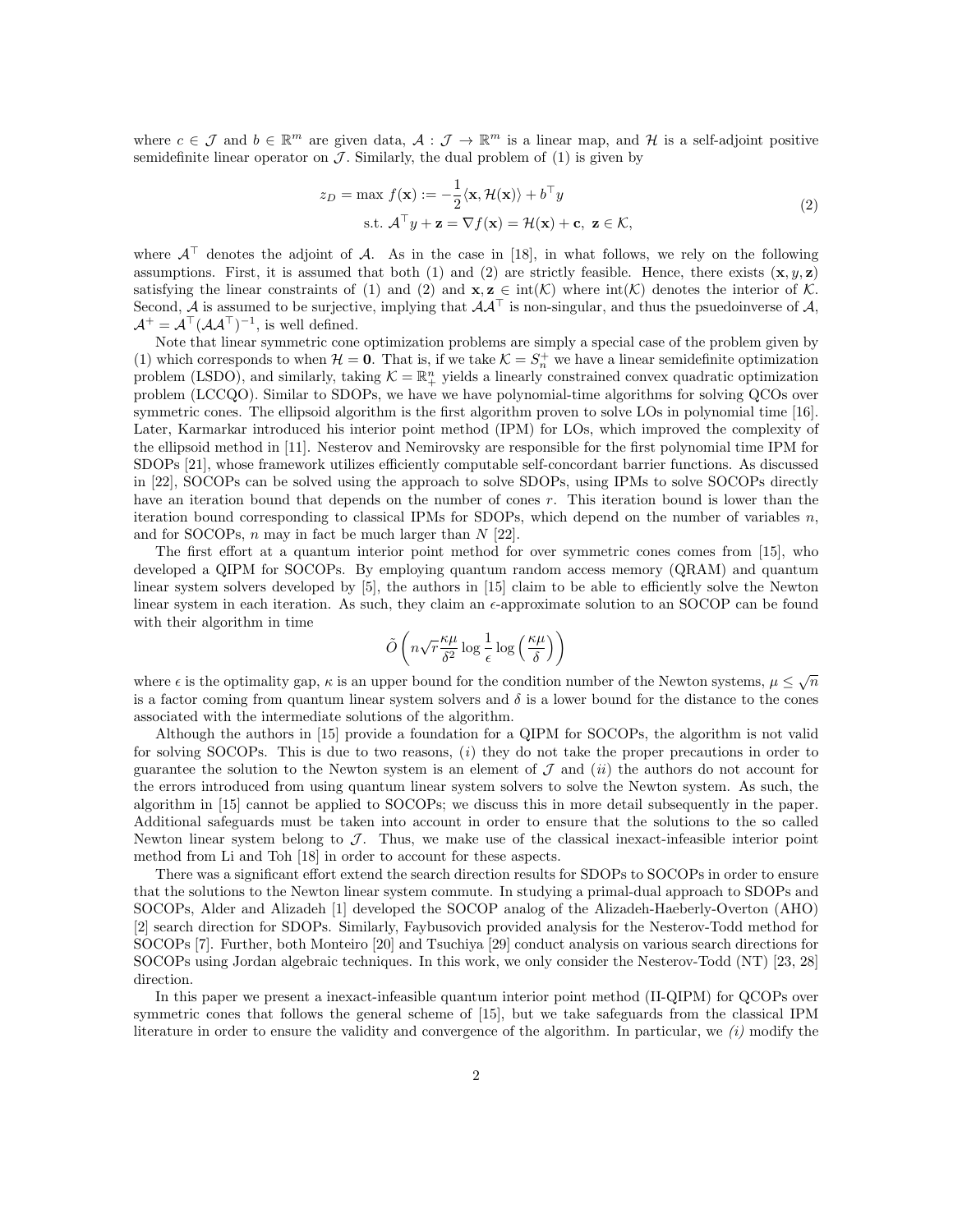Newton linear system to use the Nesterov-Todd (NT) [23, 28] search direction in a way that accounts for the errors naturally introduced by Quantum Linear System solvers;  $(ii)$  we describe how to construct the corresponding linear system with the use of quantum-accessible data structures, making use of the block encoding techniques from  $[5, 8]$  and *(iii)* provide a detailed analysis of the corresponding running time. To the best of our knowledge, this paper serves yields the first provably convergent quantum interior point method designed for SOCOPs.

The running time of the II-QIPM discussed in this paper, when using the Nesterov-Todd direction, is

$$
\tilde{O}\left(\frac{n^{8.5}}{\epsilon}\kappa^3\rho^3\right),
$$

where  $\rho > 0$  is a constant. In light of the overall cost of our II-QIPM, we have identified three challenges hindering the development of efficient Quantum Interior Point Methods. First, the inexactness of quantum linear system solvers requires the use of the infeasible-inexact IPM framework as a foundation, and thus, with respect to the iteration bound, the dependence on n increases from  $O(\sqrt{n})$  (as in feasible IPMs) to  $O(n^2)$ . A related concern is that the overall cost depends on the size of the solution, which for II-IPMs, depend on the dimension n, and a constant  $\rho > 0$ , for which there does not exist established bounds, but can be exponentially large even in the case of linear optimization. Second, the inefficiency of constructing block encodings in a purely quantum manner leads to the use of a tomography subroutine. Performing this step in a purely quantum manner can lead to a quadratic dependence on the condition number of the matrices involved in the block encoding. As a consequence, the remaining  $O(n^5)$  of the total  $O(n^7)$  dependence on n in the running time is attributed to the use of this tomography subroutine, as the solution size has a dependence on the dimension of  $O(n^{1.5})$  and the tomography error scales quadratically. Finally, upon solving the Newton linear system, the amplitude amplification step of QLSA induces a linear dependence on the condition number,  $\kappa$ . We address each of these concerns in more detail later in the manuscript. Compared to the running time of the quantum MWU method, the main advantage is that we gain polylogarithmic dependence on  $1/\epsilon$ , but this comes at a cost of worse dependence on other parameters, most notably n and  $\kappa$ . Now, compared to classical methodologies, this implies an  $O(n)$  advantage with respect to classical II-IPMs, but an  $O(\sqrt{n})$  disadvantage when compared to classical small-neighborhood feasible IPM variants. Of course, these classical IPM methodologies do not depend on  $\kappa$ .

In light of lower bounds on  $\kappa$ , an important observation of our paper is that we do not expect a quantum algorithm based on solving the Newton linear system with a QLSA (e.g., the II-QIPM presented in this paper, based on [13], as well as [4, 15]) to be faster than a classical algorithm when exact solutions are required. Briefly, the argument is as follows. It is known [9] that the dependence of QLSAs on  $\kappa$  cannot be reduced to  $\kappa^{1-\delta}$  for any  $\delta > 0$  unless BQP = PSPACE. At the same time, the condition number of the Newton linear system goes to infinity as the solution approaches optimality, as discussed subsequently in this paper. Hence, the running time of QLSA-based interior point methods scales unfavorably. On the other hand, such quantum algorithms could still have an advantage when few iterations are sufficient, and  $\kappa$  could be small; this can be the case, e.g., in certain machine learning applications [15]. Another way to circumvent these results would be to develop a QLSA with better  $\kappa$  dependence at the expense of some other parameters (e.g., giving up polylogarithmic dependence on the size of the matrix, since the II-QIPM has polynomial dependence on this parameter anyway).

The rest of this paper is organized as follows. In Section 2, we introduce some necessary details on Jordan Algebras and symmetric cones. Section 3 presents the requisite quantum data structures, and quantum linear system solution techniques. In Section 4 we discuss the classical interior point method, in addition to important theoretical results from the IPM literature. In Section 6 we provide a Inexact-Infeasible Quantum Interior Point Method for QCOPs over symmetric cones and theoretical analysis of the running time for this Quantum Interior Point Method. Section 7 concludes the paper.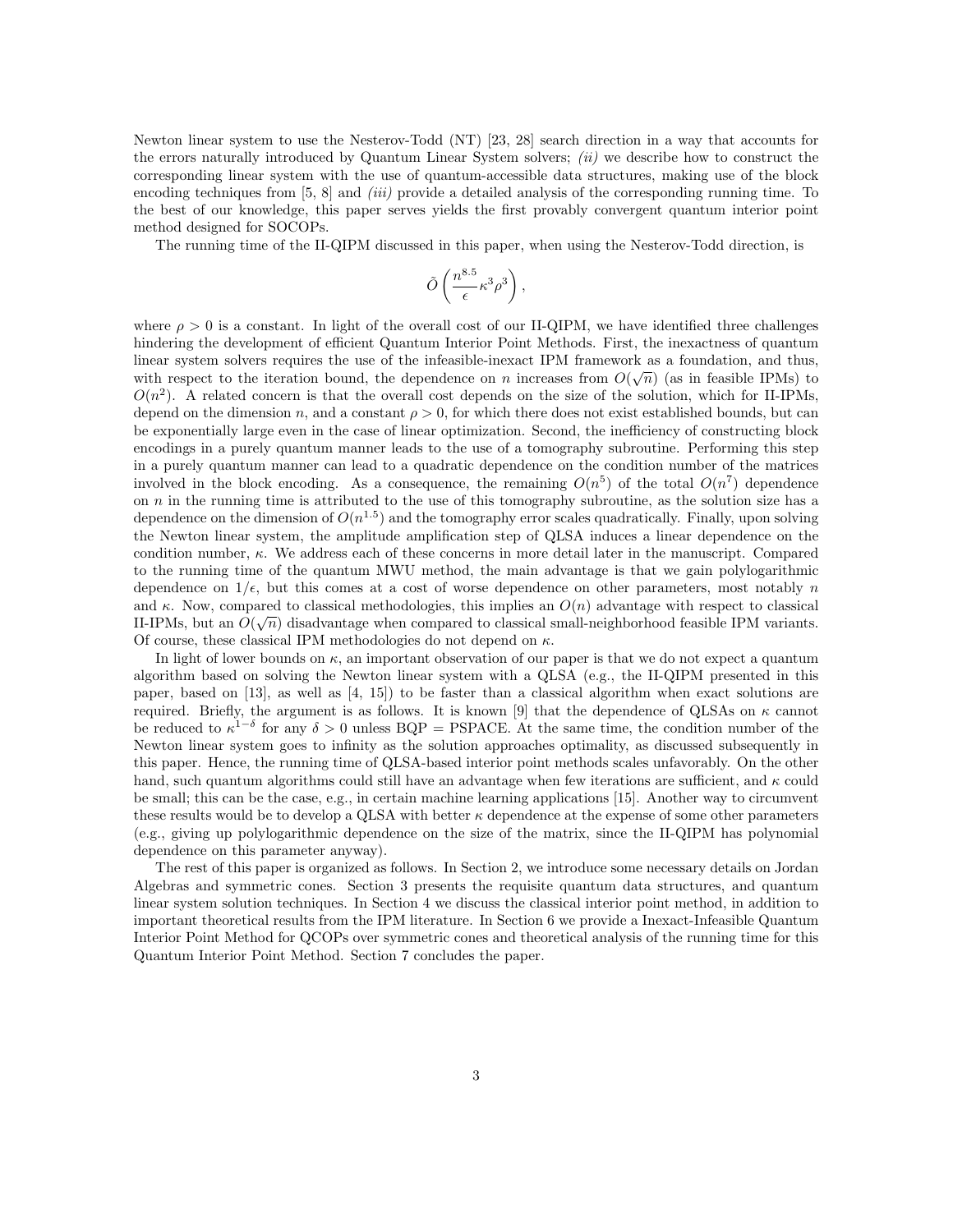# 2 Euclidean Jordan Algebras

Let  $(\mathcal{J},\circ)$  be a Euclidean Jordan algebra with a unique identity element e. We say that  $c \in \mathcal{J}$  is an *idempotent* if it is a nonzero element satisfying  $c^2 = c$ . Further, an idempotent is said to be primitive if it cannot be written as the sum of two idempotents. A complete set of idemopotents is a set of idempotents  $\{c_1,\ldots,c_k\}$  satisfying  $c_i \circ c_j = 0$  for all  $i \neq j$  and additionally  $c_1 + \cdots + c_k = e$ . Further, for  $\mathbf{x} \in \mathcal{J}$  the smallest integer such that  $\{e, x, \ldots, x^k\}$  is linearly independent is said to be the degree of x. We denote by r the rank of  $\mathcal{J}$ , and note that the maximum number of primitive idempotents is less than or equal to r. A Jordan frame is a complete set of orthogonal idempotents  $\{c_1, \ldots, c_r\}$ .

**Theorem 1.** [6, Theorem III.1.2] Let  $\mathcal{J}$  be an Euclidean Jordan algebra with rank r and unit element e. Then, for any  $\mathbf{x} \in \mathcal{J}$ , there exists a Jordan frame  $\{\mathbf{c}_1, \ldots, \mathbf{c}_r\}$  and real numbers  $\lambda_1, \ldots, \lambda_r$  such that  $\mathbf{x} = \lambda_1 \mathbf{c}_1 + \cdots + \lambda_r \mathbf{c}_r$ . The numbers  $\lambda_i$ ,  $i = 1, \ldots, r$  are uniquely determined by  $\mathbf{x}$ , and they are called the eigenvalues of x.

For every  $\mathbf{x} \in \mathcal{J}$ , we order the eigenvalues of  $\mathbf{x}$  in increasing order, that is,  $\lambda_1 \geq \cdots \geq \lambda_r$ . If we have  $\lambda_1 \geq \cdots \geq \lambda_r \geq 0$  we say that **x** is positive semidefinite and we write  $\mathbf{x} \succeq 0$ . Similarly, if the eigenvalues are all strictly greater than 0, than **x** is said to be positive definite, which we denote by  $\mathbf{x} \succ 0$ .

By Theorem 1, for any  $\mathbf{x} \in \mathcal{J}$ , we define

$$
\operatorname{tr}(\mathbf{x}) := \lambda_1 + \dots + \lambda_r, \quad \det(\mathbf{x}) := \lambda_1, \dots, \lambda_r.
$$
 (3)

Following from [6, Proposition II.2.2], for all  $\mathbf{x}, \mathbf{y} \in \text{Jcal}$  we have

$$
\det(\mathbf{x} \circ \mathbf{y}) = \det(\mathbf{x}) \circ \det(\mathbf{y})
$$

and  $tr(\mathbf{e}) = r$ ,  $det(\mathbf{e}) = 1$ .

Consider  $\mathbf{x} \in \mathcal{J}$ , for any continuous function  $f(\cdot)$  defined on an open set containing the set of eigenvalues  $\Lambda(\mathbf{x}) = {\lambda_1, \ldots, \lambda_r}$ , we can define

$$
f(\mathbf{x}) = f(\lambda_1)\mathbf{c}_1 + \cdots + f(\lambda_r)\mathbf{c}_r.
$$

One can easily verify that the following identities are well-defined:

$$
\mathbf{x}^{-1} := \lambda_1^{-1} \mathbf{c}_1 + \dots + \lambda_r^{-1} \mathbf{c}_r, \text{ if } \lambda_i \neq 0 \ \forall i
$$

$$
\mathbf{x}^{1/2} := \lambda_1^{1/2} \mathbf{c}_1 + \dots + \lambda_r^{1/2} \mathbf{c}_r, \text{ if } \lambda_i \geq 0 \ \forall i
$$

$$
||\mathbf{x}||_2 := \max\{|\lambda_1|, \dots, |\lambda_r|\}
$$

$$
\log \det(\mathbf{x}) : -\log(\lambda_1) + \dots + \log(\lambda_r), \text{ if } \lambda_i > 0 \ \forall i.
$$

Further, by [6, Proposition III.4.2] we have

$$
\nabla \log \det(\mathbf{x}) = \mathbf{x}^{-1}
$$
, and  
 $\nabla^2 \log \det(\mathbf{x}) = \mathbf{Q}(\mathbf{x}^{-1})$ .

By [6, Proposition III.1.5], we can define an inner product on  $\mathcal J$  as follows:

$$
\langle \mathbf{x}, \mathbf{y} \rangle = \text{tr} \left( \mathbf{x} \circ \mathbf{y} \right) \, \forall \mathbf{x}, \mathbf{y} \in \mathcal{J}.
$$
 (4)

Note that  $\langle \cdot, \cdot \rangle$  is an associative operation due to the fact that  $tr(\cdot)$  is associative [6, Proposition II.4.3] and we have  $\langle \mathbf{x} \circ \mathbf{y}, \mathbf{z} \rangle = \langle \mathbf{x}, \mathbf{y} \circ \mathbf{z} \rangle$  for all  $\mathbf{x}, \mathbf{y}, \mathbf{z} \in \mathcal{J}$ . Hence, the norm is given by the inner product  $\langle \cdot, \cdot \rangle$  as

$$
||\mathbf{x}|| = \sqrt{\langle \mathbf{x}, \mathbf{x} \rangle} = (\lambda_1^2 + \dots + \lambda_r^2)^{1/2}.
$$
\n(5)

Then, for a given linear operator  $\mathcal B$  defined on  $\mathcal J$ , we denote by  $||\mathcal B||_2$  the operator norm induced by  $||\cdot||$ .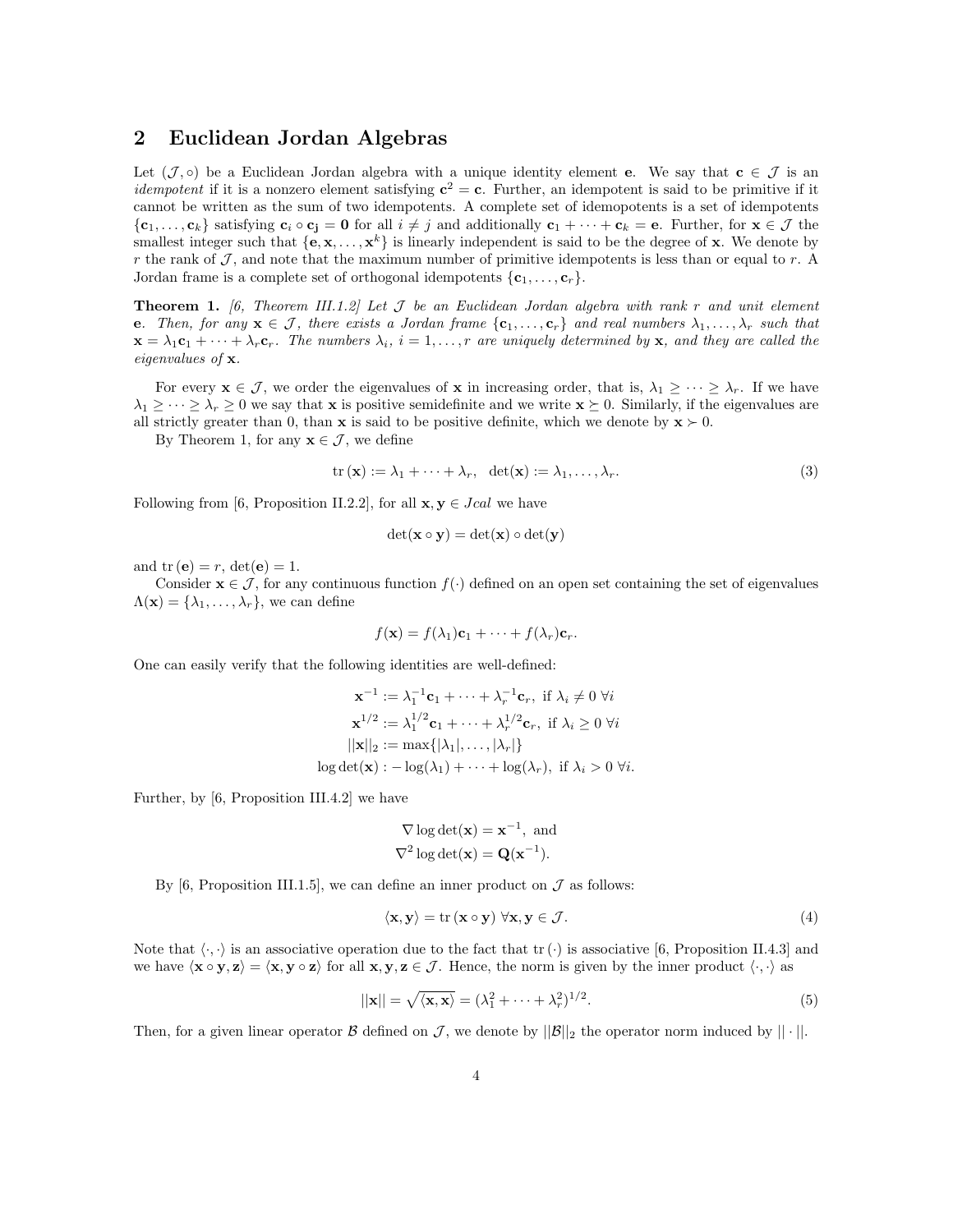Given the fact that "∘" is a bilinear map, it follows that the linear map  $L(\mathbf{x}) : \mathcal{J} \to \mathcal{J}$  satisfying  $L(x)y = x \circ y$  for any  $x \in J$ . Further, it is easily verified that by the definition of "∘" we also have  $L(\mathbf{x})L(\mathbf{x}^2) = L(\mathbf{x}^2)L(\mathbf{x})$  and  $\langle L(\mathbf{x})\mathbf{z}, \mathbf{y}\rangle = \langle \mathbf{z}, L(\mathbf{x})\mathbf{y}\rangle$ . Additionally, we denote by  $Q(\mathbf{x})$  the quadratic representation associated with x, given by:

$$
\mathbf{Q}(\mathbf{x}) := 2L^2(\mathbf{x}) - L(\mathbf{x}^2).
$$

Note that by its very definition, for  $\mathbf{Q}(\cdot)$  we have  $\langle \mathbf{Q}(\mathbf{x})\mathbf{y}, \mathbf{z} \rangle = \langle \mathbf{y}, \mathbf{Q}(\mathbf{x})\mathbf{z} \rangle$ . Therefore, we can also observe that  $L(\mathbf{x})$  and  $\mathbf{Q}(\mathbf{x})$  are both self-adjoint linear operators on J. Further, we have the following result from [25].

**Lemma 1.** [25, Lemma 12] Given the spectral decomposition  $\mathbf{x} = \lambda_1 \mathbf{c}_1 + \cdots + \lambda_r \mathbf{c}_r$  in a rank r Euclidean Jordan algebra, we have that:

- 1. The operators  $L(\mathbf{x})$  and  $\mathbf{Q}(\mathbf{x})$  share a common system of eigenvalues
- 2. The eigenvalues of  $L(\mathbf{x})$  are given by  $\{(\lambda_i + \lambda_j)/2 : 1 \leq i, j \leq r\}$ . Hence,  $||L(\mathbf{x})||_2 = ||\mathbf{x}||_2$ . Also,  $\mathbf{x} \geq 0$  $(\succ 0)$  if and only if  $L(\mathbf{x})$  is positive semidefinite (positive definite).
- 3. The eigenvalues of  $\mathbf{Q}(\mathbf{x})$  are given by  $\{\lambda_i\lambda_j : 1 \leq i, j \leq r\}$ . Hence,  $||\mathbf{Q}(\mathbf{x})||_2 = ||\mathbf{x}||_2^2$ .
- 4.  $||\mathbf{x} \circ \mathbf{y}|| \leq ||\mathbf{x}|| ||\mathbf{y}||.$

The following result from [18] details useful identities that will be utilized later in the paper.

**Lemma 2.** [18, Lemma 2] The quadratic representation  $Q$  satisfies the following properties:

- 1.  $\mathbf{Q}(\mathbf{Q}(\mathbf{x})\mathbf{y}) = \mathbf{Q}(\mathbf{x})\mathbf{Q}(\mathbf{y})\mathbf{Q}(\mathbf{x})$  [6, Proposition II.3.3]
- 2.  $Q(x^{-1/2})x = e$ ,  $Q(x)^{-1} = Q(x^{-1})$ ,  $Q(x)x^{-1} = x$  [6, Proposition II.3.1]
- 3. tr  $(\mathbf{Q}(\mathbf{x})\mathbf{y}) = \langle \mathbf{x}^2, \mathbf{y} \rangle$
- 4.  $\det(\mathbf{Q}(\mathbf{x})\mathbf{y}) = \det(\mathbf{x}^2)\det(\mathbf{y})$  [6, Proposition III.4.2]

As a consequence of item 1 of Lemma 2, we have

$$
Q(x^{2}) = Q(x)^{2}, Q(x^{1/2}) = Q(x)^{1/2} \text{ if } x \succeq 0.
$$

Recall that one for an Euclidean Jordan algebra  $J$ , we define its cone of squares to be the set

$$
\mathcal{K} := \{ \mathbf{x}^2 \mid \mathbf{x} \in \mathcal{J} \}
$$

and we have the following result.

**Theorem 2.** [6, Theorem III.2.1, Theorem III.3.1] A cone is symmetric if and only if it is the cone of squares of an Euclidean Jordan algebra. Furthermore,  $\mathcal{K} = {\mathbf{x} \in \mathcal{J} : xs \succeq 0}$  and  $\text{int}(\mathcal{K}) = {\mathbf{x} \in \mathcal{J} : x \succ 0}.$ 

Additionally we have the following result from [25] which will be applied frequently in the rest of the paper.

**Lemma 3.** [25, Proposition 21, Lemma 30] Let  $\mathbf{x}, \mathbf{z}, \mathbf{p} \in \text{int}(\mathcal{K})$ . Define  $\hat{\mathbf{x}} = \mathbf{Q}(\mathbf{p})\mathbf{x}$  and  $\hat{\mathbf{z}} = \mathbf{Q}(\mathbf{p}^{-1})\mathbf{z}$ , then

- 1.  $\mathbf{Q}(\mathbf{x}^{1/2})\mathbf{z}$  and  $\mathbf{Q}(\mathbf{z}^{1/2})\mathbf{x}$  have the same spectrum
- 2.  $\mathbf{Q}(\mathbf{x}^{1/2})\mathbf{z}$  and  $\mathbf{Q}(\hat{\mathbf{x}}^{1/2})\hat{\mathbf{z}}$  have the same spectrum
- 3.  $\lambda_{\max}(\mathbf{x} \circ \mathbf{z}) \geq \lambda_{\max}(\mathbf{Q}(\mathbf{x}^{1/2})\mathbf{z})$  with equality holding if  $L(\mathbf{x})$ ,  $L(\mathbf{z})$  commute
- 4.  $\lambda_{\max}(\mathbf{x} \circ \mathbf{z}) \leq \lambda_{\max}(\mathbf{Q}(\mathbf{x}^{1/2})\mathbf{z})$  with equality holding if  $L(\mathbf{x})$ ,  $L(\mathbf{z})$  commute; see also [27, Thm. 4]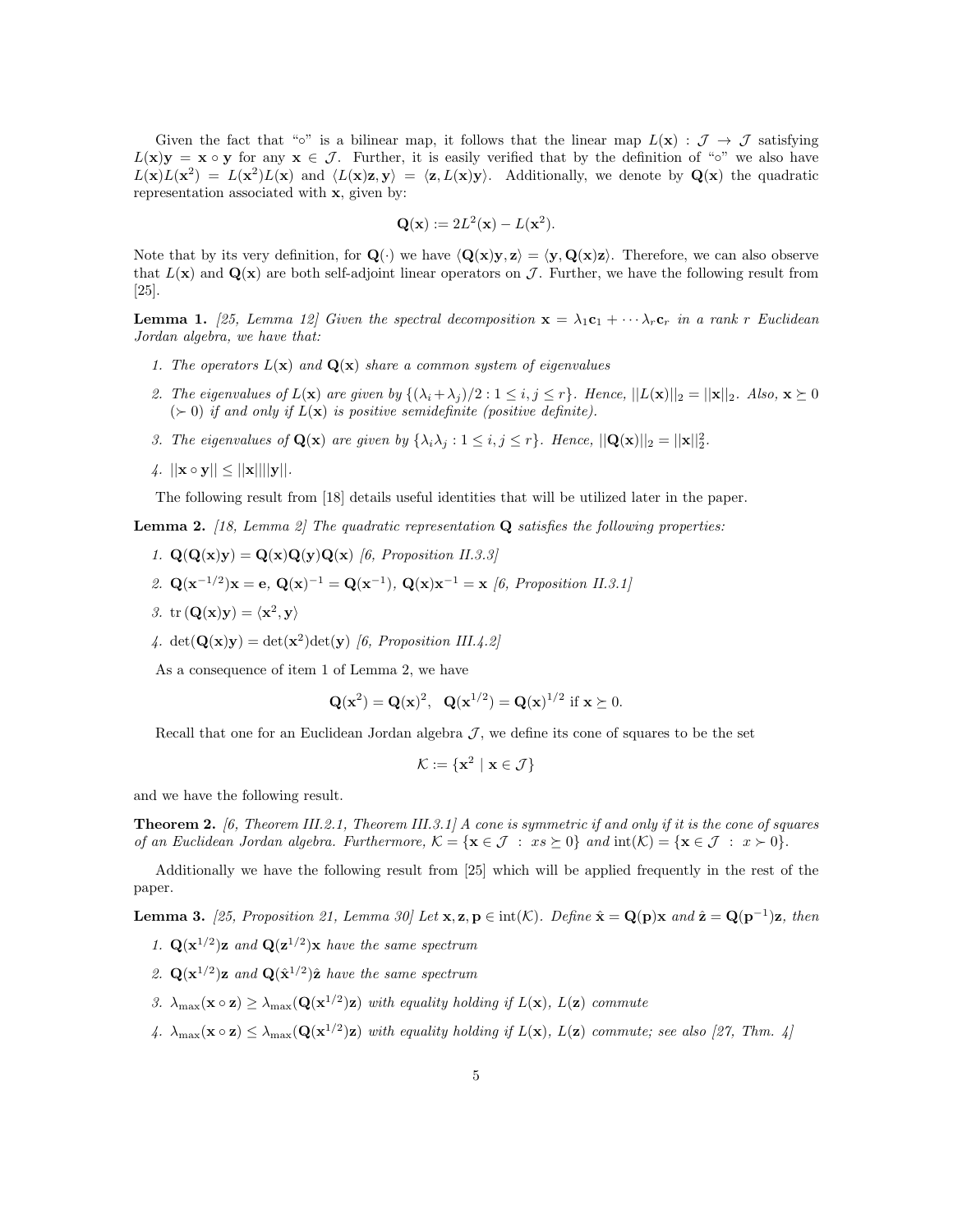Before concluding this section, in line with [18] we provide a brief description of the three symmetric cones studied in this paper, using the methodology of Jordan frames.

**Semidefinite cone.** Let  $\mathcal{J} = \mathcal{S}^n$ , where  $\mathcal{S}^n \subseteq \mathbb{R}^{n \times n}$  denotes the cone of  $n \times n$  symmetric matrices. If we define ◦ to be the operator

$$
X \circ Y = \frac{1}{2}(XY + YX),
$$

it follows that  $(S^n, \circ)$  is an Euclidean Jordan algebra. Note that in this case, the unit element is the  $n \times n$ identity matrix I and the corresponding cone of squares  $\mathcal{S}^n_+$  is the cone of positive semidefinite matrices in  $S<sup>n</sup>$ . Then, for any  $X \in S<sup>n</sup>$ , X has the eigenvalue decomposition

$$
X = \lambda_1 \mathbf{q}_1 \mathbf{q}_1^\top + \cdots + \lambda_n \mathbf{q}_n \mathbf{q}_n^\top
$$

where the set  ${q_1q_1^{\dagger}, \ldots, q_nq_n^{\dagger}}$  forms a Jordan frame. Note that in this instance,

$$
\det(X) = \lambda_1 \cdots \lambda_n
$$
  
tr(X) = \lambda\_1 + \cdots + \lambda\_n

and thus we have

$$
\langle X, Y \rangle = \text{tr}(X \circ Y) = \text{tr}(XY).
$$

Additionally, from [18], we have

$$
L(X) = X \otimes I, \quad \mathbf{Q}(X) = X \otimes X \tag{6}
$$

where  $G \otimes H$  denotes the symmetric Kronecker product of two  $n \times n$  matrices G and H given by

$$
(G \otimes H)(M) := \frac{1}{2}(GMH^\top + HMG^\top) \,\forall M \in \mathcal{S}^n. \tag{7}
$$

**Second-order Cone.** Let  $\mathcal{J} = \mathbb{R}^n$ , where for each vector  $\mathbf{x} \in \mathbb{R}^n$  we write  $\mathbf{x} = (x_0, \bar{\mathbf{x}})$  where  $x_0 \in \mathbb{R}$ denotes the first element of **x** and  $\overline{xb} \in \mathbb{R}^{n-1}$  is the subvector containing the remaining  $n-1$  elements. Following  $[18]$ , define  $\circ$  to be the operator

$$
\mathbf{x} \circ \mathbf{y} = (\mathbf{x}^\top \mathbf{y}; x_0 \bar{\mathbf{y}} + y_0 \bar{\mathbf{x}})
$$

and note that the unit element in this case is given by  $e = (1, 0) \in \mathbb{R}^n$ . Further, the cone of squares is defined as

$$
\mathcal{Q}^n = \{\mathbf{x} \in \mathbb{R}^n : ||\bar{\mathbf{x}}|| \leq x_0\},\
$$

where  $\mathcal{Q}^n$  is a second-order cone. Now, for any  $\mathbf{x} \in \mathbb{R}^n$ , x has the eigenvalue decomposition given by

$$
\mathbf{x} = (x_0 + ||\bar{x}||)\mathbf{c}_1 + (x_0 - ||\bar{x}||)\mathbf{c}_2,
$$

where

$$
\mathbf{c}_1 = \begin{cases} \left(\frac{1}{2}; \frac{\bar{\mathbf{x}}}{||\bar{\mathbf{x}}||}\right) & \bar{\mathbf{x}} \neq 0\\ \left(\frac{1}{2}; \frac{1}{2}; \mathbf{0}\right) & \bar{\mathbf{x}} = 0 \end{cases}
$$

and  $\mathbf{c}_2 = \mathbf{e} - \mathbf{c}_1$ . Therefore,  $\lambda_{1,2} = x_0 \pm ||\mathbf{\bar{x}}||$  and

$$
\begin{aligned} \det(\mathbf{x}) &= 2x_0\\ \text{tr}(\mathbf{x}) &= x_0^2 - ||\bar{\mathbf{x}}||^2 \end{aligned}
$$

.

Then, for any  $\mathbf{x}, \mathbf{y} \in \mathbb{R}^n$ :

$$
\langle \mathbf{x}, \mathbf{y} \rangle := \text{tr}(\mathbf{x} \circ \mathbf{y}) = 2\mathbf{x}^\top \mathbf{y}.
$$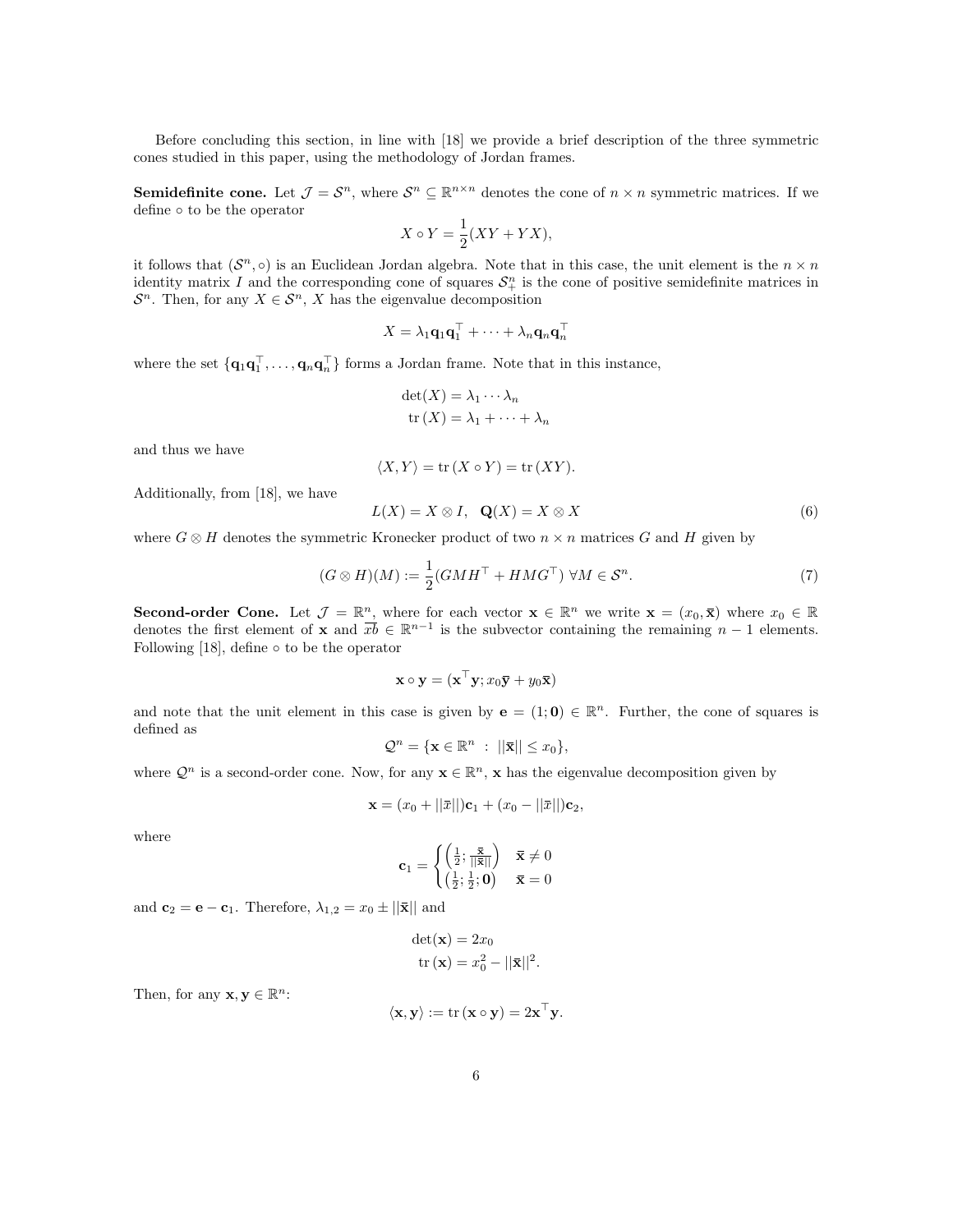Further, we have

$$
L(\mathbf{x}) = \begin{bmatrix} x_0 & \bar{\mathbf{x}}^\top \\ \bar{\mathbf{x}} & x_0 I \end{bmatrix} \tag{8}
$$

$$
\mathbf{Q}(\mathbf{x}) = 2L^2(\mathbf{x}) - L(\mathbf{x}^2) = 2\mathbf{x}\mathbf{x}^\top - \det(\mathbf{x})R,\tag{9}
$$

where R is a diagonal matrix with  $R_{1,1} = 1$  and  $R_{i,i} = -1$  for  $i = 2, ..., n$ . It follows that if det  $(\mathbf{x}) \neq 0$ , then

$$
\mathbf{x}^{-1} = \lambda_1^{-1} \mathbf{c}_1 + \lambda_2^{-1} \mathbf{c}_2 = \frac{1}{\det(\mathbf{x})} R \mathbf{x}
$$
 (10)

$$
\mathbf{Q}(\mathbf{x}^{-1}) = \frac{1}{\det(\mathbf{x})^2} R \mathbf{Q}(\mathbf{x}) R. \tag{11}
$$

**Nonnegative orthants.** Let  $\mathcal{J} = \mathbb{R}^n$ , i.e., the *n*-dimensioanl real vector space and define  $\mathbf{x} \circ \mathbf{y} = (x_i y_i)_{i=1}^n$ . In this case, the unit element is the *n*-dimensioanl all-ones vector  $\mathbf{e} = (1, \ldots, 1) \in \mathbb{R}^n$ , and the cone of squares is  $\mathbb{R}^n_+ = \{ \mathbf{x} : x_i \geq 0, \ \forall i = 1, \dots, n \}.$  Additionally, each  $\mathbf{x} \in \mathbb{R}^n$  has the eigenvalue decomposition

$$
\mathbf{x} = x_1 \mathbf{e}_1 + \dots + x_n \mathbf{e}_n
$$

where  $\mathbf{e}_i$  is the unit vector with *i*th element equal to 1 and all elements being 0. Hence, it follows

$$
\det(\mathbf{x}) = x_1 + \dots + x_n
$$
  
tr(**x**) = x<sub>1</sub> ... x<sub>n</sub>,

and

$$
\langle \mathbf{x}, \mathbf{y} \rangle = \text{tr}(\mathbf{x} \circ \mathbf{y}) = \mathbf{x}^\top \mathbf{y}.
$$

Finally, note that here

$$
L(\mathbf{x}) = \text{diag}(\mathbf{x}), \ \mathbf{Q}(\mathbf{x}) = \text{diag}(\mathbf{x}^2), \ \mathbf{Q}(\mathbf{x}^{-1}) = \text{diag}(\mathbf{x}^{-2}).
$$

# 3 Quantum Data Structures and Quantum Linear Algebra

The II-QIPM makes extensive use of linear algebra subroutines; notably, matrix multiplication, matrix powers, and matrix-vector products. We perform all these operations in the framework of block encodings. Before giving formal definitions and a summary of useful results from the literature, we give an informal introduction.

#### 3.1 Basic concepts on block-encoded matrices

The II-QIPM described in this paper makes extensive use of linear algebra subroutines; notably, matrix multiplication, matrix powers, and matrix-vector products. We perform all these operations in the framework of block encodings. Before giving formal definitions and an overview of key results from the literature, we give an informal introduction to convey intuition.

To get a basic understanding of how to perform matrix-vector and matrix-matrix multiplication using this framework, suppose we want to multiply A by some vector b. We assume that b is encoded in the quantum state  $|b\rangle$ , which we want to update as follows:

$$
|b\rangle \rightarrow \frac{A\,|b\rangle}{\|A\,|b\rangle\,\|}.
$$

A block encoding  $U$  of  $A$  is a unitary such that:

$$
U = \begin{pmatrix} \frac{A}{\alpha} & \cdot \\ \cdot & \cdot \end{pmatrix},
$$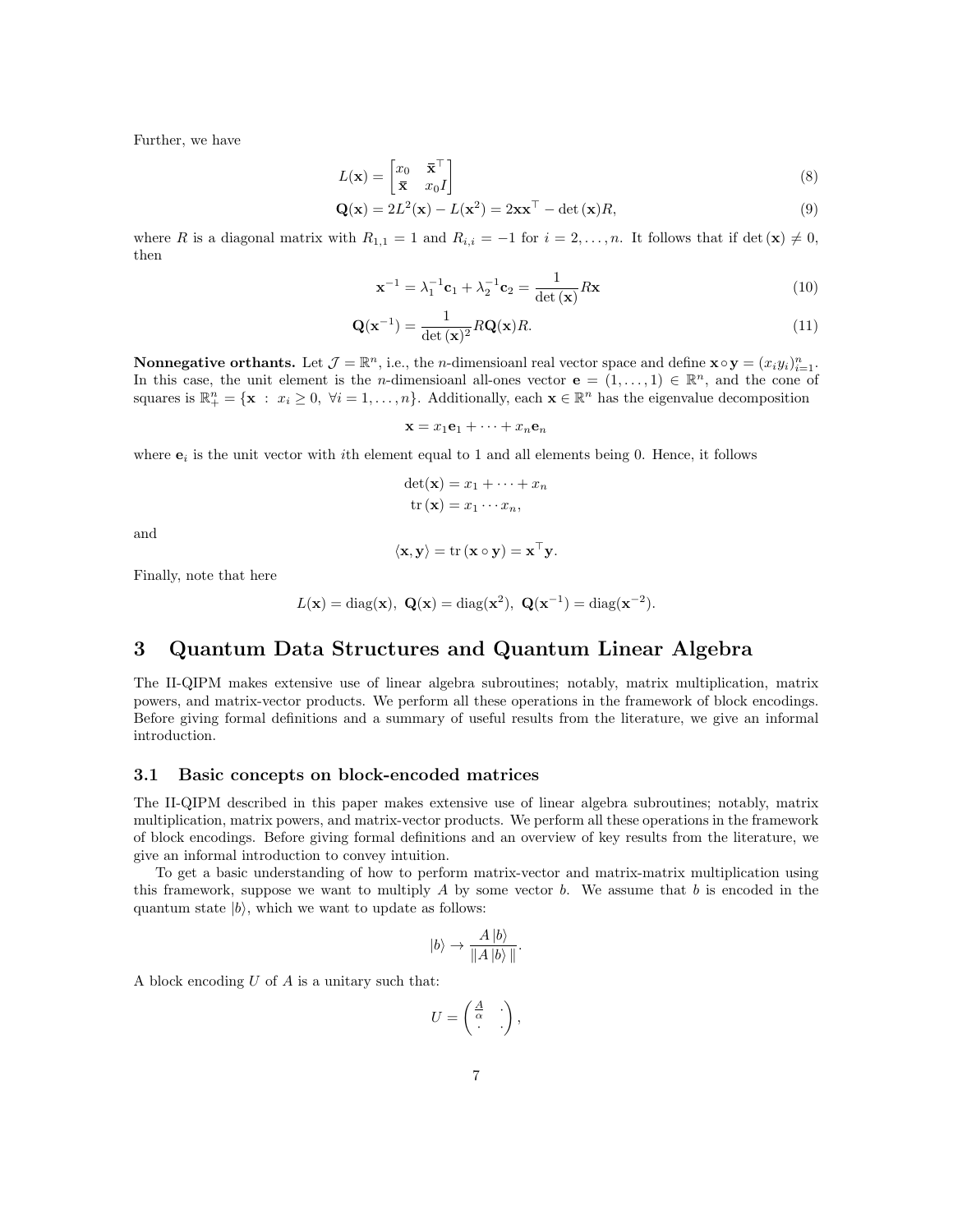where  $\alpha$  is a normalization factor. In particular, if A is an s-qubit operator, an  $(\alpha, a, \delta)$ -block encoding of A uses a extra qubits and implements A up to total error  $\delta$ . Hence, we have

$$
U |b\rangle |0\rangle^{\otimes a} \approx \begin{pmatrix} \frac{A}{\alpha} & \cdot \\ \cdot & \cdot \end{pmatrix} \begin{pmatrix} |b\rangle \\ 0 \end{pmatrix}
$$

$$
= \frac{1}{\alpha} A |b\rangle |0\rangle^{\otimes a} + |\cdot\rangle,
$$

and performing  $\approx \frac{\alpha}{\|A|b\rangle\|}$  rounds of amplitude amplification yields  $\frac{A|b\rangle}{\|A|b\rangle\|}$  with high probability, see e.g., [5].

For matrix multiplication, let U be an  $(\alpha, a, \delta)$ -block-encoding of an s-qubit operator A, and V be a  $(\beta, b, \xi)$ -block-encoding of an s-qubit operator B. Then we have

$$
UV = \begin{pmatrix} \frac{B}{\beta} & \cdot \\ \cdot & \cdot \end{pmatrix} \begin{pmatrix} \frac{A}{\alpha} & \cdot \\ \cdot & \cdot \end{pmatrix} = \begin{pmatrix} \frac{AB}{\alpha\beta} & \cdot \\ \cdot & \cdot \end{pmatrix},
$$

which yields an  $(\alpha\beta, a+b, \alpha\xi+\beta\delta)$ -block-encoding of AB.

For matrix inversion, let U be a  $(\alpha, a, \delta)$ -block encoding of A which can be implemented with complexity  $T_U$ . Then, Chakraborty et al. [5] prove that we can implement a block encoding V of the inverse of A:

$$
V = \begin{pmatrix} \frac{A^{-1}}{2\kappa} & \cdot \\ \cdot & \cdot \end{pmatrix}
$$

Hence, given A as a block encoding and  $|b\rangle$ , we can solve the linear system

$$
Ax = b
$$

by outputting the state

$$
\frac{A^{-1} |b\rangle}{\|A^{-1} |b\rangle\|},
$$

computed as :

$$
V\left|b\right>\left|0\right>^{\otimes a}=\frac{1}{2\kappa}A^{-1}\left|b\right>\left|0\right>^{\otimes a}+\left|\cdot\right>.
$$

To construct a block encoding of the matrices used by the II-QIPM, e.g., the matrices  $A^{(1)}, \ldots, A^{(k)}$ , we use the following construction, see  $[5]$  for details. Suppose we want to construct a matrix  $A$  and we have a way of constructing the quantum states  $|\psi_i\rangle = \sum_j \frac{A_{ij}}{\|A_i\|} |i,j\rangle$ , where  $A_i$  is the *i*-th row of A, and  $|\phi_i\rangle = \sum_i \frac{||A_i||}{||A||_F} |i, j\rangle$ . Then we construct:

$$
U_R^{\dagger}U_L = \begin{pmatrix} - & \langle \psi_1 | & - & \cdot \\ & \vdots & & \cdot \\ - & \langle \psi_n | & - & \cdot \\ & & & \cdot \end{pmatrix} \begin{pmatrix} | & & | & \cdot \\ |\phi_1 \rangle & \cdots & |\phi_n \rangle & \cdot \\ & & | & \cdot \\ \cdot & & & \cdot \end{pmatrix} = \begin{pmatrix} [\langle \psi_i | \phi_j \rangle]_{i,j \in [n]} & \cdot \\ & \cdot \end{pmatrix} = \begin{pmatrix} \frac{A}{||A||_F} & \cdot \\ \cdot & \cdot \end{pmatrix},
$$

where we used the fact that

$$
\langle \psi_i | \phi_j \rangle = \frac{A_{ij}}{\|A\|_F}.
$$

Thus,  $U_R^{\dagger}U_L$  is a block encoding of A with normalization factor  $||A||_F$ . For the above construction to work, we must have a procedure to prepare  $U_R, U_L$ . Note that these unitaries are easy to obtain starting from controlled operations to prepare the states  $|\psi_i\rangle, |\phi_i\rangle$ , i.e., operations of the form  $|i\rangle|0\rangle \rightarrow |i\rangle|\psi_i\rangle$ ,  $|j\rangle|0\rangle \rightarrow |j\rangle|\phi_i\rangle$ , and these controlled operations can in turn be constructed with a procedure similar to the state preparation algorithm of Grover and Rudolph [?] for efficiently integrable distributions. This can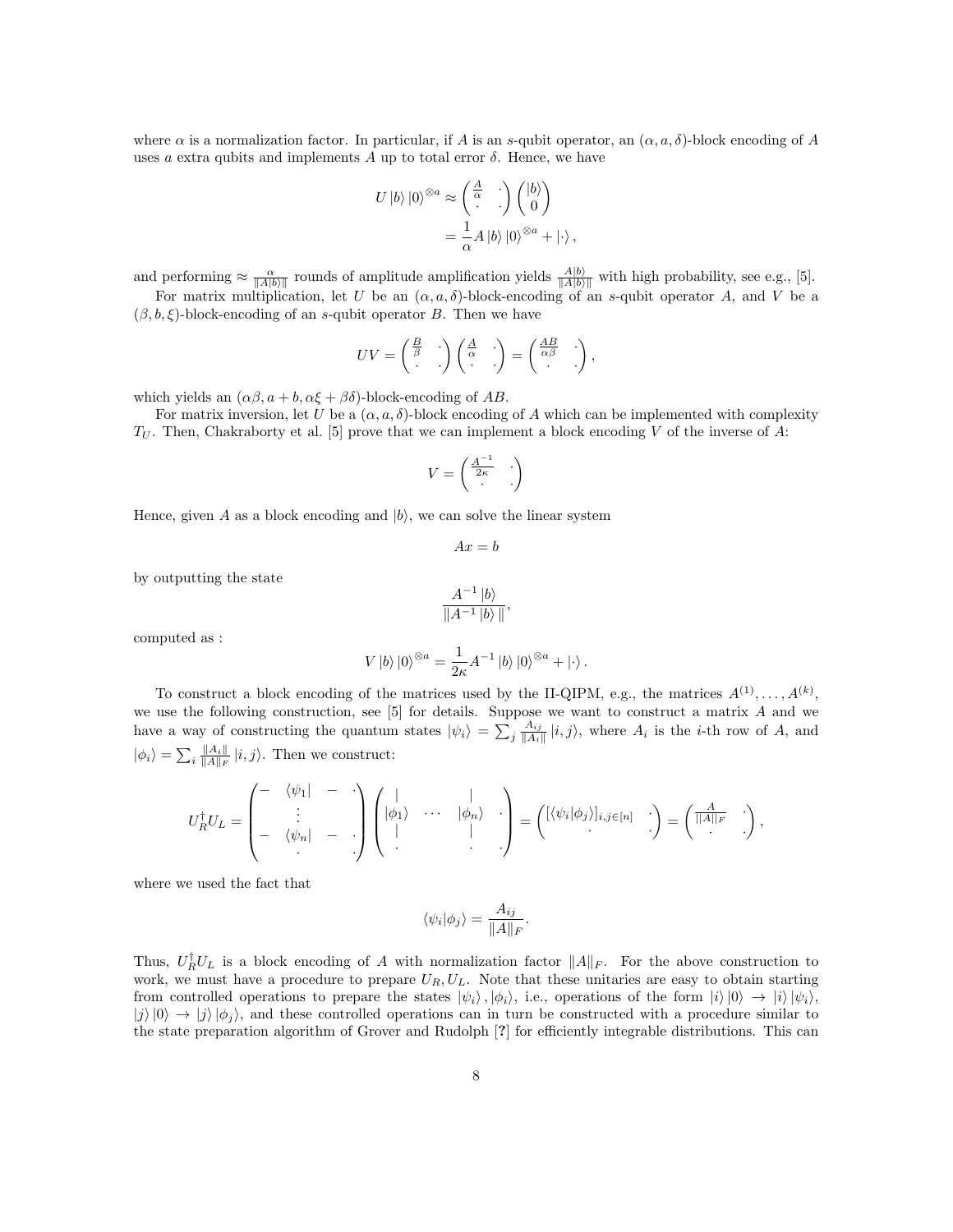be made more efficient if we allow pre-processing to create certain data structures that can be stored in quantum-accessible storage, i.e., QRAM. A quantum RAM (QRAM) is a form of storage that allows for querying a superposition of addresses. Given a QRAM that stores the classical vector  $v_j \in \mathbb{R}^{2^q}$ , and a quantum state  $\sum_{j=0}^{2^q-1} \alpha_j |j\rangle$ , the QRAM asumption is that the following mapping can be performed in time  $O(q)$ , i.e., polylogarithmic in the size of the vector:

$$
\sum_{j=0}^{2^q-1} \alpha_j |j\rangle \otimes |0\rangle \rightarrow \sum_{j=0}^{2^q-1} (\alpha_j |j\rangle \otimes |v_j\rangle).
$$

Throughout this paper, we assume that we have access to a QRAM that is large enough to store all input matrices, i.e.,  $O(mn^2)$ . For more details about the QRAM data structure to prepare the amplitude encoding of a vector, or the matrices  $U_R, U_L$  discussed above, we refer the reader to [14, 5].

#### 3.2 Useful results on block-encoded matrices

We now provide formal definitions for the concepts informally discussed in the previous section, as well as other results that are used in the remainder of this paper. The material in this section is mostly taken from [5, 8], which provide improvements over the framework discussed in [12, 14].

**Definition 1** (Block encoding). Let  $A \in \mathbb{C}^{2^w \times 2^w}$  be a w-qubit operator. Then, an  $(w + a)$ -qubit unitary U is an  $(\alpha, a, \xi)$ -block encoding of A if  $U =$  $\begin{pmatrix} \widetilde A & . \ . & . \end{pmatrix}$ , such that

$$
\|\alpha A - A\| \le \xi
$$

An  $(\alpha, a, \xi)$ -block encoding of A is said to be efficient if it can be implemented in time  $T_U = O(\text{poly}(w))$ .

Note that this only possible for matrices with  $||A||_2 \leq 1$ , so we allow A to be scaled by some constant:

$$
U \approx \begin{pmatrix} \frac{A}{\alpha} & \cdot \\ \cdot & \cdot \end{pmatrix},
$$

yielding

$$
||A - \alpha(\langle 0|^{\otimes a} \otimes I_{2^w})U(|0\rangle^{\otimes a} \otimes I_{2^w})|| \leq \xi.
$$

The next proposition formalizes an idea discussed in the previous section. We do not provide details on the necessary data structure, referring the reader to [5] for an extensive discussion on this topic.

**Proposition 1** (Lemma 50 in [8]). Let  $A \in \mathbb{C}^{m \times m}$  with  $m = 2^w$  and  $\xi > 0$ .

- (i) Fix  $q \in [0,2]$ . If  $A^{(q)}$  and  $(A^{(2-q)})^{\dagger}$  are both stored in QRAM data structures, then there exist unitaries  $U_R$  and  $U_L$  that can be implemented in time  $O(\text{poly}(w \log \frac{1}{\xi}))$  and such that  $U_R^{\dagger} U_L$  is a  $(\mu_q(A), w+2, \xi)$ block-encoding of A.
- (ii) If A is stored in a QRAM data structure, then there exist unitaries  $U_R$  and  $U_L$  that can be implemented in time  $O(\text{poly}(w \log \frac{1}{\xi}))$  and such that  $U_R^{\dagger} U_L$  is an  $(\|A\|_F, w + 2, \xi)$ -block-encoding of A.

Proposition 2 (Lemma 52 in [8]). (Linear combination of block-encoded matrices, with weights given by the coefficients of a basis state) Let  $A = \sum_{j=1}^{m} y_j A^j$  be an s-qubit operator, where  $A^j$  are matrices. Suppose  $P_L, P_R$  is a  $(\beta, b, \xi_1)$ -state-preparation pair for y,  $W = \sum_{j=0}^{m-1} |j\rangle \langle j| \otimes U_j + ((I - \sum_{j=0}^{m-1} |j\rangle \langle j|) \otimes I_a \otimes I_s)$ is an  $(s + a + b)$ -qubit unitary with the property that  $U_j$  is an  $(\alpha, a, \xi_2)$ -block-encoding of  $A^j$ . Then we can implement a  $(\alpha\beta, a+b, \alpha\xi_1+\alpha\beta\xi_2)$ -block-encoding of A with a single use of W,  $P_R$  and  $P_L^{\dagger}$ .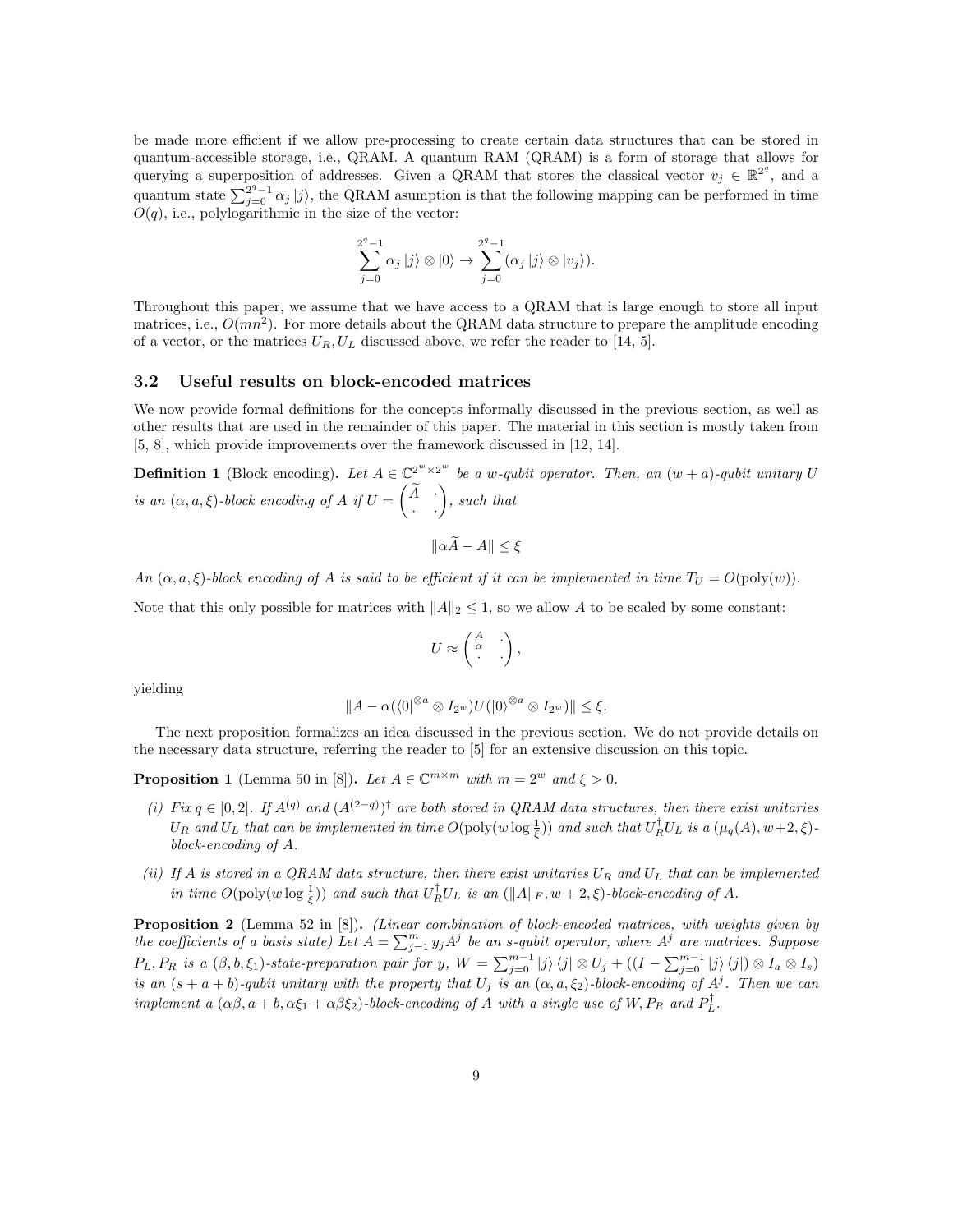The following two propositions are critical to the efficiency of the II-QIPM. They state that one can construct a block encoding as a product of two block encoded matrices, with overhead that is merely polylogarithmic in the size of the matrices. The difference between the two propositions is that in the second one, the normalization factor of the block encoding of the product is fixed, rather than depending on the input.

**Proposition 3** (Lemma 4 [5]). (Product of block-encoded matrices) If U is an  $(\alpha, a, \delta)$ -block-encoding of an s-qubit operator A, and V is a  $(\beta, b, \xi)$ -block-encoding of an s-qubit operator B, then  $(I_b \otimes U)(I_a \otimes V)$  is an  $(\alpha\beta, a + b, \alpha\xi + \beta\delta)$ -block-encoding of AB.

**Proposition 4** (Lemma 5 in [5]). (Product of preamplified block-encoded matrices) Given an  $(\alpha, a, \delta)$ -blockencoding U of an s-qubit operator A, and a  $(\beta, b, \xi)$ -block-encoding V of an s-qubit operator B, with  $\alpha \geq$ 1,  $\beta \ge 1$ , then we can implement a  $(2, a+b+2, \sqrt{2}(\delta+\xi+\gamma))$ -block-encoding of AB in time  $O((\alpha(T_U + a) +$  $\beta(T_V + b)) \log \frac{1}{\gamma}$ , where  $T_U$  and  $T_V$  are the implementation times for U and V, respectively.

Additionally, the following two propositions indicate that if one has a block encoded matrix, one can implement a block encoding of powers of that matrix – most notably, we can implement the inverse matrix.

**Proposition 5** (Lemma 9 in [5]). *(Implementing negative powers of Hermitian matrices)* Let  $p \in (0, \infty)$ ,  $\kappa \geq 2$  and H a Hermitian matrix such that  $I/\kappa \preceq H \preceq I$ . Suppose that

$$
\delta = o\left(\frac{\xi}{\kappa^{1+p}(1+p)\log^3 \frac{\kappa^{1+p}}{\xi}}\right)
$$

and U is an  $(\alpha, a, \delta)$ -block-encoding of H, that can be implemented using  $T_U$  elementary gates. Then, for any  $\xi$ , we can implement a unitary  $\tilde{U}$  which is a  $(2\kappa^p, a + O(\log(\kappa^{1+p} \log 1/\xi), \xi)$ -block-encoding of  $H^{-p}$  in cost

$$
O\left(\alpha\kappa(a+T_U)(1+p)\log^2\left(\frac{\kappa^{1+p}}{\xi}\right)\right).
$$

**Proposition 6** (Lemma 10 in [5]). (Implementing positive powers of Hermitian matrices) Let  $p \in (0,1]$ ,  $\kappa > 2$  and H a Hermitian matrix such that  $I/\kappa \prec H \prec I$ . Suppose that

$$
\delta = o\left(\frac{\xi}{\kappa \log^3 \frac{\kappa}{\xi}}\right)
$$

and U is an  $(\alpha, a, \delta)$ -block-encoding of H, that can be implemented using  $T_U$  elementary gates. Then, for any  $\xi$ , we can implement a unitary  $\tilde{U}$  which is a  $(2, a + O(\log \log(1/\xi)), \tilde{\xi})$ -block-encoding of  $H^p$  in cost

$$
O\left(\alpha\kappa(a+T_U)\log^2\left(\frac{\kappa}{\xi}\right)\right).
$$

**Theorem 3** (Theorem 30 in [5]). (Solution of linear system) Let  $p \in (0, \infty)$ ,  $\kappa > 2$  and H a Hermitian matrix such that its nonzero eigenvalues lie in  $[-1, -1/\kappa] \cup [1/\kappa, 1]$ . Suppose that

$$
\delta = o\left(\frac{\xi}{\kappa^2 \log^3 \frac{\kappa^2}{\xi}}\right)
$$

and U is an  $(\alpha, a, \delta)$ -block-encoding of H, that can be implemented using  $T_U$  elementary gates. Suppose further that we can prepare a state  $|b\rangle$  that is spanned by H using  $T_b$  elementary gates. Then, for any  $\xi$ , we can output a state that is  $\xi$ -close to  $H^{-1}$  |b)  $/||H^{-1}b||$  at cost

$$
O\left(\kappa\left(\alpha(a+T_U)\log^2\left(\frac{\kappa}{\xi}\right)+T_b\right)\log\kappa\right).
$$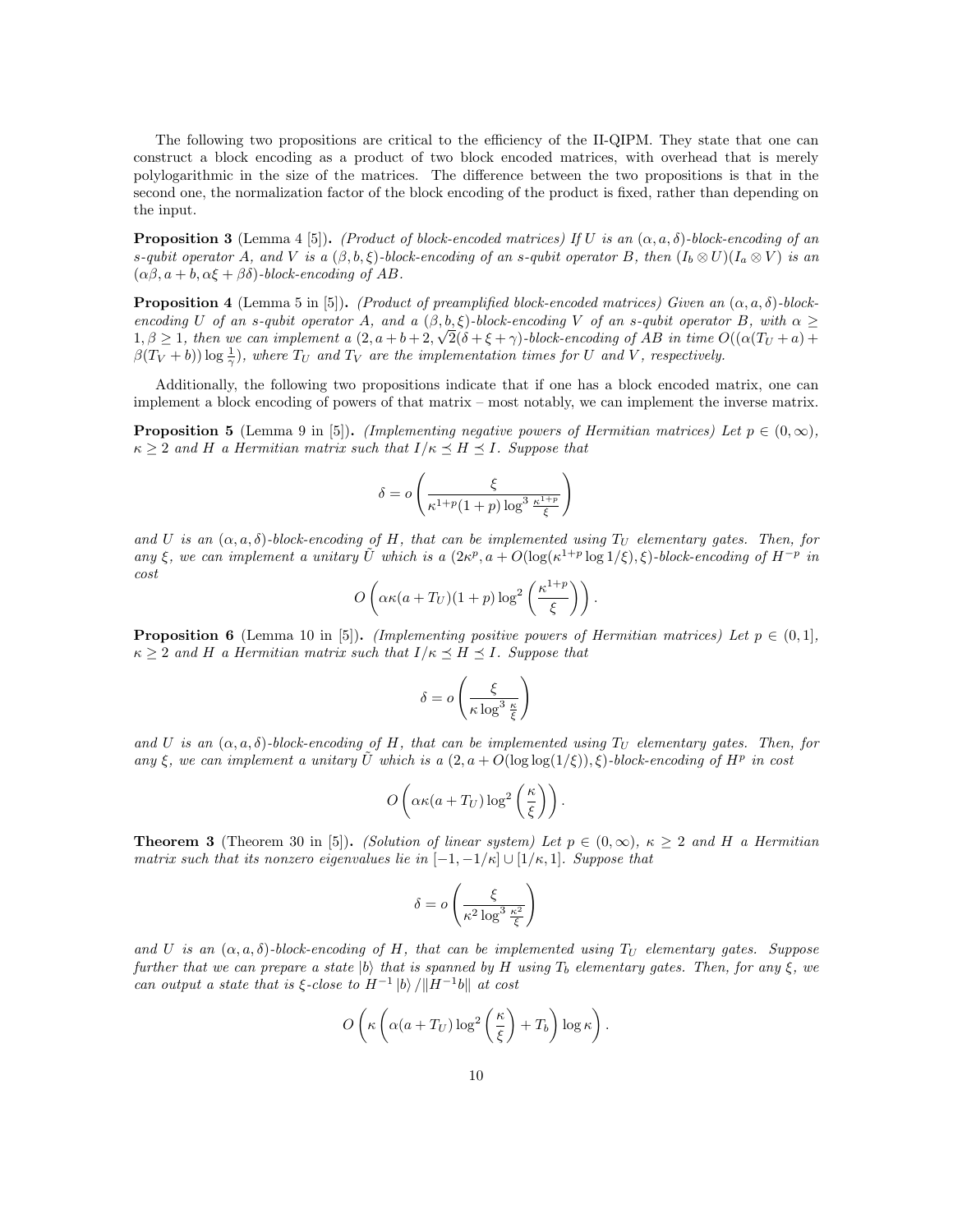**Proposition 7** (Corollary 32 in [5]). (Norm estimation) Let  $p \in (0, \infty)$ ,  $\kappa \geq 2$  and H a Hermitian matrix such that its nonzero eigenvalues lie in  $[-1, -1/\kappa] \cup [1/\kappa, 1]$ . Suppose that

$$
\delta = o\left(\frac{\xi}{\kappa^2 \log^3 \frac{\kappa^2}{\xi}}\right)
$$

and U is an  $(\alpha, a, \delta)$ -block-encoding of H, that can be implemented using  $T_U$  elementary gates. Suppose further that we can prepare a state  $|b\rangle$  that is spanned by H using  $T_b$  elementary gates. Then we can output  $\tilde{e}$  such that

$$
(1 - \xi) \|H^{-1} |b\rangle \| \le \tilde{e} \le (1 + \xi) \|H^{-1} |b\rangle \|
$$

at cost

$$
O\left(\frac{\kappa}{\xi}\left(\alpha(a+T_U)\log^2\left(\frac{\kappa}{\xi}\right)+T_b\right)\log^3\kappa\log\frac{\log\kappa}{\delta}\right).
$$

Proposition 8. Let

$$
A = \begin{pmatrix} M_{11} & \dots & M_{1c} \\ \vdots & \ddots & \vdots \\ M_{r1} & \dots & M_{rc} \end{pmatrix} \in \mathbb{R}^{n \times n},
$$

where each  $M_{ij}$  is a matrix, of appropriate dimension, that is stored in a QRAM data structure, or is a tensor product of two matrices stored in a QRAM data structure. Suppose further the norms of each row/column are classically known. Then we can construct a  $(||A||_F, O(log n), \xi)$ -block-encoding of A in time  $O(\text{poly}(\log n, \log \frac{1}{\xi})).$ 

*Proof.* Let  $M_{ij}^0 \in \mathbb{R}^{n \times n}$  denote the matrix in which  $M_{ij}$  appears in the same entry as in A, but that all other entries of  $M_{ij}^0$  are 0. Then, A can be written as a linear combination of the  $n^2$   $M_{ij}^0$  matrices as follows:

$$
A = \sum_{i=1}^{n} \sum_{j=1}^{n} M_{ij}^{0}.
$$

Then, similarly, suppose  $U_A$  is a block encoding of A. Letting  $U_{ij}^0$  denote a block encoding of  $M_{ij}^0 \in \mathbb{R}^{n \times n}$ , applying Proposition 2, in time  $O(\text{poly}(\log n, \log \frac{1}{\xi}))$  we can construct  $U_A$  as a linear combination of each  $U_{ij}^0$ :

$$
U_A = \sum_{i=1}^{n} \sum_{j=1}^{n} U_{ij}^0.
$$

 $\Box$ 

#### 3.3 Tomography

In each iteration of our QIPM, we solve a linear system of equations known as the Newton linear system in order to update our solutions to the optimization problem at hand. The solutions to the Newton linear system,  $\Delta$ x,  $\Delta$ y and  $\Delta$ z, are obtained using quantum linear system solvers, and hence are quantum states. Thus, in order to be able to classically update our solutions, we require a procedure to map the quantum states  $\Delta$ x,  $\Delta$ y and  $\Delta$ z to a classical solution ( $\Delta$ x,  $\Delta$ y,  $\Delta$ z).

For this task, we can make use of the efficient vector state tomography algorithm from [13]. Note that this tomography algorithm is simpler than those found in O'Donnell and Wright [22] the alternative approach of using compressed sensing [13]. This can be attributed to the fact that Kerenidis and Prakash [13] assume that we can apply the unitary that prepares the state, at its controlled version.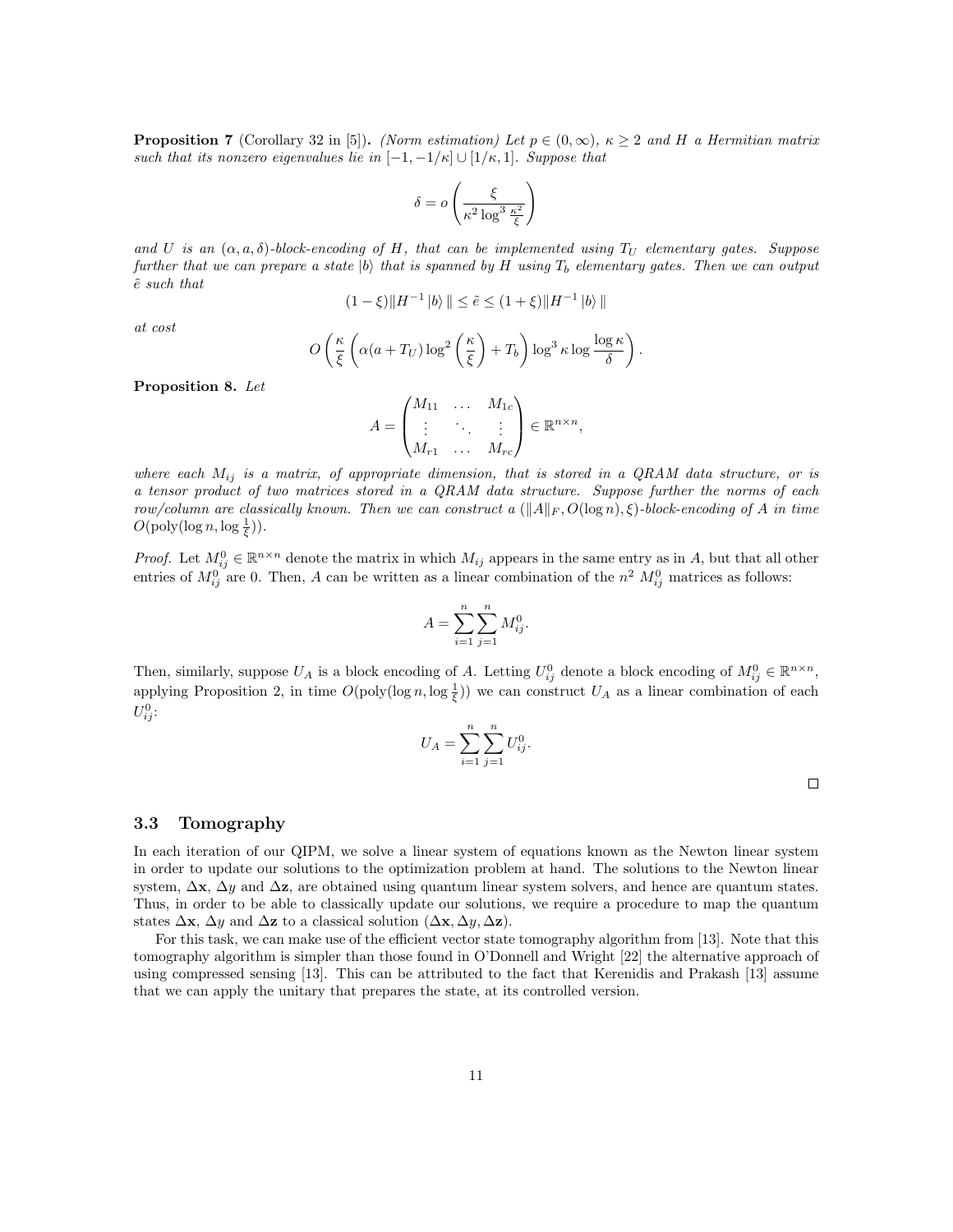Algorithm 1 Vector state tomography algorithm [13]

**Input:** Access to a unitary U such that  $U|0\rangle = |\mathbf{x}\rangle = \sum_{i \in [m]} x_i |i\rangle$  and to its controlled version

#### 1. Amplitude estimation

- (a) Measure  $N = \frac{36m \ln m}{\delta^2}$  copies of  $|\mathbf{x}\rangle$  in the standard basis and obtain estimates  $p_i = \frac{n_i}{N}$  where  $n_i$ is the number of times outcome  $i$  is observed.
- (b) Store  $\sqrt{p_i}$ ,  $i \in [m]$  in QRAM data structure so that  $|p\rangle = \sum_{i \in [m]} \sqrt{p_i} |i\rangle$  can be prepared efficiently.

### 2. Sign estimation

- (a) Create  $N = \frac{36m \ln m}{\delta^2}$  copies of the state  $\frac{1}{\sqrt{2}}|0\rangle \sum_{i \in [m]} x_i|i\rangle + \frac{1}{\sqrt{2}}|1\rangle \sum_{i \in [m]} \sqrt{p_i}|i\rangle$  using a control qubit.
- (b) Apply a Hadamard gate on the first qubit of each copy of the state to obtain  $\frac{1}{2} \sum_{i \in [m]} [(x_i +$  $\sqrt{p_i} |0, i\rangle + (x_i - \sqrt{p_i}) |1, i\rangle].$
- (c) Measure each copy in the standard basis and maintain counts  $n(b, i)$  of the number of times outcome  $|b, i\rangle$  is observed for  $b \in \{0, 1\}.$
- (d) Set  $\sigma_i = 1$  if  $n(0, i) > 0.4p_iN$  and  $-1$  otherwise.
- 3. Output the unit vector  $\tilde{\mathbf{x}}$  with  $\tilde{\mathbf{x}}_i = \sigma_i \sqrt{p_i}$ .

The following result from [13] certifies the correctness of Algorithm 1.

**Theorem 4.** Algorithm 1 produces an estimate  $\tilde{\mathbf{x}} \in \mathbb{R}^m$  with  $||\tilde{\mathbf{x}}||_2 = 1$  such that  $||\tilde{\mathbf{x}} - \mathbf{x}||_2 \leq \sqrt{7}\delta$  with probability at least  $(1 - \frac{1}{m^{0.83}})$ .

We can summarize the role the tomography algorithm plays in QIPMs as follows. Solving the Newton linear system will output the quantum state  $\Delta x \circ \Delta y \circ \Delta z$ , and we wish to recover a classical estimate of this state  $\overline{\Delta x} \circ \overline{\Delta y} \circ \overline{\Delta z}$  such that

$$
||\Delta \mathbf{x} \circ \Delta y \circ \Delta \mathbf{z} - \overline{\Delta \mathbf{x}} \circ \overline{\Delta y} \circ \overline{\Delta \mathbf{z}}|| \le \delta.
$$

To accomplish this, we create a large number of samples of our state  $\Delta \mathbf{x} \circ \Delta y \circ \Delta \mathbf{z}$ , and then estimate the absolute value of the entries of  $\Delta \mathbf{x} \circ \Delta y \circ \Delta \mathbf{z}$ . Subsequently, we measure each copy of our state, and record the number of times each outcome is observed such that we can estimate the sign associated with each element. Finally, our estimate of the classical state  $\overline{\Delta x} \circ \overline{\Delta y} \circ \overline{\Delta z}$  is used to update the current solution in each iterate of the QIPM:

$$
\mathbf{x}' = \mathbf{x} + \Delta \mathbf{x}
$$

$$
y' = y + \overline{\Delta y}
$$

$$
\mathbf{z}' = \mathbf{z} + \overline{\Delta z}.
$$

# 4 The Classical Inexact-Infeasible Interior Point Method

In this section, we provide a detailed overview of the Classical II-IPM, and important theoretical results from the literature.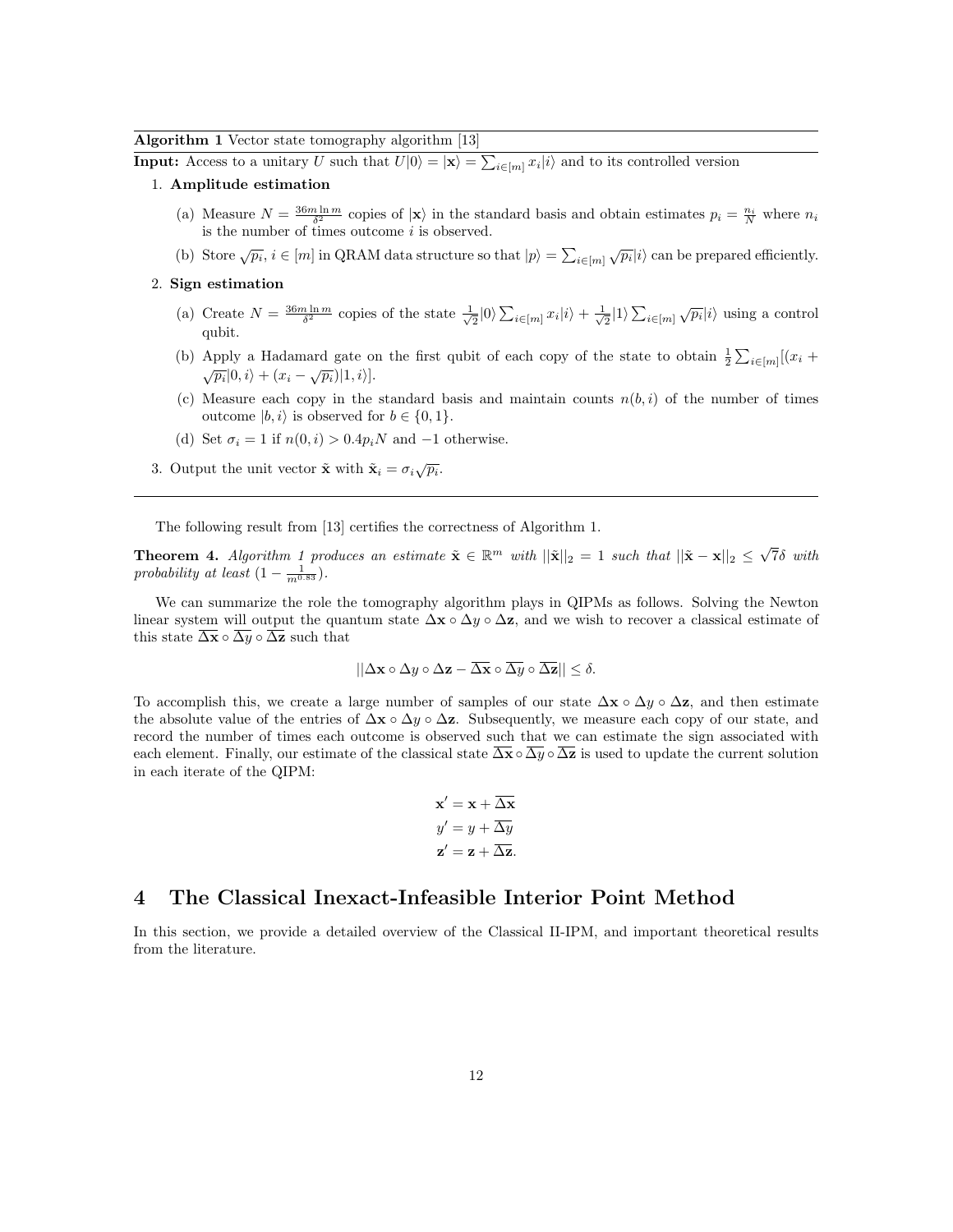#### 4.1 Primal and Dual QCOPs and the Central Path

Letting  $\nu > 0$ , perturbed Karush-Kuhn-Tucker (KKT) optimality conditions of (1) and (2) are given by

$$
\begin{pmatrix} -\nabla f(\mathbf{x}) + \mathcal{A}^{\top} y + \mathbf{z} \\ \mathcal{A}(\mathbf{x}) - b \\ \mathbf{x} \circ \mathbf{z} \end{pmatrix} = \begin{pmatrix} 0 \\ 0 \\ \nu \mathbf{e} \end{pmatrix}, \quad \mathbf{x}, \mathbf{z} \in \mathcal{K}.
$$
 (12)

Consider the last equation of (12), which is a relaxation of the complementarity conditions

$$
\mathbf{x} \circ \mathbf{z} = 0, \ \mathbf{x}, \mathbf{z} \in \mathcal{K}.
$$

Just like the case of SDO, linearizing this equation may not lead to a solution which is an element of  $J$ , and thus we must first symmetrize the equation before linearizing. Therefore, we replace the last equation of (12) with

$$
H_{\mathbf{p}}(\mathbf{x}, \mathbf{z}) = \mathbf{Q}(\mathbf{p})\mathbf{x} \circ \mathbf{Q}(\mathbf{p}^{-1})\mathbf{z} = \nu \mathbf{e}.\tag{13}
$$

As shown by [24, Lemma 28], for  $\mathbf{x}, \mathbf{z}, \mathbf{p} \in \mathcal{J}$ , if  $\mathbf{x}, \mathbf{z} \succ 0$  and p is invertible, then  $H_p(\mathbf{x}, \mathbf{z}) = \nu \mathbf{e}$  if and only if  $\mathbf{x} \circ \mathbf{z} = \nu \mathbf{e}$ .

Following [18], for  $\mathbf{x}, \mathbf{z} \succ 0$ , we assume **p** is an element of a commutative class defined by

$$
\mathcal{C}(\mathbf{x}, \mathbf{z}) = \{ \mathbf{p} \in \text{int}(\mathcal{K}) \mid L(\mathbf{Q}(\mathbf{p})\mathbf{x}), L(\mathbf{Q}(\mathbf{p}^{-1})\mathbf{z}) \text{ commute} \}.
$$

Defining

$$
\hat{\mathbf{x}} = \mathbf{Q}(\mathbf{p})\mathbf{x}, \text{ and}
$$

$$
\hat{\mathbf{z}} = \mathbf{Q}(\mathbf{p})\mathbf{z},
$$

then for any  $\mathbf{p} \in \mathcal{C}(\mathbf{x}, \mathbf{z})$  it follows

$$
H_{\mathbf{p}}(\mathbf{x}, \mathbf{z}) = \hat{\mathbf{x}} \circ \hat{\mathbf{z}} = \mathbf{Q}(\hat{\mathbf{x}}^{1/2})\hat{\mathbf{z}}.
$$
 (14)

Some search directions which are members of  $C(\mathbf{x}, \mathbf{z})$  include the Helmberg-Kojima-Monteiro (HKM) direction  $\mathbf{p} = \mathbf{x}^{-1/2}$  [10, 17, 19] and the Nesterov-Todd (NT) direction [28]  $\mathbf{p} = \mathbf{w}^{-1/2}$  where w is the Nesterov-Todd scaling element. Note that for the Nesterov-Todd direction, p can be explicitly defined as

$$
\mathbf{p} = \left[ \mathbf{Q}(\mathbf{x}^{1/2}) \left( \mathbf{Q}(\mathbf{x}^{1/2}) \mathbf{z} \right)^{-1/2} \right]^{-1/2} = \left[ \mathbf{Q}(\mathbf{z}^{-1/2}) \left( \mathbf{Q}(\mathbf{z}^{1/2}) \mathbf{x} \right)^{1/2} \right]^{-1/2}
$$
(15)

and note that  $\mathbf{Q}(\mathbf{w})\mathbf{z} = \mathbf{x}$ . Additionally, as noted in [18], it can be easily verified that

$$
Q(w)z = Q(p^{-2})z = Q(Q(x^{1/2})(Q(x^{1/2})z)^{-1/2})z
$$
  
=  $Q(x^{1/2})Q((Q(x^{1/2})z)^{-1/2})(Q(x^{1/2})z)$   
=  $Q(x^{1/2})e$   
= x,

where the last two inequalities result from Lemma 2. Additionally, when we employ the Nesterov-Todd direction, it follows

$$
\mathbf{Q}(\mathbf{p}^{-1})\mathbf{z} = \mathbf{Q}(\mathbf{p})\mathbf{Q}(\mathbf{w}) = \mathbf{Q}(\mathbf{p})\mathbf{x}.\tag{16}
$$

As in [18], in this work we only consider p to be the Nesterov-Todd scaling element. Note that this choice has many practical advantages. First and foremost, the NT scaling element simplifies the complexity analysis and provides the best iteration complexity. Further, as long as the optimization problem at hand has a solution, choosing the NT direction guarantees we converge to the optimal solution. This is not the case for all search directions, for example the Alizedah-Haeberly-Overton (AHO) direction can only certify local convergence.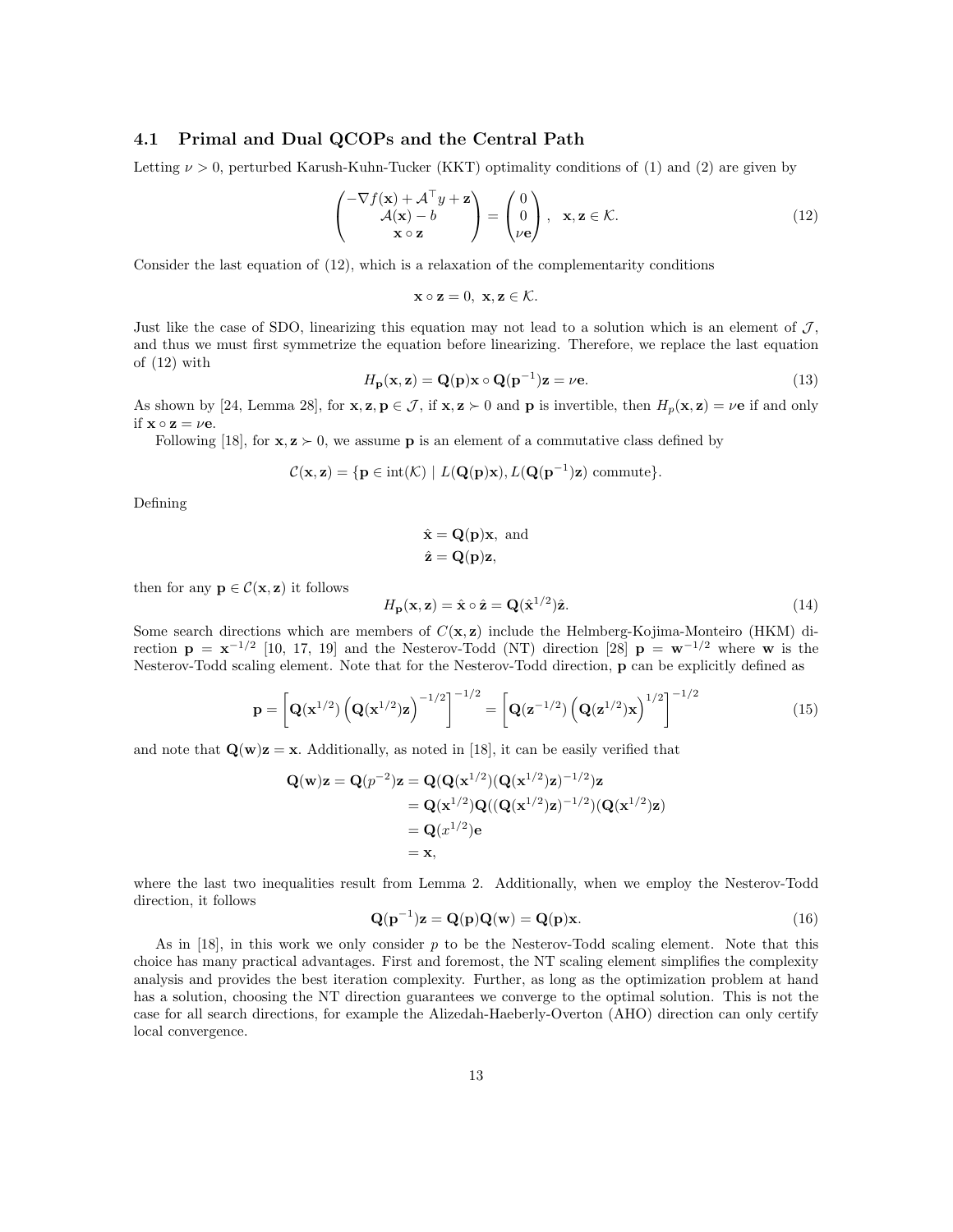Let  $L = ||\mathcal{H}||_2$  be a Lipschitz constant associated with  $\nabla f(\mathbf{x})$  from (1) such that

$$
||\nabla f(\mathbf{x}) - \nabla f(\mathbf{y})|| = ||\mathcal{H}(\mathbf{x}) - \mathcal{H}(\mathbf{y}) \le L||\mathbf{x} - \mathbf{y}||. \tag{17}
$$

Next, consider an initial point  $(\mathbf{x}_0, y_0, \mathbf{z}_0)$  such that for a given constant  $\rho > 0$  we have

$$
\mathbf{x}_0 = \mathbf{z}_0 = \rho \mathbf{e}.\tag{18}
$$

Then, for  $\gamma_p, \gamma_d > 0$  with  $\gamma_p \leq \gamma_d$  such that  $\gamma_d + L\gamma_p \in (0,1)$ , we choose  $\rho$  sufficiently large in order to guarantee that the following conditions are satisfied:

$$
(1 - \gamma_p)\mathbf{x}_0 \succ \mathbf{x}_* \succeq 0, \quad (1 - (\gamma_d + L\gamma_p))\mathbf{z}_0 \succ \mathbf{z}_* \succeq 0,\tag{19}
$$

$$
\text{tr}\left(\mathbf{x}_{*}\right) + \text{tr}\left(\mathbf{z}_{*}\right) \leq n\rho\tag{20}
$$

where  $(\mathbf{x}_*, y_*, \mathbf{z}_*)$  is a solution to (1) and (2).

Next, note that  $n = \text{tr}(\mathbf{e})$  and consider the quantities

$$
\mu_0 = \frac{\langle \mathbf{x}_0, \mathbf{z}_0 \rangle}{n} = \rho^2,\tag{21a}
$$

$$
R_0^p = \mathcal{A}(\mathbf{x}_0) - b,\tag{21b}
$$

$$
R_0^d = -\nabla f(\mathbf{x}_0) + \mathcal{A}^\top y_0 + \mathbf{z}_0.
$$
 (21c)

Then, for any  $\theta, \nu \in (0, 1]$ , the *infeasible* KKT system is given by

$$
\begin{pmatrix}\n-\nabla f(\mathbf{x}) + \mathcal{A}^{\top} y + \mathbf{z} \\
\mathcal{A}(\mathbf{x}) - b \\
H_{\mathbf{p}}(\mathbf{x}, \mathbf{z})\n\end{pmatrix} = \begin{pmatrix}\n\theta R_0^d \\
\theta R_0^p \\
\nu \mu_0 \mathbf{e}\n\end{pmatrix}, \quad \mathbf{x}, \mathbf{z} \succ 0.
$$
\n(22)

Recalling our assumptions that there exists  $(x, y, z)$  satisfying the linear constraints of (1) and (2) for  $x, z \in \text{int}(\mathcal{K})$  and that A is surjective, it follows that the system (22) has a unique solution. From here, we can define the infeasible central path to be the set

$$
\mathcal{P} = \{(\theta, \nu, \mathbf{x}, y, \mathbf{z}) \mid \theta, \nu > 0, \mathbf{x}, \mathbf{z} \in \text{int}(\mathcal{K}), y \in \mathbb{R}^m, (22) \text{ holds}\}.
$$

The general framework of a primal-dual infeasible path-following algorithm is as follows. We seek to generate a sequence of points  $(\mathbf{x}^k, y^k, \mathbf{z}^k)$  such that  $(\theta^k, \nu^k, \mathbf{x}^k, y^k, \mathbf{z}^k) \in \mathcal{P}$  and  $(\mathbf{x}^k, y^k, \mathbf{z}^k)$  converges to a solution of (1) and (2) as  $\theta^k \to 0$  and  $\nu^k \to 0$ . In practice, these points do not lie directly on the central path P, but rather they exist in a neighborhood of P. Choosing  $\gamma \in (0,1)$ , we can define this neighborhood of  ${\mathcal P}$  to be

$$
\mathcal{N} = \begin{cases}\n(\theta, \nu, \mathbf{x}, y, \mathbf{z}) \in (0, 1] \times (0, 1] \times \text{int}(\mathcal{K}) \times \mathbb{R}^m \times \text{int}(\mathcal{K}) : \theta \le \nu \\
\mathcal{A}(\mathbf{x}) - b = \theta(R_0^p + \zeta^p), \|\mathcal{A}^+ \zeta^p\| \le \gamma_p \rho \\
-\nabla f(\mathbf{x}) + \mathcal{A}^\top y + \mathbf{z} = \theta(R_0^d + \zeta^d), \|\zeta^d\| \le \gamma_d \rho \\
||Q(\mathbf{x}^{1/2})\mathbf{z} - \nu \mu_0 I\| \le \gamma \nu \mu_0\n\end{cases}
$$
\n(23)

In light of (18) letting  $\theta_0 = \nu_0 = 1$  implies  $(\theta_0, \nu_0, \mathbf{x}_0, y_0, \mathbf{z}_0) \in \mathcal{N}$ . Further, from the definition of N and applying Lemma 3 we arrive at the following result from [18]

**Lemma 4.** Lemma 4 in [18] Suppose  $(\theta, \nu, \mathbf{x}, y, \mathbf{z}) \in \mathcal{N}$  and  $\mathbf{p} \in \mathcal{C}(\mathbf{x}, \mathbf{z})$ . Then

$$
(1 - \gamma)\nu\mu_0 \mathbf{e} \preceq H_\mathbf{p}(\mathbf{x}, \mathbf{z}) \preceq (1 + \gamma)\nu\mu_0 \mathbf{e}
$$
\n(24)

$$
(1 - \gamma)\nu\mu_0 \mathbf{e} \le \frac{\langle \mathbf{x}, \mathbf{z} \rangle}{n} \le (1 + \gamma)\nu\mu_0 \mathbf{e}
$$
 (25)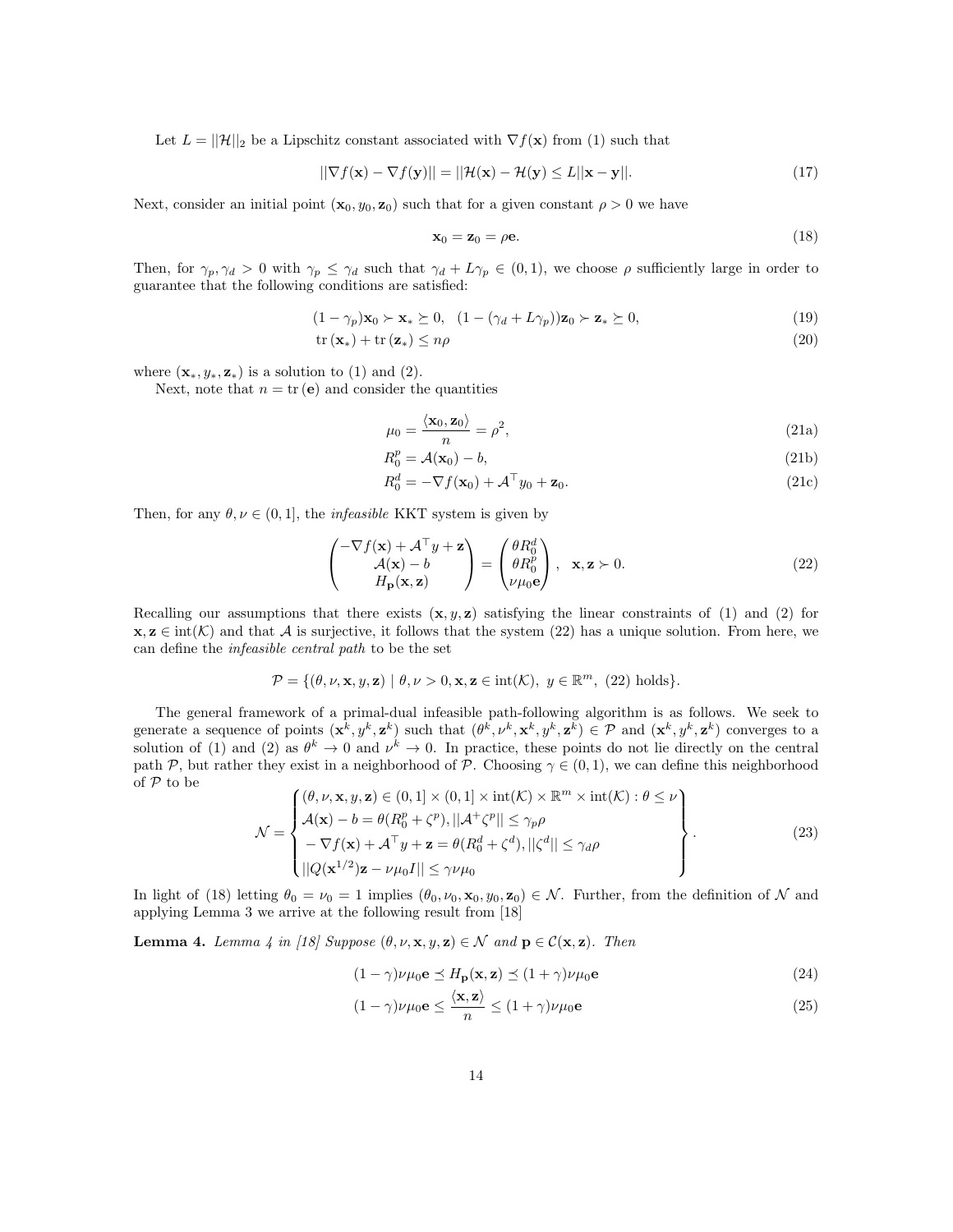Proof. First, let

$$
\hat{\mathbf{x}} = \mathbf{Q}(\mathbf{p})\mathbf{x} \n\hat{\mathbf{z}} = \mathbf{Q}(\mathbf{p}^{-1})\mathbf{z} \n\mu = \nu \mu_0.
$$

Then, applying Lemma 3 and (16), it follows that

$$
H_{\mathbf{p}}(\mathbf{x}, \mathbf{z}) = \mathbf{Q}(\hat{\mathbf{x}}^{1/2})\hat{z}
$$
 and  $\mathbf{Q}(\mathbf{x}^{1/2})\mathbf{z}$ 

have the same spectrum. Therefore we have

$$
|\lambda_{\min}(H_{\mathbf{p}}(\mathbf{x}, \mathbf{z})) - \mu| = |\lambda_{\min}(\mathbf{Q}(\mathbf{x}^{1/2})\mathbf{z}) - \mu|
$$
  
=  $|\lambda_{\min} \mathbf{Q}(\mathbf{x}^{1/2})\mathbf{z} - \mu \mathbf{e}|$   
 $\leq ||\lambda_{\min} \mathbf{Q}(\mathbf{x}^{1/2})\mathbf{z} - \mu \mathbf{e}|| \leq \gamma \mu.$ 

Hence,

$$
\lambda_{\min}(H_{\mathbf{p}}(\mathbf{x}, \mathbf{z}) - (1 - \gamma)\mu \mathbf{e}) = \lambda_{\min}(H_{\mathbf{p}}(\mathbf{x}, \mathbf{z})) - (1 - \gamma)\mu \ge 0
$$

which implies  $H_p(\mathbf{x}, \mathbf{z}) \succeq (1 - \gamma)\mu\mathbf{e}$ . As noted in [18], the right hand side of (24) can be proved in a similar fashion.

Next, (25) follows from (24) combined with the fact that

$$
\text{tr} (H_{\mathbf{p}}(\mathbf{x}, \mathbf{z})) = \langle \hat{\mathbf{x}}, \hat{\mathbf{z}} \rangle = \langle \mathbf{Q}(\mathbf{p}) \mathbf{x}, \mathbf{Q}(\mathbf{p}^{-1}) \mathbf{z} \rangle
$$
  
=  $\langle \mathbf{x}, \mathbf{Q}(\mathbf{p}) \mathbf{Q}(\mathbf{p}^{-1}) \mathbf{z} \rangle$   
=  $\langle \mathbf{x}, \mathbf{z} \rangle$ .

The following two lemmas from [18] will be necessary for the analysis on the iteration bound later in the paper.

**Lemma 5.** [18, Lemma 5] For any  $r_p$  and  $r_d$  satisfying  $||r_d|| \leq \gamma_d \rho$  and  $||A^+r_p|| \leq \gamma_p \rho$  there exists  $(\tilde{\mathbf{x}}, \tilde{y}, \tilde{\mathbf{z}})$ that satisfies the following conditions

$$
-\nabla f(\tilde{\mathbf{x}}) + \mathcal{A}^{\top} y + \tilde{\mathbf{z}} = R_0^d + r_d \tag{26a}
$$

$$
\mathcal{A}(\tilde{\mathbf{x}}) - b = R_0^p + r_p \tag{26b}
$$

$$
(1 - \gamma_p)\rho \mathbf{e} \preceq \tilde{\mathbf{x}} \preceq (1 - \gamma_p)\rho \mathbf{e}
$$
 (26c)

$$
[1 - (\gamma_d + L\gamma_p)]\rho \mathbf{e} \preceq \tilde{\mathbf{z}} \preceq [1 + (\gamma_d + L\gamma_p)]\rho \mathbf{e}
$$
\n(26d)

Proof. As done in [18], define

$$
\tilde{\mathbf{x}} = \mathbf{x}_0 + \mathcal{A}^+ r_p,
$$
  
\n
$$
\tilde{y} = y_0,
$$
  
\n
$$
\tilde{\mathbf{z}} = \mathbf{z}_0 + r_d + \nabla f(\tilde{\mathbf{x}}) - \nabla f(\mathbf{x}_0),
$$

then (26a)-(26c) follow trivially. Then, in order to establish (26d), one must verify that

$$
||r_d + \nabla f(\tilde{\mathbf{x}}) - \nabla f(\mathbf{x}_0)|| \leq ||r_d|| + ||\nabla f(\tilde{\mathbf{x}}) - \nabla f(\mathbf{x}_0)||
$$
  

$$
\leq (\gamma_d + L\gamma_p)\rho.
$$

 $\Box$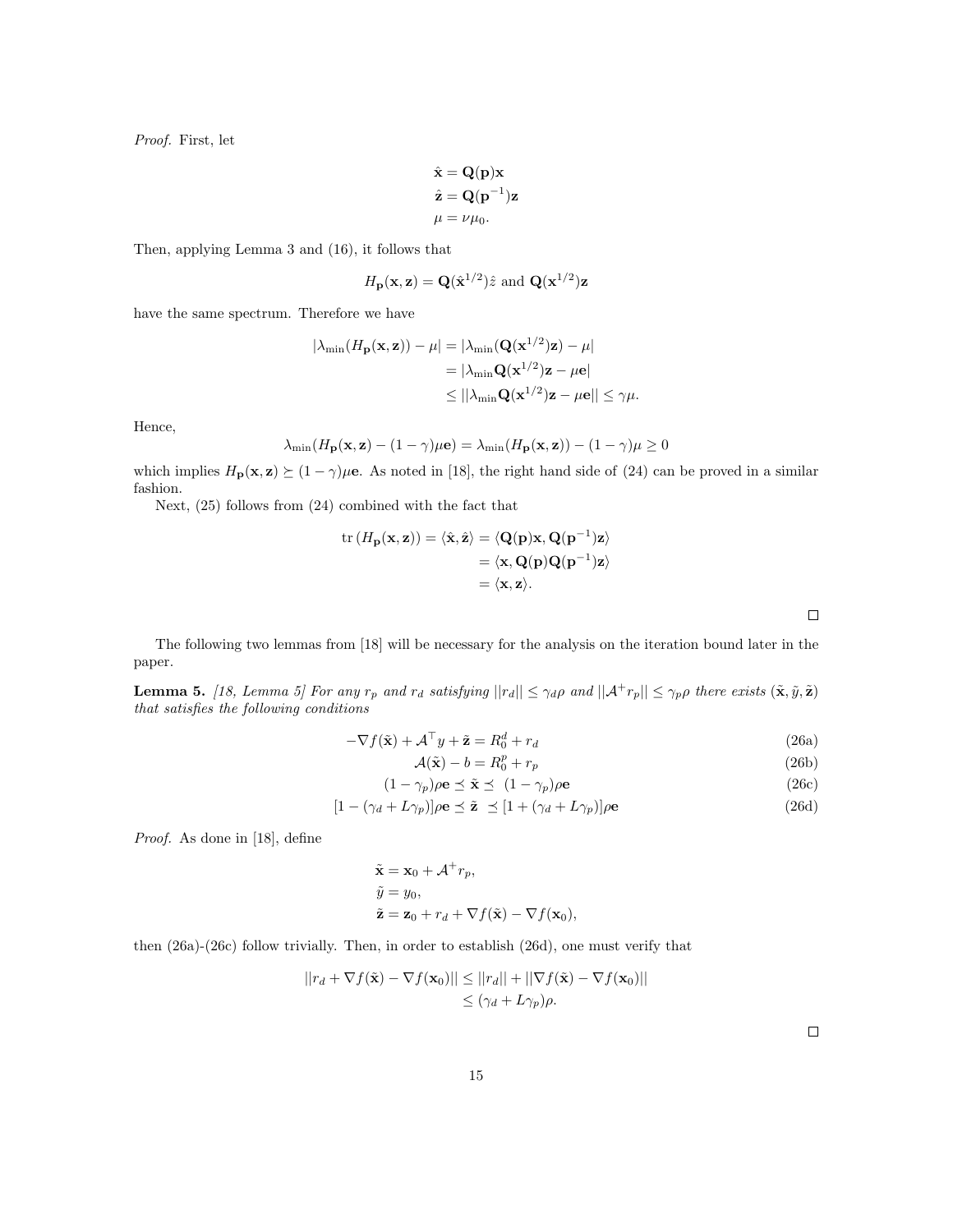**Lemma 6.** [18, Lemma 6] Given the initial conditions (18), (19) and (20), for any  $(\theta, \nu, \mathbf{x}, y, \mathbf{z}) \in \mathcal{N}$ , we have

$$
\theta \operatorname{tr} (\mathbf{x}) \le \frac{6\nu\rho n}{1 - (\gamma_d + L\gamma_p)}, \quad \theta \operatorname{tr} (\mathbf{z}) \le \frac{6\nu\rho n}{1 - \gamma_p}.
$$

Proof. Following [18], the proof of this result is a modification of the proof of Lemma 2 in [31]. Consider  $(\theta, \nu, \mathbf{x}, y, \mathbf{z}) \in \mathcal{N}$ , it follows

$$
-\nabla f(\tilde{\mathbf{x}}) + \mathcal{A}^{\top} y + \tilde{\mathbf{z}} = \theta(R_0^d + r_d), \quad ||r_d|| \le \gamma_d \rho,
$$
  

$$
\mathcal{A}(\tilde{\mathbf{x}}) - b = \theta(R_0^p + r_p), \quad ||\mathcal{A}^+ r_p|| \le \gamma_p \rho.
$$

Then, applying Lemma 5, there exists a solution  $(\tilde{\mathbf{x}}, \tilde{y}, \tilde{\mathbf{z}})$  such that the conditions (26a) and (26d) are satisfied. Further, consider a solution to (1) and (2), denoted  $(\tilde{\mathbf{x}}_*, \tilde{y}_*, \tilde{\mathbf{z}}_*)$  given from (19). Such a solution satisfies

$$
\mathcal{A}(\mathbf{x}_{*}) - b = 0,
$$
  

$$
-\nabla f(\mathbf{x}_{*}) + \mathcal{A}^{\top} y_{*} + \mathbf{z}_{*} = 0.
$$

Next, define

$$
\overline{\mathbf{x}} = (1 - \theta)\mathbf{x}_* + \theta\tilde{\mathbf{x}} - \mathbf{x},
$$
  
\n
$$
\overline{y} = (1 - \theta)y_* + \theta\tilde{y} - y,
$$
  
\n
$$
\overline{\mathbf{z}} = (1 - \theta)\mathbf{z}_* + \theta\tilde{\mathbf{z}} - \mathbf{z}.
$$

As a consequence,

$$
\mathcal{A}(\bar{\mathbf{x}}) = 0, \text{ and } \mathcal{A}^{\top}(\bar{y}) + \bar{\mathbf{z}} = \mathcal{H}\bar{\mathbf{x}},
$$

and therefore  $\langle \bar{\mathbf{x}}, \bar{\mathbf{z}} \rangle = \langle \bar{\mathbf{x}}, \mathcal{H}(\bar{\mathbf{x}}) \rangle$ . Using this result, and the fact that  $\mathcal{H} \succeq 0$  yields

$$
\langle (1 - \theta)\mathbf{x}_{*} + \theta\tilde{\mathbf{x}}, \mathbf{z} \rangle + \langle \mathbf{x}, (1 - \theta)\mathbf{z}_{*} + \theta\tilde{\mathbf{z}} \rangle = \langle (1 - \theta)\mathbf{x}_{*} + \theta\tilde{\mathbf{x}}, (1 - \theta)\mathbf{z}_{*} + \theta\tilde{\mathbf{z}} \rangle + \langle \mathbf{x}, \mathbf{z} \rangle - \langle \bar{\mathbf{x}}, \mathcal{H}(\bar{\mathbf{x}}) \rangle \leq \langle (1 - \theta)\mathbf{x}_{*} + \theta\tilde{\mathbf{x}}, (1 - \theta)\mathbf{z}_{*} + \theta\tilde{\mathbf{z}} \rangle + \langle \mathbf{x}, \mathbf{z} \rangle.
$$
 (27)

From here, we apply (20), (25), (26c), (26d), (27), and note that  $\langle \mathbf{x}_*, \mathbf{z}_* \rangle = 0$ , and  $\langle \mathbf{x}_*, \mathbf{z} \rangle$ ,  $\langle \mathbf{x}, \mathbf{z}_* \rangle \ge 0$ . Then, we have

$$
\theta \rho [(1 - (\gamma_d + L\gamma_p))\langle \mathbf{e}, \mathbf{z} \rangle + (1 - \gamma_p)\langle \mathbf{e}, \mathbf{z} \rangle] \n\leq \theta (\langle \tilde{\mathbf{z}}, \mathbf{x} \rangle + \langle \tilde{\mathbf{x}}, \mathbf{z} \rangle) \n\leq \langle (1 - \theta) \mathbf{x}_* + \theta \tilde{\mathbf{x}}, z \rangle + \langle \mathbf{x}, (1 - \theta) \mathbf{z}_* + \theta \tilde{\mathbf{z}} \rangle \n\leq \langle (1 - \theta) \mathbf{z}_* + \theta \tilde{\mathbf{x}}, (1 - \theta) \mathbf{z}_* + \theta \tilde{\mathbf{z}} \rangle + \langle \mathbf{x}, \mathbf{z} \rangle \n\leq \theta (1 - \theta) (\langle \mathbf{x}_*, \tilde{\mathbf{z}} \rangle + \langle \tilde{\mathbf{x}}, \mathbf{z}_* \rangle) + \theta^2 \langle \tilde{\mathbf{x}}, \tilde{\mathbf{z}} \rangle + \langle \mathbf{x}, \mathbf{z} \rangle \n\leq \theta (1 - \theta) (1 + \gamma_d + L\gamma_p) \rho (\langle \mathbf{x}_*, \mathbf{e} \rangle + \langle \mathbf{e}, \mathbf{z}_* \rangle) \n+ \theta^2 (1 + \gamma_p) (1 + \gamma_d + L\gamma_p) \rho^2 n + (1 + \gamma) \nu \mu_0 n \n\leq 6 \nu \rho n.
$$

 $\Box$ 

#### 4.2 An Inexact-Infeasible Interior Point Method

Let  $\eta_1 \in (0,1], \eta_2 \in (0,1)$  with  $\eta_1 \geq \eta_2$  and  $\nu_0, \theta_0 = 1$ . Then, given a current point  $(\theta_k, \nu_k, \mathbf{x}_k, y_k, \mathbf{z}_k) \in \mathcal{N}$ , we try to generate a new point

$$
(\theta_{k+1}, \nu_{k+1}, \mathbf{x}_{k+1}, y_{k+1}, \mathbf{z}_{k+1}) \in \mathcal{N}
$$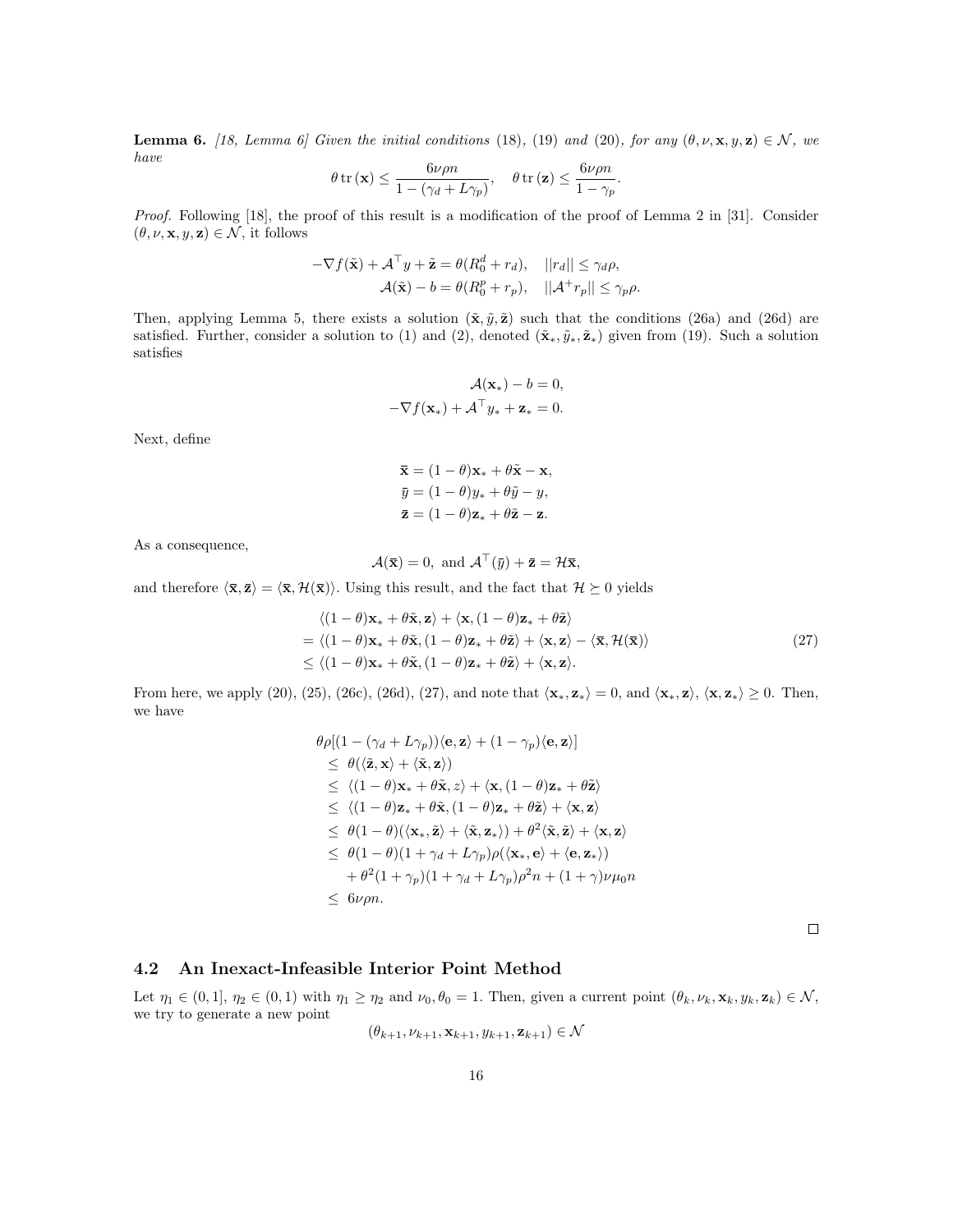by computing a search direction  $(\Delta \mathbf{x}_k, \Delta y_k, \Delta \mathbf{z}_k)$  which solves the following system of equations

$$
\begin{pmatrix}\n-\mathcal{H} & \mathcal{A}^{\top} & I \\
\mathcal{A} & 0 & 0 \\
E_k & 0 & F_k\n\end{pmatrix}\n\begin{pmatrix}\n\Delta \mathbf{x}_k \\
\Delta y_k \\
\Delta \mathbf{z}_k\n\end{pmatrix} =\n\begin{pmatrix}\n-\eta_1 (R_k^d + r_k^d) \\
-\eta_1 (R_k^p + r_k^p) \\
R^c + r_k^c\n\end{pmatrix}.
$$
\n(28)

Note that here,

$$
E_k = L(\mathbf{Q}(\mathbf{p}_k^{-1})\mathbf{z}_k)\mathbf{Q}(\mathbf{p}_k),
$$
  
\n
$$
F_k = L(\mathbf{Q}(\mathbf{p}_k)\mathbf{x}_k)\mathbf{Q}(\mathbf{p}_k^{-1}),
$$
  
\n
$$
R_k^d = -\nabla f(\mathbf{x}_k) + \mathcal{A}^\top y_k + \mathbf{z}_k,
$$
  
\n
$$
R_k^p = \mathcal{A}(\mathbf{x}_k) - b,
$$
  
\n
$$
R_k^c = (1 - \eta_2)\nu_k \mu_0 \mathbf{e} - H_{\mathbf{p}_k}(\mathbf{x}_k, \mathbf{z}_k)
$$

and  $\mathbf{p}_k = \mathbf{w}_k^{-1/2}$  where  $\mathbf{w}_k$  is the NT scaling element at iteration k. Note that the last equation in (28) corresponds to the symmetrization of the relaxed complementarity condition, given by

$$
H_{\mathbf{p}_k}(\mathbf{x}_k, \mathbf{z}_k) + H_{\mathbf{p}_k}(\Delta \mathbf{x}_k, \mathbf{z}_k) + H_{\mathbf{p}_k}(\mathbf{x}_k, \Delta \mathbf{z}_k) = (1 - \eta_2)\nu\mu_0 \mathbf{e} + r_k^c.
$$
\n(29)

We say that a solution  $(\Delta \mathbf{x}_k, \Delta y_k, \Delta \mathbf{z}_k)$  resulting from solving (28) is an inexact search direction. Note that  $R_k^d$ ,  $R_k^p$  and  $R_k^c$  are residual terms for the infeasibilities and complementarity, whereas  $r_k^d$ ,  $r_k^p$  and  $r_k^c$ correspond to the residuals with respect to the inexactness in the system (28).

Next, consider a sequence  $\{\vartheta\}_{k=1}^{\infty}$  over the interval  $(0,1]$  such that

$$
\bar{\vartheta} = \sum_{k=0}^{\infty} \vartheta_k < \infty.
$$

Then, from [18], it follows that the residual components corresponding to inexactness,  $r_k^d$ ,  $r_k^p$  and  $r_k^c$ , must satisfy the following conditions

$$
||\mathcal{A}^+ r_k^p|| \le \gamma_p \rho \theta_k \vartheta_k, \quad ||r_k^d|| \le \gamma_d \rho \theta_k \vartheta_k, \quad ||r_k^c|| \le \frac{1}{2} (1 - \eta_2) \gamma \nu_k \mu_0. \tag{30}
$$

Algorithm 2 details the Infeasible-Inexact IPM for QCO over symmetric cones as given in [18].

| Algorithm 2 Infeasible-inexact interior point method. |  |  |  |  |  |
|-------------------------------------------------------|--|--|--|--|--|
|-------------------------------------------------------|--|--|--|--|--|

**Input:**  $\nu_0, \theta_0 = 1$ , parameters  $\epsilon, \delta > 0, \eta_1, \eta_2 \in (0, 1]$  with  $\eta_1 \geq \eta_2, \gamma_1, \gamma_2, \in (0, 1)$ such that  $\gamma_p \leq \gamma_d$  and  $\gamma_d + L\gamma_p \leq 1$ . Pick a sequence  $\{\vartheta_i\}_{i=0}^{\infty}$  in  $(0, 1]$ , such that  $\bar{\vartheta} = \sum_{i=0}^{\infty} \vartheta_i < \infty$ , and choose  $(\mathbf{x}_0, y_0, \mathbf{z}_0)$  satisfying  $(18)-(20)$ 

while  $\nu > \epsilon$  do

(Let the current and the next iterate be  $(\theta_k, \nu_k, \mathbf{x}_k, y_k, \mathbf{z}_k)$  and  $(\theta_{k+1}, \nu_{k+1}, \mathbf{x}_{k+1}, y_{k+1}, \mathbf{z}_{k+1})$ , respectively)

1. Solve the Newton linear system to obtain inexact search direction  $(\Delta x_k, \Delta y_k, \Delta z_k)$ 

2. Set

$$
\alpha_k = \max \left\{ \alpha \ : \ \alpha \in \left[0, \min\left(1, \frac{1}{\eta_1(1+\bar{\vartheta})}\right)\right], \ (\theta_k(\alpha), \nu_k(\alpha), \mathbf{x}_k(\alpha), y_k(\alpha), \mathbf{z}_k(\alpha)) \in \mathcal{N} \right\}
$$

$$
\mathbf{x}_{k+1} \leftarrow \mathbf{x}_k + \alpha_k \Delta \mathbf{x}_k, \ y_{k+1} \leftarrow y_k + \alpha_k \Delta y_k \text{ and } \mathbf{z}_{k+1} \leftarrow \mathbf{z}_k + \alpha_k \Delta \mathbf{z}_k
$$
  

$$
\nu_{k+1} \leftarrow (1 - \alpha \eta_1) \nu_k, \text{ and } \theta_{k+1} \leftarrow (1 - \alpha \eta_1) \theta_k
$$

end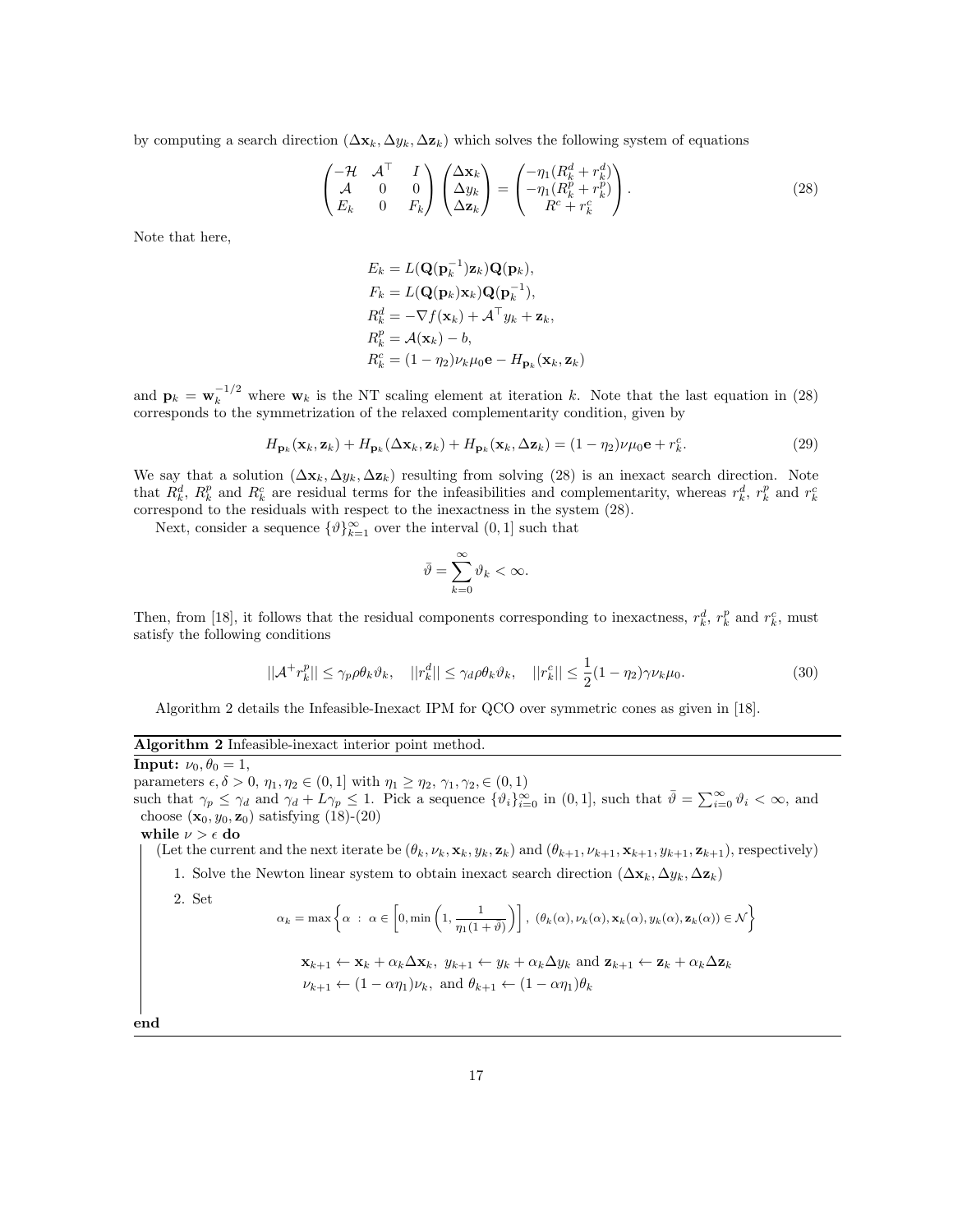Now, let  $\alpha_0, \alpha_1, \ldots, \alpha_{k-1}$  denote the step lengths which resulting from the previous k iterations. Following [18], we assume that  $\alpha_i \in \mathcal{I}$  for  $i = 0, \ldots, k - 1$  where

$$
\mathcal{I} := \left[0, \min\left\{1, \frac{1}{\eta_1(1+\bar{\vartheta})}\right\}\right].\tag{31}
$$

Then, letting

$$
R_k^p(\alpha) = \mathcal{A}(\mathbf{x}_k(\alpha)) - b,
$$
  
\n
$$
R_k^d(\alpha) = -\nabla f(\mathbf{x}_k(\alpha)) + \mathcal{A}^\top y_k(\alpha) + \mathbf{z}_k(\alpha)
$$

denote the primal and dual infeasibilities corresponding to  $(\theta_k, \nu_k, \mathbf{x}_k, y_k, \mathbf{z}_k)$ . We seek to demonstrate that the first two inequalities of  $\mathcal N$  are satisfied by  $R_k^p(\alpha)$  and  $R_k^d(\alpha)$  for  $\alpha \in \mathcal I$ .

**Lemma 7.** [18, Lemma 7] Suppose the step lengths  $\alpha_i$  associated with the iterates  $(\theta_i, \nu_i, \mathbf{x}_i, y_i, \mathbf{z}_i)$  are restricted to be in the interval  $\overline{I}$  for  $i = 0, \ldots, k - 1$ . Then we have

$$
R_k^p(\alpha) = \theta_k(\alpha)(R_0^p + \zeta_k^p(\alpha)),
$$
  
\n
$$
R_k^d(\alpha) = \theta_k(\alpha)(R_0^d + \zeta_k^d(\alpha))
$$

where

$$
||A^+\zeta_k^p(\alpha)|| \le \gamma_p \rho, \quad ||\zeta_k^d(\alpha)|| \le \gamma_d \rho, \quad \forall \alpha \in \mathcal{I}.
$$

*Proof.* The result for  $R_k^p(\alpha)$  follows from the inexact interior-point method for linear SDO provided in [31]. It follows

$$
R_k^p(\alpha) = \theta_k(\alpha) (R_0^p + \zeta_k^p(\alpha)),
$$

where

$$
\zeta_k^p(\alpha) = \zeta_k^p - \frac{\alpha \eta_1}{(1 - \alpha \eta_1)\theta_k} r_k^p
$$
  
= 
$$
-\sum_{i=1}^{k-1} \frac{\alpha_i \eta_1}{(1 - \alpha_i \eta_1)\theta_i} - \frac{\alpha \eta_1}{(1 - \alpha \eta_1)\theta_k} r_k^p.
$$
 (32)

Next, noting  $(\theta_k, \nu_k, \mathbf{x}_k, y_k, \mathbf{z}_k) \in \mathcal{N}$  it follows

$$
R_k^d(\alpha) = -\nabla f(\mathbf{x}_k(\alpha)) + A^{\top} y_k(\alpha) + \mathbf{z}_k(\alpha)
$$
  
\n
$$
= -\nabla f(\mathbf{x}_k) + A^{\top} y_k + \mathbf{z}_k - \alpha[-\mathcal{H}(\Delta \mathbf{x}_k) + A^{\top} \Delta y_k + \Delta \mathbf{z}_k]
$$
  
\n
$$
= R_k^d - \alpha \eta_1 (R_k^d + r_k^d)
$$
  
\n
$$
= (1 - \alpha \eta_1) \theta_k (R_0^d + \zeta_k^d) - \alpha \eta_1 r_k^d
$$
  
\n
$$
= (1 - \alpha \eta_1) \theta_k \left( R_0^d + \zeta_k^d \right) - \frac{\alpha \eta_1}{(1 - \alpha \eta_1) \theta_k} r_k^d
$$
  
\n
$$
= \theta(\alpha) (R_0^d + \zeta_k^d(\alpha)),
$$

for

$$
\zeta_k^d(\alpha) = \zeta_k^d - \frac{\alpha \eta_1}{(1 - \alpha \eta_1)\theta_k} r_k^d
$$
\n
$$
= -\sum_{i=1}^{k-1} \frac{\alpha_i \eta_1}{(1 - \alpha_i \eta_1)\theta_i} - \frac{\alpha \eta_1}{(1 - \alpha \eta_1)\theta_k} r_k^d.
$$
\n(33)

Recalling the fact that  $\alpha_i \leq \frac{1}{\eta_1(1)}$  $\frac{1}{\eta_1(1+\bar{\vartheta})}$ , its follows from (32) and (33)

$$
||A^+\zeta_k^p(\alpha)|| \le \gamma_p \rho, \quad ||\zeta_k^d(\alpha)|| \le \gamma_d \rho, \quad \forall \alpha \in \mathcal{I},
$$

18

and the proof is complete.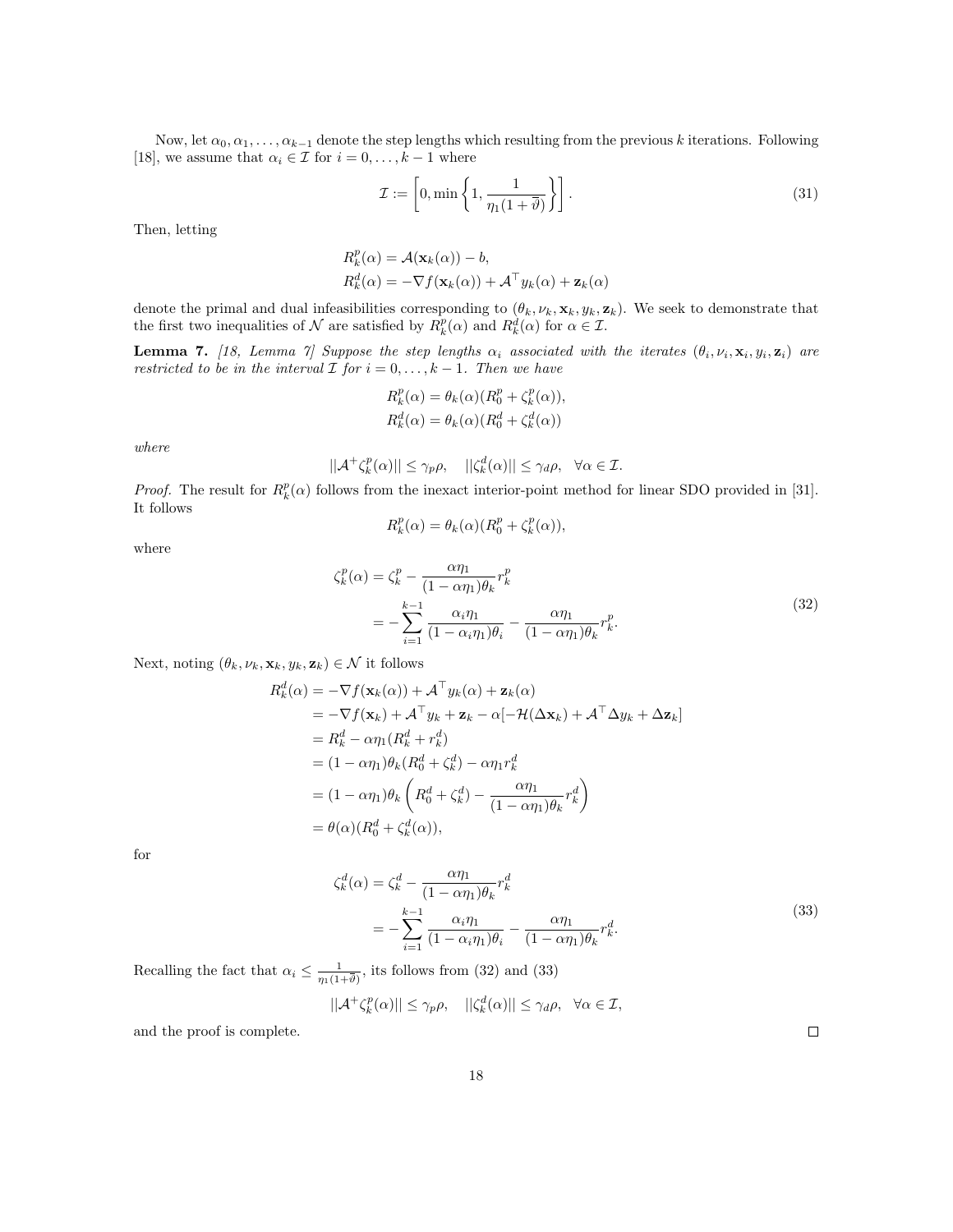In what follows, set

$$
\bar{\alpha} = \min\left\{1, \frac{1}{\eta_1(1+\bar{\vartheta})}, \frac{0.5(1-\eta_2)\gamma\nu_k\mu_0}{||H_{\mathbf{p}_k}(\Delta\mathbf{x}_k, \Delta\mathbf{z}_k)||}\right\}.
$$
\n(34)

The following result from [18] verifies the final condition of  $N$ , is a generalization of Lemma 4.2 in [30]. **Lemma 8.** [18, Lemma 8] For  $(\theta_k, \nu_k, \mathbf{x}_k, y_k, \mathbf{z}_k) \in \mathcal{N}$  and  $\Delta \mathbf{x}_k$ ,  $\Delta \mathbf{z}_k$  satisfying (28), we have (a)

$$
H_{\mathbf{p}_k}(\mathbf{x}_k(\alpha), \mathbf{z}_k(\alpha)) = (1 - \alpha) H_{\mathbf{p}_k}(\mathbf{x}_k(\alpha), \mathbf{z}_k(\alpha)) + \alpha(1 - \eta_2) \nu_k \mu_0 \mathbf{e} + \alpha r_k^c + \alpha^2 H_{\mathbf{p}_k}(\Delta \mathbf{x}_k(\alpha), \Delta \mathbf{z}_k(\alpha))
$$

(b) For all  $\alpha \in [0, \bar{\alpha}_k]$ ,

$$
(1 - \gamma)\nu_k(\alpha)\mu_0 \leq \lambda_i \left( \mathbf{Q}(\mathbf{x}_k(\alpha)^{1/2})\mathbf{z}_k(\alpha) \right) \leq (1 + \gamma)\nu_k(\alpha)\mu_0
$$

(c) For all  $\alpha \in [0, \bar{\alpha}_k]$ ,  $\mathbf{x}_k(\alpha) > 0$ , and  $\mathbf{z}_k(\alpha) > 0$ .

Proof. The proof of part (a) following from application of equation (29). Next, for part (b), we have

$$
\lambda_{\min}(H_{\mathbf{p}_k}(\mathbf{x}_k(\alpha), \mathbf{z}_k(\alpha)))
$$
\n
$$
\geq (1 - \alpha)(1 - \gamma)\nu_k\mu_0 + \alpha(1 - \eta_2)\nu_k\mu_0 - \alpha||r_k^c|| - \alpha||H_{\mathbf{p}_k}(\mathbf{x}_k(\alpha), \mathbf{z}_k(\alpha))||
$$
\n
$$
= \alpha\gamma(1 - \eta_2)\nu_k\mu_0 - \alpha||r_k^c|| - \alpha^2||H_{\mathbf{p}_k}(\mathbf{x}_k(\alpha), \mathbf{z}_k(\alpha))|| + (1 - \gamma)\nu_k(\alpha)\mu_0
$$
\n
$$
\geq 0.5\alpha(1 - \eta_2)\nu_k\mu_0 - \alpha||r_k^c|| - \alpha^2||H_{\mathbf{p}_k}(\mathbf{x}_k(\alpha), \mathbf{z}_k(\alpha))|| + (1 - \gamma)\nu_k(\alpha)\mu_0
$$
\n
$$
\geq (1 - \gamma)\nu_k(\alpha)\mu_0
$$
\n(35)

for  $\alpha \in [0, \bar{\alpha}_k]$ . Next, define

$$
\hat{\mathbf{x}}_k(\alpha) = \mathbf{Q}(\mathbf{p}_k)\mathbf{x}_k(\alpha)
$$

$$
\hat{\mathbf{z}}_k(\alpha) = \mathbf{Q}(\mathbf{p}_k^{-1})\mathbf{z}_k(\alpha).
$$

Then, applying Lemma 3 it follows

$$
\lambda_{\min}(\mathbf{Q}(\mathbf{x}_k(\alpha))\mathbf{z}_k(\alpha)) = \lambda_{\min}(\mathbf{Q}(\hat{\mathbf{x}}_k(\alpha))\hat{\mathbf{z}}_k(\alpha)) \geq \lambda_{\min}(\hat{\mathbf{x}}_k(\alpha) \circ \hat{\mathbf{z}}_k(\alpha)).
$$

Now, as noted in [18], using the fact  $H_{\mathbf{p}_k}(\mathbf{x}_k(\alpha), \mathbf{z}_k(\alpha)) = \hat{\mathbf{x}}_k(\alpha) \circ \hat{\mathbf{z}}_k(\alpha)$  and using (35) yields  $\lambda_{\min}(\mathbf{Q}(\mathbf{x}_k(\alpha))\mathbf{z}_k(\alpha)) \ge$  $(1 - \gamma)\nu_k(\alpha)\mu_0 \quad \forall \alpha \in [0, \bar{\alpha}_k]$ . The result  $\lambda_{\max}(\mathbf{Q}(\mathbf{x}_k(\alpha))\mathbf{z}_k(\alpha)) \leq (1 + \gamma)\nu_k(\alpha)\mu_0$  can be proved in a similar manner.

Finally, for part (c), consider  $\hat{\mathbf{x}}_k(\alpha)$  and  $\hat{\mathbf{z}}_k(\alpha)$  as defined in part (b). Noting that  $\mathbf{p}_k \succ 0$ , we have  $\mathbf{Q}(\mathbf{p}_k)\mathbf{x} \succ 0$  if and only if  $\mathbf{x} \succ 0$ . Suppose, in order to arrive at a contradiction, that  $\mathbf{x} \not\sim 0$  for all  $\alpha \in [0, \bar{\alpha}_k]$ . There exists an  $\alpha^* \in [0, \bar{\alpha}_k]$  by the continuity of  $\lambda_{\min}(\cdot)$ , which satisfies

$$
\lambda_{\min}(\hat{\mathbf{x}}_k(\alpha^*)) = 0, \text{ and}
$$

$$
\hat{\mathbf{x}}_k(\alpha) \succeq 0
$$

for all  $\alpha \in [0, \bar{\alpha}_k]$ . Next, set

$$
v^* = \mathbf{Q}(\hat{\mathbf{x}}_k(\alpha^*)^{1/2})\hat{\mathbf{z}}_k(\alpha^*)
$$

Now, by the proof of (b), it follows

$$
\lambda_{\min}(v^*) \ge (1 - \gamma)\nu_k(\alpha^*)\mu_0 > 0
$$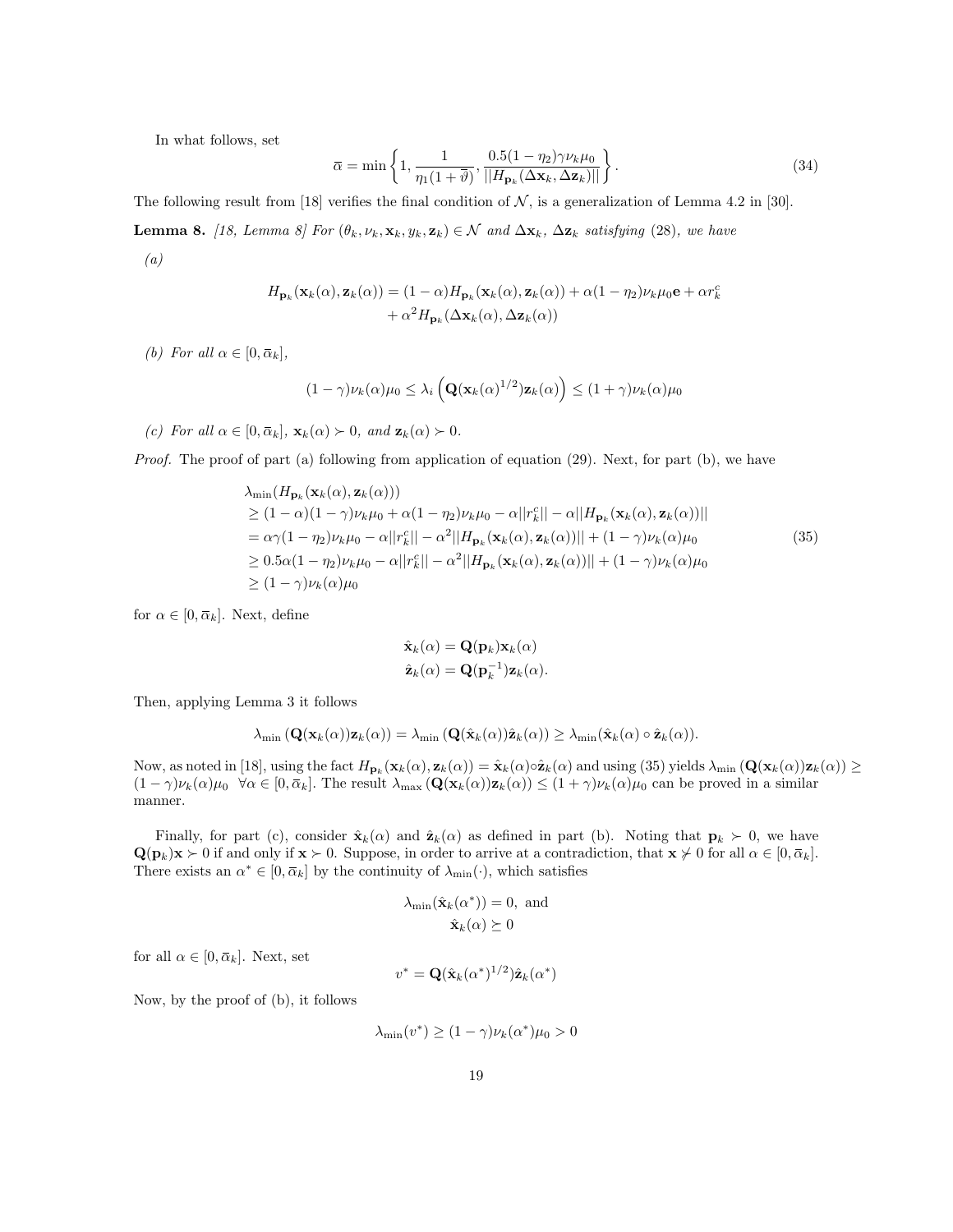meaning  $\det(v^*) > 0$ . However, by Lemma 3,

$$
\det(v^*) = \det(\hat{\mathbf{x}}_k(\alpha^*)) \det(\hat{\mathbf{z}}_k(\alpha^*)) = 0.
$$

Therefore, we arrive at a contradiction, and thus  $\mathbf{x} \succ 0$  for all  $\alpha \in [0, \bar{\alpha}_k]$ . The proof for  $\mathbf{z} \succ 0$  for all  $\alpha \in [0, \bar{\alpha}_k]$ .  $\alpha \in [0, \bar{\alpha}_k]$  follows the same steps.

**Lemma 9.** [18, Lemma 9] Under the conditions in Lemmas 7 and 8, for any  $\alpha \in [0, \bar{\alpha}_k]$  we have

$$
(\theta(\alpha), \nu(\alpha), \mathbf{x}(\alpha), y(\alpha), \mathbf{z}(\alpha)) \in \mathcal{N}.
$$

Proof. The result follows from Lemmas 7 and 8.

**Lemma 10.** [18, Lemma 10] Suppose the conditions in  $(18)$ ,  $(19)$  and  $(20)$  hold. Then

$$
||H_{\mathbf{p}_k}(\Delta \mathbf{x}_k, \Delta \mathbf{z}_k)|| = \frac{O(1)}{(1 - (\gamma_d + L\gamma_p))^2} n^2 \nu_k \mu_0.
$$
\n(36)

Our proof of Lemma 10 follows from [18] and is quite involved. Thus, we prove this result in Section 6.1

# 5 An Infeasible-Inexact Quantum Interior Point Method for Symmetric Cone Optimization

We quantize the II-IPM by closely following Algorithm 2. The resulting scheme is described in Algorithm 3. The algorithm has the following parameters: the accuracy  $\delta$  to which a classical description of the linear system solutions is estimated via tomography, and the optimality gap tolerance  $\epsilon$  to which we solve the QCOP. Additionally, details for all steps of Algorithm 3 are discussed subsequently in this paper.

In steps (1) and (2) of Algorithm 3 we require classical matrix multiplication and inversion. These steps can be carried out in time  $\mathcal{O}(n^{\omega})$  where  $\omega = 2.37$  is the matrix multiplication exponent [26, 3]. Note that in practice, this step is typically performed with a linear systems algorithm and requires time  $\mathcal{O}(n^3)$ . A detailed analysis for step (2) can be found in the following subsection.

In steps (3) and (4), we employ a QLSA and the tomography routine (Algorithm 1) to reconstruct, with high probability, a classical description of the solution to the Newton linear system. Finally, we classically perform line search in step (5) to determine  $\alpha$  in order to subsequently update the current solutions to the SDOP S and Y, and the central path parameter  $\nu$ .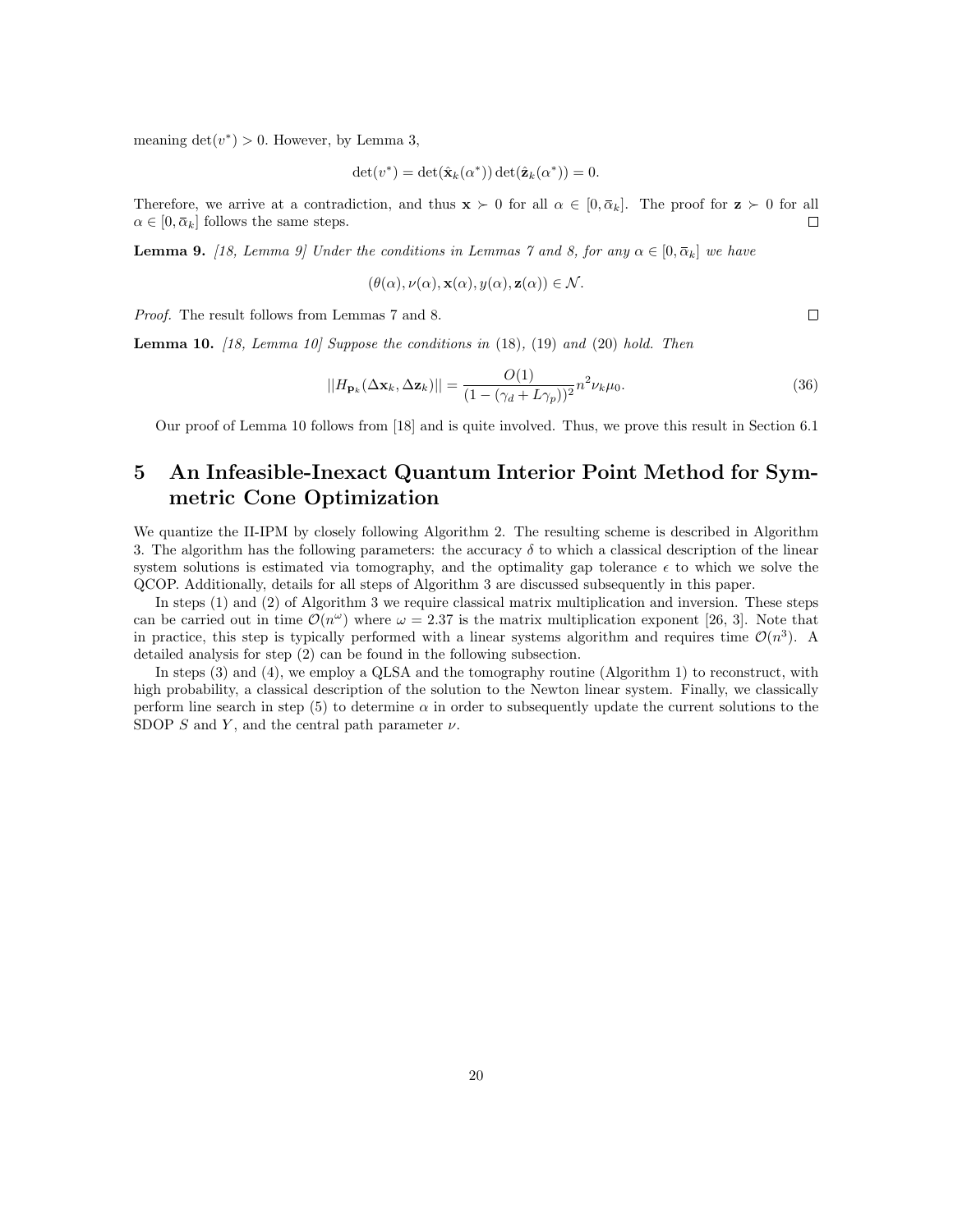Algorithm 3 Quantum infeasible-inexact interior point method

**Input:**  $\nu_0, \theta_0 = 1$ , parameters  $\epsilon, \delta > 0, \eta_1, \eta_2 \in (0, 1]$  with  $\eta_1 \geq \eta_2, \gamma_1, \gamma_2, \epsilon (0, 1)$ such that  $\gamma_p \leq \gamma_d$  and  $\gamma_d + L\gamma_p \leq 1$ . Pick a sequence  $\{\vartheta_i\}_{i=0}^{\infty}$  in  $(0, 1]$ , such that  $\bar{\vartheta} = \sum_{i=0}^{\infty} \vartheta_i < \infty$ , and choose  $(\mathbf{x}_0, y_0, \mathbf{z}_0)$  satisfying (18)-(20) and store in QRAM while  $\nu > \epsilon$  do

- 1. Compute  $\mathbf{x}^{1/2}$  (or  $\mathbf{z}^{-1/2}$ ) classically.
- 2. Compute scaling matrix p right hand side matrix and necessary matrix products for Newton system factorization and store in QRAM
- 3. Use block encodings, solve the Newton linear system to construct inexact search direction  $|\Delta x_k \circ \Delta y_k \circ \Delta y_k|$  $\Delta \mathbf{z}_k$  and estimate  $||\Delta \mathbf{x}_k \circ \Delta y_k \circ \Delta \mathbf{z}_k||$ .
- 4. Obtain classical estimate of  $\Delta \mathbf{x}_k \circ \Delta y_k \circ \Delta \mathbf{z}_k$  using vector state tomography.

5. Set

$$
\alpha_k = \max \left\{ \alpha \; : \; \alpha \in \left[ 0, \min \left( 1, \frac{1}{\eta_1(1+\bar{\vartheta})} \right) \right], \; (\theta_k(\alpha), \nu_k(\alpha), \mathbf{x}_k(\alpha), y_k(\alpha), \mathbf{z}_k(\alpha)) \in \mathcal{N} \right\}
$$
  

$$
\mathbf{x}_{k+1} \leftarrow \mathbf{x}_k + \alpha_k \Delta \mathbf{x}_k, \; y_{k+1} \leftarrow y_k + \alpha_k \Delta y_k \text{ and } \mathbf{z}_{k+1} \leftarrow \mathbf{z}_k + \alpha_k \Delta \mathbf{z}_k
$$

$$
\nu_{k+1} \leftarrow (1 - \alpha \eta_1) \nu_k, \text{ and } \theta_{k+1} \leftarrow (1 - \alpha \eta_1) \theta_k
$$
  

$$
\nu_{k+1} \leftarrow (1 - \alpha \eta_1) \nu_k, \text{ and } \theta_{k+1} \leftarrow (1 - \alpha \eta_1) \theta_k
$$

end

### 5.1 Implementing the Quantum Newton linear system

For the version of our QIPM that uses the NT direction, we factorize the corresponding linear system matrix and construct block encodings for its factors. Note that in principle we construct a  $(2,\tilde{O}(1),\xi)$ -block-encoding for  $W = S^{-1/2} (S^{1/2} Y S^{1/2})^{1/2} S^{-1/2}$  in time  $\tilde{O}(\|S\|_F^4 \kappa_S^5 \kappa_Y)$ , starting from the individual factors  $S, Y$  and with repeated applications of Prop.s 4, 5 and 6. However this due to the heavy dependence on the condition number, we choose to classically compute all the factors (including matrix powers), and store them in QRAM. This is more efficient: all the involved matrices are  $n \times n$ , so classical computation of matrix powers has negligible cost compared to the solution of the Newton linear system, which is of size  $O(n^2 \times n^2)$ , and we can avoid increasing the dependence on the condition number. The following two propositions establish how one can construct block encodings of these factors, and bound the corresponding running time.

Proposition 9. Let

$$
M_1 = \begin{pmatrix} -\mathcal{H}/2 & \mathcal{A}^\top/2 & I/2 \\ \mathcal{A}/2 & 0 & 0 \\ E_k/2 & 0 & F_k/2 \end{pmatrix}.
$$

If  $\mathcal{A}, P^{-1}, PY$ , and  $SP^{-1}$  are stored in QRAM. Then, a  $(\|M_1\|_F, O(\log n), \xi/(\|M_1\|_F \kappa^2 \log^2 \frac{\kappa}{\xi}))$ -block encoding of  $M_1$  can be constructed in time  $\tilde{O}(1)$ .

Proposition 10. Let

$$
M_2 = \begin{pmatrix} -\mathcal{H}/2 & \mathcal{A}^\top/2 & I/2 \\ \mathcal{A}/2 & 0 & 0 \\ E_k/2 & 0 & F_k/2 \end{pmatrix}.
$$

If  $\mathcal{A}, P^{-1}$ ,  $YP$ , and  $P^{-1}S$  are stored in QRAM. Then, a  $(\|M_2\|_F, O(\log n), \xi/(\|M_2\|_F \kappa^2 \log^2 \frac{\kappa}{\xi}))$ -block encoding of  $M_2$  can be constructed in time  $\tilde{O}(1)$ .

Proof. The proof of both preceding propositions follows from Prop. 8.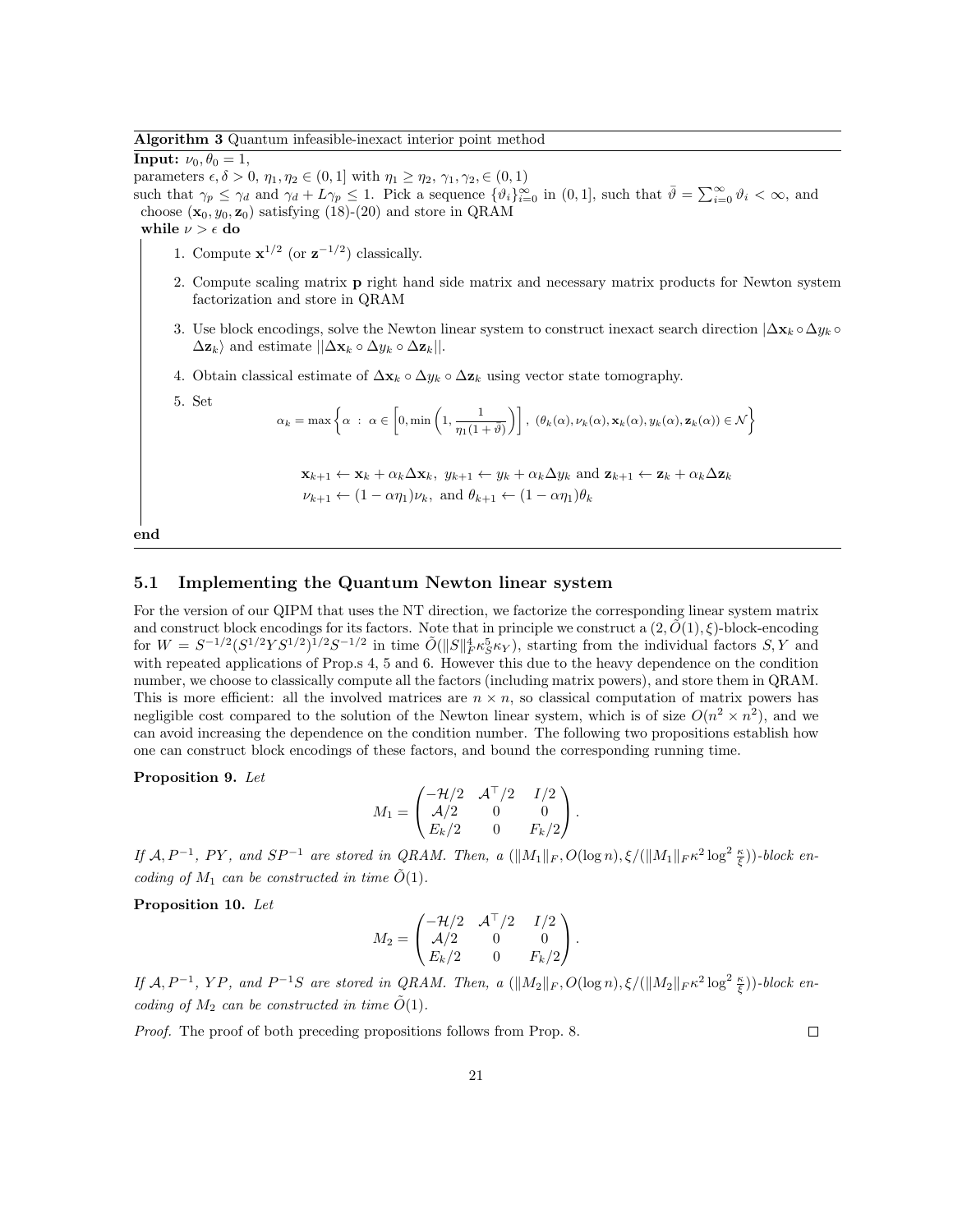Proposition 11. The Nesterov-Todd linear system matrix can be written compactly as:

$$
M_{NT} = \begin{pmatrix} -\mathcal{H} & \mathcal{A}^{\top} & I \\ \mathcal{A} & 0 & 0 \\ E_k & 0 & F_k \end{pmatrix},
$$
\n(37)

If  $\mathcal{A}, P^{-1}$ , YP, PY,  $P^{-1}S$ ,  $SP^{-1}$  are stored in QRAM, then a  $(\|M_{NT}\|_F, O(\log n), \xi/(\kappa^2 \log^2 \frac{\kappa}{\xi}))$ -block encoding of (37), can be constructed in time  $\tilde{O}(1)$ .

Proof. Carrying out the calculations shows that (37) corresponds to the Nesterov-Todd linear system. We construct the two following block encodings:

$$
\begin{aligned} M_1 &= \begin{pmatrix} -\mathcal{H}/2 & \mathcal{A}^\top/2 & I/2 \\ \mathcal{A}/2 & 0 & 0 \\ E_k/2 & 0 & F_k/2 \end{pmatrix} \\ M_2 &= \begin{pmatrix} -\mathcal{H}/2 & \mathcal{A}^\top/2 & I/2 \\ \mathcal{A}/2 & 0 & 0 \\ E_k/2 & 0 & F_k/2 \end{pmatrix}, \end{aligned}
$$

using Prop.s 9-10. We choose the precision of this step so that we obtain  $(\|M_1\|_F, O(\log n), \xi/(\|M_1\|_F \kappa^2 \log^2 \frac{\kappa}{\xi}))$ and  $(\|M_2\|_F, O(\log n), \xi/(\|M_2\|_F \kappa^2 \log^2 \frac{\kappa}{\xi}))$ -block encodings, respectively, where  $\kappa$  refers to the condition number of (37), here and below. We add these two block encodings together using Proposition 2, obtaining a  $(\max\{\|M_1\|_F, \|M_2\|_F\}, O(\log n), \xi/(\kappa^2 \log^2 \frac{\kappa}{\xi}))$ -block encoding of (37), in time  $\tilde{O}(1)$ . Since  $\max\{\|M_1\|_F, \|M_2\|_F\} =$  $O(||M_{\rm NT}||_F)$ , we obtain the claimed result.

The construction described in Prop. 11 is only one of the possible ways to obtain a block encoding of the Newton linear system corresponding to the Nesterov-Todd direction. We choose this specific decomposition because among the ones that we analyzed, it minimizes the amount of classical work while yielding the same running time of the quantum subroutine. We now use the factorization to solve the Newton system.

Theorem 5. There is a quantum algorithm that given

$$
(-\eta_1(R_0^p + r_k^p) \circ -\eta_1(R_0^d + r_k^d) \circ ((1 - \eta_2)\nu\mu_0 I - SY - YS))
$$

and access to QRAM data structures encoding  $A, P, Y, S, P^{-1}$ , outputs a state  $\xi$ -close to  $|\Delta x \circ \Delta S \circ \Delta Y \rangle$  in time:

$$
\tilde{O}(\kappa \max\{\|M_1\|_F, \|M_2\|_F\}),
$$

using the NT direction. We can also output an estimate of  $\|\Delta x \circ \Delta S \circ \Delta Y\|$  with relative error  $\delta$  by increasing the running time by a factor  $\frac{1}{\delta}$ .

Proof. This is a direct consequence of Prop. 11 and Thm. 3.

# 6 Analysis of the II-QIPM for Symmetric Cone Optimization

#### 6.1 Convergence

The following result, provides the iteration bound for the II-QIPM for Symmetric cone optimization.

**Theorem 6.** Let  $\epsilon > 0$  be a given tolerance. Suppose the conditions (18), (19) and (20) hold. At each iteration of the II-QIPM, set the step length  $\alpha_k = \overline{\alpha}_k$ . Then,  $\nu_k \leq \epsilon$  for  $k = O(n^2 \ln(1/\epsilon))$ .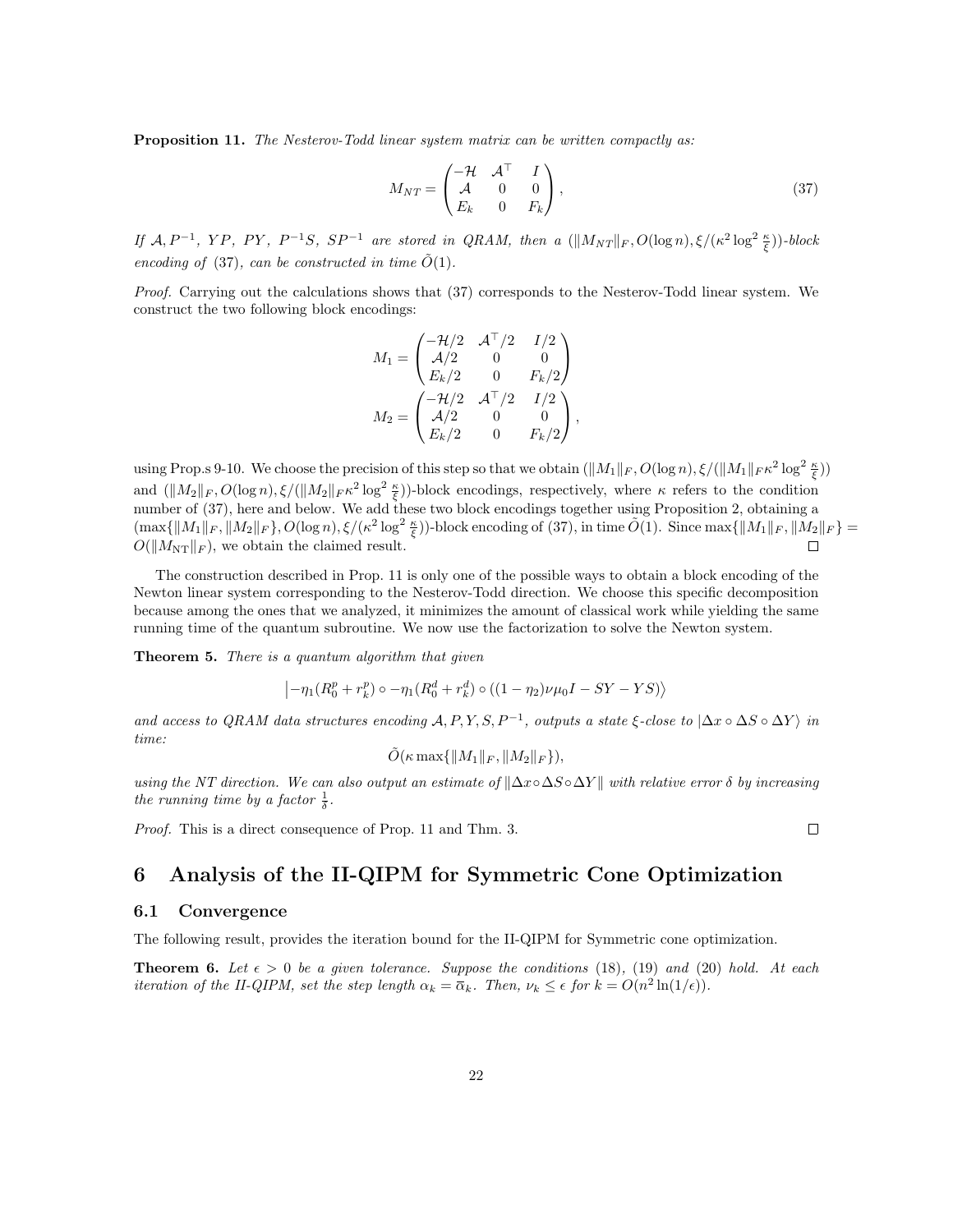Proof. From (34), applying Lemmas 9 and 10, we have

$$
\alpha_i \geq \overline{\alpha} := \min\left\{1, \frac{1}{\eta_1(1+\overline{\vartheta}}, \frac{O(1)}{n^2}\right\}, \quad i = 0, \dots, k.
$$

Hence,

$$
\nu_k = \prod_{i=0}^{k-1} (1 - \alpha_i \eta_2) \le (1 - \alpha_i \eta_2)^k \le \varepsilon
$$

for  $k = O(n^2 \ln(\varepsilon)).$ 

#### 6.2 Running Time Analysis

Recall the bounds on the inexactness residuals:

$$
||r_k^d|| \leq \hat{\vartheta} \gamma_1 \rho \theta_k \vartheta_k, ||r_k^p|| \leq \gamma_1 \rho \theta_k \vartheta_k, ||r_k^c|| \leq \frac{1}{2} (1 - \eta_2) \gamma_2 \nu_k \rho^2.
$$

By Thm. 6, the II-QIPM requires  $O(n^2 \ln 1/\epsilon)$  iterations. In each iteration, we must prepare and solve the NT linear system; we denote the running time to do so by  $T_{LS}$ . Note that we do not indicate the dependency on the precision of the solution, as it is polylogarithmic and would be neglected in  $\hat{O}$  notation anyway. Furthermore, we must apply the state tomography algorithm to obtain a classical description of the solution of the Newton linear system; we denote the corresponding running time by  $T_{TO}(\xi)$  for precision  $\xi$ . The total running time of the algorithm is therefore  $O(\sum_{k=1}^{\beta n^2 \log(1/\epsilon)} T_{TO}(\xi_k) T_{LS})$ , where  $\xi_k$  is the precision at iteration k.

Let us know expand this expression using the running times for the state tomography algorithm described in Section 3.3. At iteration k, we must choose  $\xi_k$  satisfying:

$$
\xi_k = \frac{1}{\varrho}\min\{\|r_k^d\|, \|r_k^p\|, \|r_k^c\|\},
$$

where  $\rho$  is the maximum norm of a solution to the Newton linear system. This is due to the fact that the tomography error bound is additive, and naturally assumes that the vector to be extracted has unit norm: to ensure that we satisfy the error bound for the unscaled vector, we need to divide  $\xi_k$  by the maximum norm of a solution vector. Setting  $\vartheta_k$  according to (??), we simply have  $\vartheta_k = \frac{1}{\log n \log 1/\epsilon}$  before convergence, for sufficiently large  $n$ . Hence we must ensure:

$$
||r_k^d|| \leq \alpha_d (1 - \frac{c}{n^2})^k \frac{1}{\log n \log 1/\epsilon}
$$
  

$$
||r_k^p|| \leq \alpha_p (1 - \frac{c}{n^2})^k \frac{1}{\log n \log 1/\epsilon}
$$
  

$$
||r_k^c|| \leq \alpha_c (1 - \frac{c}{n^2})^k,
$$

We choose  $c = 1$ ; any constant would do, but  $c = 1$  simplifies some of the calculations. We can then take the error  $\xi_k$  to be:

$$
\min\{\alpha_d, \alpha_p, \alpha_c\} \left(\frac{n^2-1}{n^2}\right)^k \frac{1}{\log n \log 1/\epsilon}.
$$

We define  $1/\alpha := \min{\{\alpha_d, \alpha_p, \alpha_c\}}$  for ease of notation. The expression of the total running time of the algorithm,  $O(\sum_{k=1}^{\beta n^2 \log(1/\epsilon)} T_{TO}(\xi_k) T_{LS})$ , can be rewritten as:

$$
\sum_{k=1}^{\beta n^2 \log(1/\epsilon)} \frac{n^2 \varrho^2}{\xi_k^2} T_{LS} = \alpha T_{LS} n^2 \log^2 n \log^2(1/\epsilon) \varrho^2 \sum_{k=1}^{\beta n^2 \log(1/\epsilon)} \left(\frac{n^2}{n^2 - 1}\right)^{2k} \le
$$

$$
\alpha T_{LS} n^2 \log^2 n \log^2(1/\epsilon) \varrho^2 \sum_{k=1}^{2\beta n^2 \log(1/\epsilon)} \left(\frac{n^2}{n^2 - 1}\right)^k.
$$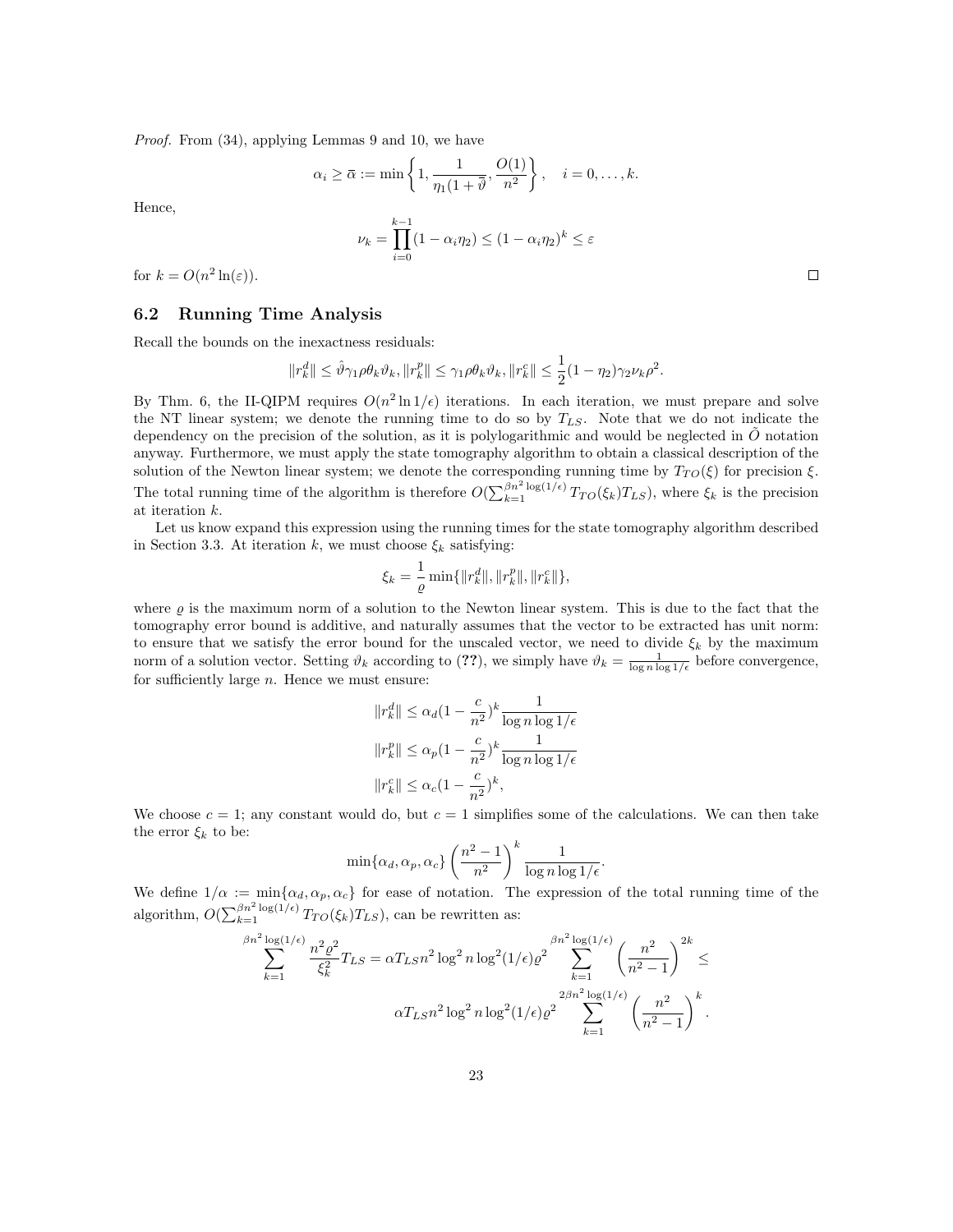Computing the geometric series yields:

$$
\sum_{k=1}^{2\beta n^2\log(1/\epsilon)}\left(\frac{n^2}{n^2-1}\right)^k=\frac{1-\left(\frac{n^2}{n^2-1}\right)^{2\beta n^2\log(1/\epsilon)}}{1-\frac{n^2}{n^2-1}}-1=(n^2-1)\left(\left(\frac{n^2}{n^2-1}\right)^{2\beta n^2\log(1/\epsilon)}-1\right)-1.
$$

We now use the fact that  $\lim_{x\to\infty} \left(\frac{x+1}{x}\right)^x = e$ . Thus, the last term in the above expression goes to  $e^{\log(1/\epsilon)} =$  $O(\frac{1}{\epsilon})$  for large *n*. We hence get a total running time of:

$$
\tilde{O}\left(\frac{n^4}{\epsilon}\varrho^2 T_{LS}\right).
$$

Notice that the time to classically compute matrices and their inverses is subsumed by this. We also remark that if we had access to a state tomography algorithm with only linear dependence on the inverse error, i.e.,  $1/\xi$  rather than  $1/\xi^2$ , this would only decrease the  $\varrho$  dependency from  $\varrho^2$  to  $\varrho$ . From here, we can note that an upper bound on the size of the solution  $\varrho$  can be given by  $\varrho \le O(\kappa(A)\rho n^{1.5})$ , which implies an overall running time of

$$
\tilde{O}\left(\frac{n^{8.5}}{\epsilon}\rho^2\kappa^3\right).
$$

## 7 Conclusion

In this work we provide the first quantum interior point method that is valid for QCOPs over symmetric cones. Further, we provide explicit definitions for the Newton linear system corresponding to the Nesterov-Todd (NT) search direction, as well as factorizations and results on constructing these matrices in a quantum setting. Our results demonstrate that by making use of QRAM and block encoding techniques, we are able to efficiently compute the scaling matrices needed for primal-dual symmetry and solve our Newton linear system efficiently using quantum linear solvers. Our work builds upon recently developed techniques for quantum linear algebra, and opens the for for a myriad of applications in optimization.

# A Proofs taken from other papers

#### A.1 Proof of Lemma 10

Consider the quantities

$$
\hat{\mathbf{x}}_k = \mathbf{Q}(\mathbf{p}_k)\mathbf{x}_k, \qquad \hat{\mathbf{z}}_k = \mathbf{Q}(\mathbf{p}_k^{-1})\mathbf{z}_k, \n\Delta \hat{\mathbf{x}}_k = \mathbf{Q}(\mathbf{p}_k)\Delta \mathbf{x}_k, \qquad \Delta \hat{\mathbf{z}}_k = \mathbf{Q}(\mathbf{p}_k^{-1})\Delta \mathbf{z}_k, \n\hat{E}_k = E_k \mathbf{Q}(\mathbf{p}_k^{-1}) = L(\hat{\mathbf{z}}_k), \qquad \hat{F}_k = F_k \mathbf{Q}(\mathbf{p}_k) = L(\hat{\mathbf{x}}_k).
$$

Following from (16), note that

$$
\hat{\mathbf{z}}_k = \hat{\mathbf{x}}_k, \quad \hat{E}_k = \hat{F}_k. \tag{38}
$$

Next, define the spectral decomposition of  $\hat{\mathbf{x}}$  and  $\hat{\mathbf{z}}$  as

$$
\hat{\mathbf{x}} = \hat{\mathbf{z}} = \lambda_1^k c_1^k + \dots + \lambda_r^k c_r^k.
$$
\n(39)

Then, applying (24), it follows

$$
(1 - \gamma)\nu_k \mu_0 \le (\lambda_1^k)^2 \le \dots \le (\lambda_r^k)^2 \le (1 + \gamma)\nu_k \mu_0.
$$
\n
$$
(40)
$$

Defining  $\hat{S}_k = \hat{E}_k \hat{F}_k = (\hat{E}_k)^2$ , by Lemma 1, we have that the eigenvalues of  $\hat{S}_k$  are then

$$
\Lambda(\hat{S}_k) = \left\{ \frac{1}{4} (\lambda_i^k + \lambda_j^k)^2 \ : \ 1 \le i, j \le r \right\}.
$$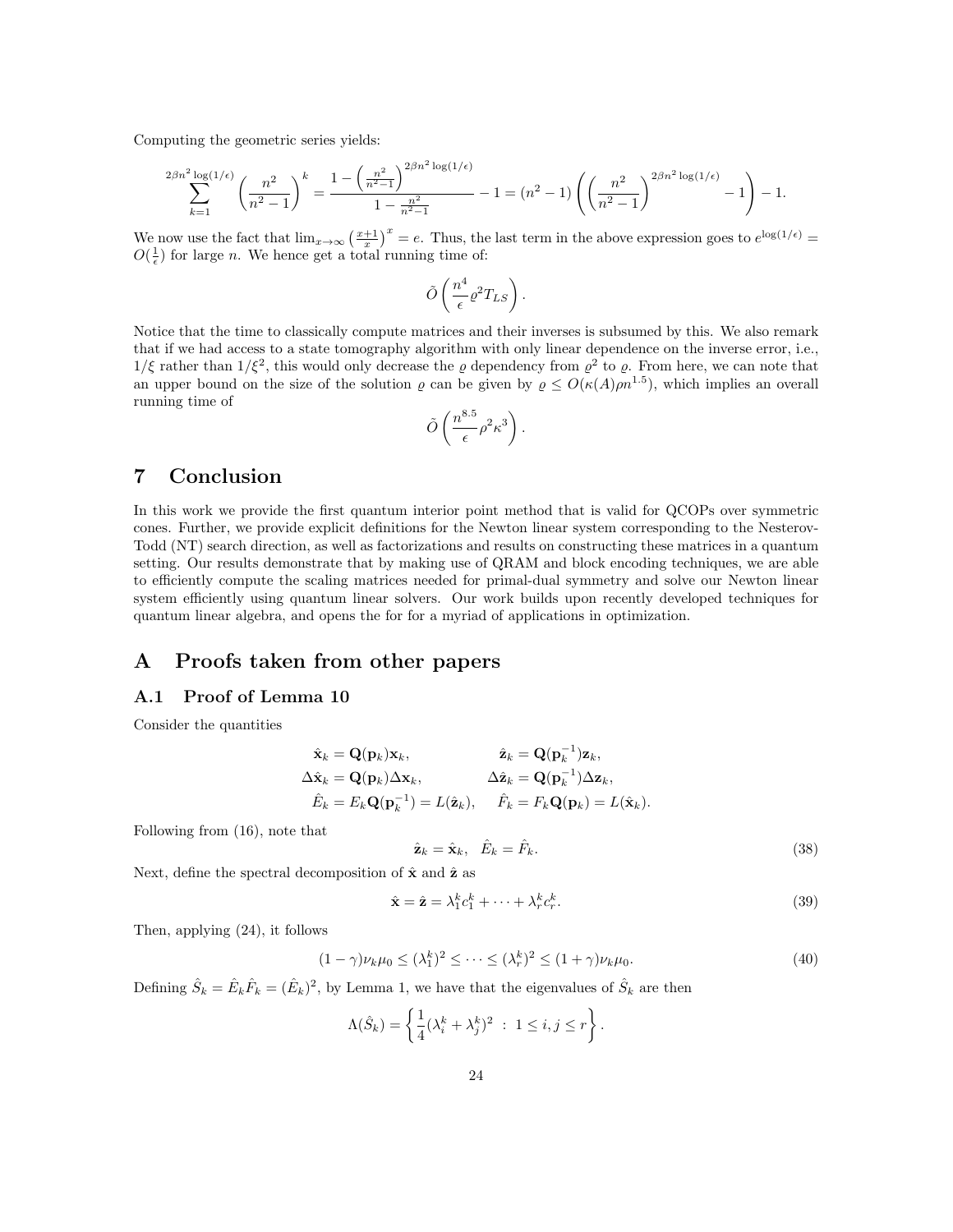Hence, by  $(40)$ ,

$$
||\hat{S}_k||_2 \le (1+\gamma)\nu_k\mu_0, \quad ||\hat{S}_k^{-1}||_2 \le \frac{1}{(1-\gamma)\nu_k\mu_0}.\tag{41}
$$

Next, following [18] we state a series of lemmas which will allow us to complete our proof of Lemma 10. **Lemma 11.** [18, Lemma 11] For any  $\mathbf{u} \in \mathcal{J}$ ,

$$
||\mathbf{Q}(\mathbf{p}_k)\mathbf{u}||^2 \le \frac{1}{(1-\gamma)\nu_k\mu_0} ||\mathbf{Q}(\mathbf{z}_k)||_2 ||\mathbf{u}||^2,
$$
  

$$
||\mathbf{Q}(\mathbf{p}_k^{-1})\mathbf{u}||^2 \le \frac{1}{(1-\gamma)\nu_k\mu_0} ||\mathbf{Q}(\mathbf{x}_k)||_2 ||\mathbf{u}||^2
$$

*Proof.* First, note that by Lemma 3,  $\mathbf{Q}(\mathbf{z}_k^{1/2})\mathbf{x}_k$ ,  $\mathbf{Q}(\mathbf{x}_k^{1/2})\mathbf{z}_k$ ,  $\mathbf{Q}(\hat{\mathbf{x}}_k^{1/2})\hat{\mathbf{z}}_k$  and  $H_{\mathbf{p}_k}(\mathbf{x}_k, \mathbf{z}_k)$  have the same spectrum. Hence,

$$
(1 - \gamma)\nu_k \mu_0 \le \lambda_{\min} \left( \mathbf{Q}(\mathbf{z}_k^{1/2}) \mathbf{x}_k \right) \le \lambda_{\max} \left( \mathbf{Q}(\mathbf{z}_k^{1/2}) \mathbf{x}_k \right) \le (1 + \gamma)\nu_k \mu_0 \tag{42a}
$$

$$
(1 - \gamma)\nu_k \mu_0 \le \lambda_{\min} \left( \mathbf{Q}(\mathbf{x}_k^{1/2}) \mathbf{z}_k \right) \le \lambda_{\max} \left( \mathbf{Q}(\mathbf{x}_k^{1/2}) \mathbf{z}_k \right) \le (1 + \gamma)\nu_k \mu_0.
$$
 (42b)

Next, following [18] set  $\mathbf{v}_k = \mathbf{Q}(\mathbf{z}_k^{1/2})\mathbf{x}_k$ . Then, applying (15) it follows that

$$
\mathbf{p}_k^{-2} = \mathbf{Q}(\mathbf{z}_k^{-1/2})\mathbf{v}_k.
$$

Hence, from (42a) we have

$$
\begin{aligned} ||\mathbf{Q}(\mathbf{p}_k)\mathbf{u}||^2 &= \langle \mathbf{u}, \mathbf{Q}(\mathbf{p}_k^2)\mathbf{u}\rangle \\ &= \langle \mathbf{u}, \left[\mathbf{Q}(\mathbf{z}_k^{-1/2})\mathbf{Q}(\mathbf{v}_k^{1/2})\mathbf{Q}(\mathbf{z}_k^{-1/2})\right]^{-1}\mathbf{u}\rangle \\ &= \langle \mathbf{u}, \mathbf{Q}(\mathbf{z}_k^{1/2})\mathbf{Q}(\mathbf{v}_k^{-1/2})\mathbf{Q}(\mathbf{z}_k^{1/2})\mathbf{u}\rangle \\ &= \langle \mathbf{Q}(\mathbf{z}_k^{1/2})\mathbf{u}, \mathbf{Q}(\mathbf{v}_k^{-1/2})\mathbf{Q}(\mathbf{z}_k^{1/2})\mathbf{u}\rangle \\ &\leq \lambda_{\max}(\mathbf{Q}(\mathbf{v})^{-1/2})||\mathbf{Q}(\mathbf{z}_k^{1/2})\mathbf{u}||^2 \\ &\leq \frac{1}{(1-\gamma)\nu_k\mu_0}||\mathbf{Q}(\mathbf{z}_k^{1/2})\mathbf{u}||^2 \\ &\leq \frac{1}{(1-\gamma)\nu_k\mu_0}||\mathbf{Q}(\mathbf{z}_k^{1/2})||_2||\mathbf{u}||^2 \end{aligned}
$$

The second inequality in the Lemma can be proved in a similar manner.

Lemma 12. [18, Lemma 12]

$$
||\Delta \hat{\mathbf{x}}_k||^2 + ||\Delta \hat{\mathbf{z}}_k||^2 + (2\langle \Delta \hat{\mathbf{x}}, \Delta \hat{\mathbf{z}} \rangle = ||\hat{S}_k^{-1/2} (R_k^c + r_k^c)||^2,
$$
  

$$
||H_{\mathbf{p}_k} (\Delta \mathbf{x}_k, \Delta \mathbf{z}_k)|| \le \frac{1}{2} (||\Delta \hat{\mathbf{x}}_k||^2 + ||\Delta \hat{\mathbf{z}}_k||^2)
$$

Proof. First, we can rewrite the last equation (the symmetric linearized completmentarity condition) of (28) as

$$
\hat{E}_k(\Delta \hat{\mathbf{x}}) + \hat{F}_k(\Delta \hat{\mathbf{z}}) = R_k^c + r_k^c.
$$
\n(43)

Then, left-multiplying (43) by  $\hat{S}_k^{-1/2}$  yields

$$
\Delta \hat{\mathbf{x}} + \Delta \hat{\mathbf{z}} = \hat{S}_k^{-1/2} (R_k^c + r_k^c)
$$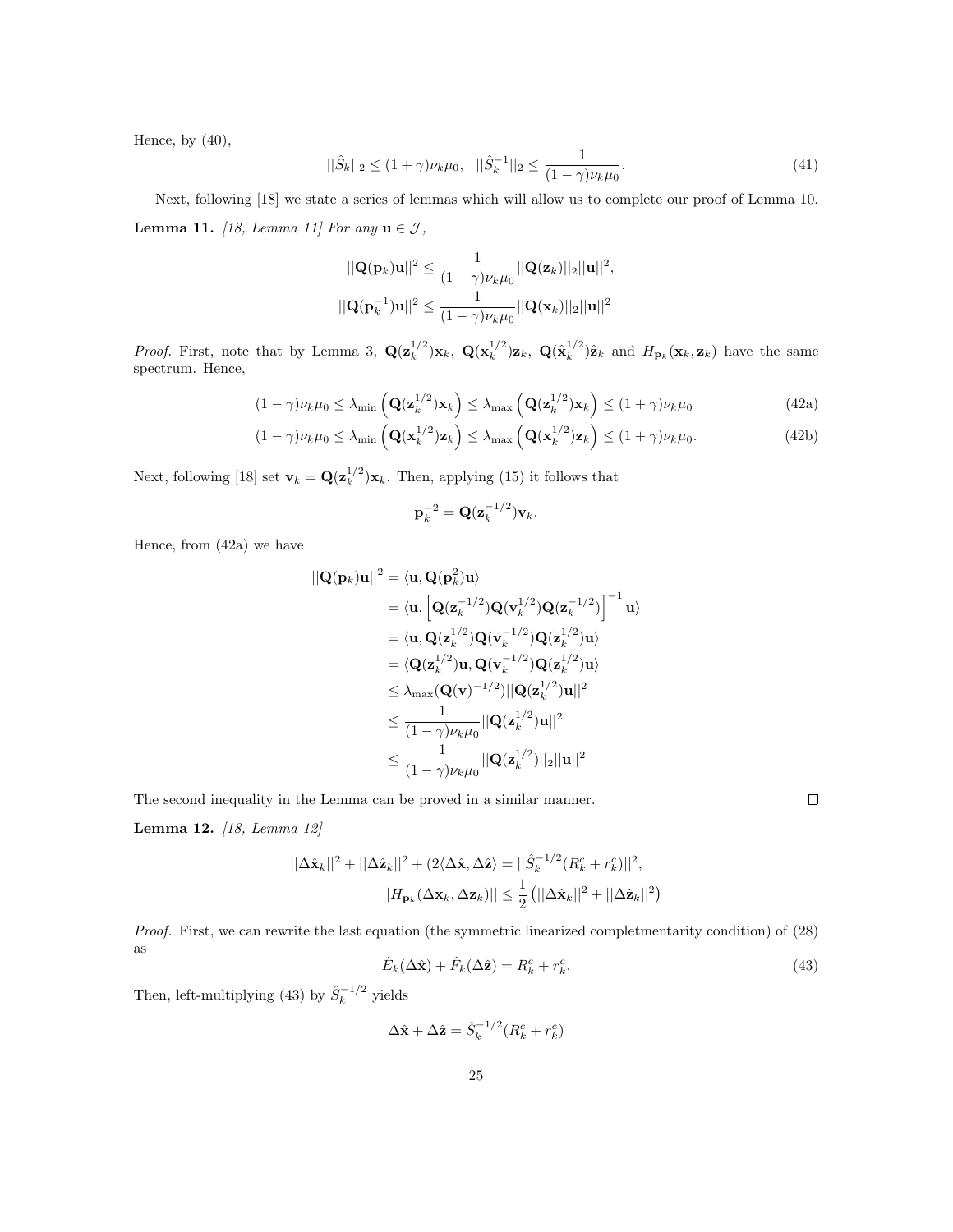from which the first equation of the Lemma follows. As for the second inequality, by applying Lemma (1), note that

$$
||H_{\mathbf{p}_k}(\Delta \mathbf{x}_k, \Delta \mathbf{z}_k)|| = ||\Delta \hat{\mathbf{x}} \circ \Delta \hat{\mathbf{z}}||
$$
  
\n
$$
\leq ||\Delta \hat{\mathbf{x}}|| ||\Delta \hat{\mathbf{z}}||
$$
  
\n
$$
\leq \frac{1}{2} (||\Delta \hat{\mathbf{x}}||^2 + ||\Delta \hat{\mathbf{z}}||^2),
$$

and the proof is complete.

Lemma 13. [18, Lemma 13]

$$
||\hat{S}_k^{-1/2}(R_k^c + r_k^c)||^2 = O(n\nu_k\mu_0).
$$

Proof. Applying (30) and (41) yields

$$
||\hat{S}_k^{-1/2}r_k^c||^2 \le ||\hat{S}_k^{-1}||_2||r_k^c||^2
$$
  
\n
$$
\le \frac{1}{4} \cdot \frac{[(1-\eta_2)\gamma \nu_k \mu_0]^2}{(1-\gamma)\nu_k \mu_0}
$$
  
\n
$$
= \frac{(1-\eta_2)\gamma \nu_k \mu_0}{4(1-\gamma)}.
$$
\n(44)

Next, from (39), we have

$$
\lambda(R_k^c) = (1 - \eta_2)\nu_k \mu_0 - \lambda(\hat{\mathbf{x}})^2.
$$

Hence, it follows

$$
||\hat{S}_k^{-1/2} R_k^c||^2 \le ||\hat{S}_k^{-1}||_2||R_k^c||^2
$$
  
\n
$$
\le \frac{1}{(1-\gamma)\nu_k\mu_0} \sum_{i=0}^r ((1-\eta_2)\nu_k\mu_0 - (\lambda_i^k)^2)
$$
  
\n
$$
\le \frac{n\nu_k\mu_0}{1-\gamma} (\gamma + \eta_2)^2,
$$
\n(45)

where the last inequatlity follows from (40). As noted in [18], the result in the lemma follows from (44) and (45), which completes the proof.  $\Box$ 

In the rest of the analysis, we follow [18] in that we consider an auxiliary point  $(\tilde{\mathbf{x}}, \tilde{y}, \tilde{\mathbf{z}})$ , which is guaranteed to exist by Lemma 5. Now, at the k-th iteration, by Lemma 7 we have

$$
-\nabla f(\mathbf{x}_k) + \mathcal{A}^\top y_k + \mathbf{z}_k = \theta (R_0^d + \zeta_k^d), \quad ||\zeta_k^d|| \le \gamma_d \rho \tag{46}
$$

$$
\mathcal{A}(\mathbf{x}_k) - b = \theta(R_0^p + \zeta_k^p), \quad ||\mathcal{A}^+\zeta_k^p|| \le \gamma_p \rho. \tag{47}
$$

Then, applying Lemma 5 there exists a point  $(\tilde{\mathbf{x}}, \tilde{y}, \tilde{\mathbf{z}})$  which satisfies

$$
-\nabla f(\mathbf{x}_k) + \mathcal{A}^\top y_k + \mathbf{z}_k = R_0^d + \zeta_k^d
$$
\n(48)

$$
\mathcal{A}(\mathbf{x}_k) - b = R_0^p + \zeta_k^p \tag{49}
$$

$$
(1 - \gamma_p)\rho \mathbf{e} \preceq \tilde{\mathbf{x}} \preceq (1 + \gamma_p)\rho \mathbf{e}
$$
\n(50)

$$
[1 - (\gamma_d + L\gamma_p)]\rho \mathbf{e} \preceq \tilde{\mathbf{z}} \preceq [1 + (\gamma_d + L\gamma_p)]\rho \mathbf{e}.\tag{51}
$$

Lemma 14. [18, Lemma 14] Let

$$
\overline{\mathbf{x}}_k = \mathbf{x}_k - \mathbf{x}_* - \theta(\tilde{\mathbf{x}} - \mathbf{x}_*)
$$

$$
\overline{\mathbf{z}}_k = \mathbf{z}_k - \mathbf{z}_* - \theta(\tilde{\mathbf{z}} - \mathbf{z}_*).
$$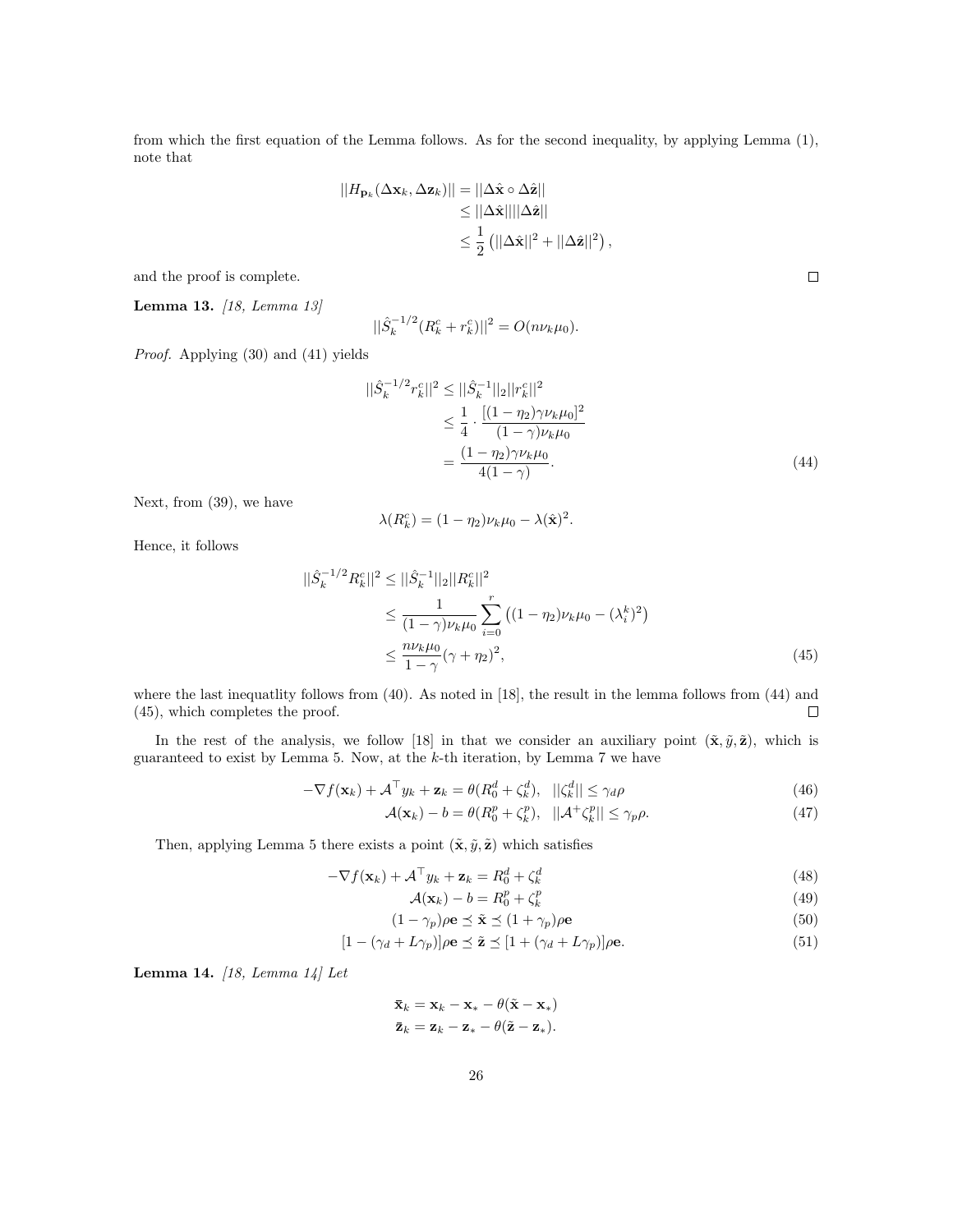The following equations hold:

$$
\langle \bar{\mathbf{x}}_k, \bar{\mathbf{z}}_k \rangle = \langle \bar{\mathbf{x}}_k, \mathcal{H}\bar{\mathbf{x}}_k \rangle, \tag{52}
$$

$$
\langle \Delta \mathbf{x}_k + \eta_1 \theta_k (\tilde{\mathbf{x}}_k - \mathbf{x}_*) + \eta_1 \mathcal{A}^+ r_k^p, \Delta \mathbf{z}_k + \eta_1 \theta_k (\tilde{\mathbf{z}}_k - \mathbf{z}_*) + \eta_1 r_k^d \rangle = \langle \Delta \mathbf{x}_k + \eta_1 \theta_k (\tilde{\mathbf{x}}_k - \mathbf{x}_*) + \eta_1 \mathcal{A}^+ r_k^p, \mathcal{H}(\Delta \mathbf{x}_k + \eta_1 \theta_k (\tilde{\mathbf{x}}_k - \mathbf{x}_*)) \rangle.
$$
 (53)

Proof. Applying (46)-(49), and noting the fact that

$$
\mathcal{A}\mathbf{x}_{*} - b = 0
$$
  

$$
-\nabla f(\mathbf{x}_{*}) + \mathcal{A}^{\top} y_{*} + z_{*} = 0,
$$

it follows

$$
\mathcal{A}\overline{\mathbf{x}}_k = 0
$$
  

$$
\mathcal{A}^\top (y_k - y_* - \theta_k(\tilde{y}_k - y_*)) + \overline{\mathbf{z}}_k = \mathcal{H}(\overline{\mathbf{x}}_k),
$$

from which  $(52)$  follows. Next, again using  $(46)-(49)$ , by  $(28)$ 

$$
\mathcal{A} \left( \Delta \mathbf{x}_k + \eta_1 \theta_k (\tilde{\mathbf{x}}_k - \mathbf{x}_*) + \eta_1 \mathcal{A}^+ r_k^p \right) = 0
$$
  

$$
\mathcal{A}^\top (\Delta y_k + \eta_1 \theta_k (\tilde{y}_k - y_*)) + (\Delta \mathbf{z}_k + \eta_1 \theta_k (\tilde{\mathbf{z}}_k - \mathbf{z}_*)) + \eta_1 r_k^d = \mathcal{H} (\Delta \mathbf{x}_k + \eta_1 \theta_k (\tilde{\mathbf{x}}_k - \mathbf{x}_*))
$$

The last equation implies (53) and the proof is complete.

Next, consider the quantities

$$
T_1 = (||\Delta \hat{\mathbf{x}}_k||^2 + ||\Delta \hat{\mathbf{z}}_k||^2)^{1/2}, \qquad (54)
$$

$$
T_2 = \left(||\mathbf{Q}(\mathbf{p}_k)(\tilde{\mathbf{x}}_k - \mathbf{x}_k)||^2 + ||\mathbf{Q}(\mathbf{p}_k^{-1})(\tilde{\mathbf{z}}_k - \mathbf{z}_k)||^2\right)^{1/2},\tag{55}
$$

$$
T_3 = (||\mathbf{Q}(\mathbf{p}_k)\mathcal{A}^+ r_k^p||^2 + ||\mathbf{Q}(\mathbf{p}_k^{-1})r_k^d||^2)^{1/2}, \qquad (56)
$$

$$
T_4 = ||\mathbf{Q}(\mathbf{p}_k^{-1})\mathcal{H}(\mathcal{A}^+ r_k^p)||. \tag{57}
$$

Lemma 15. [18, Lemma 15]

$$
T_1 \le 2\eta_2(\theta_k T_2 + T_3 + T_4) + \sqrt{T_5},
$$

where

$$
T_5 = ||\hat{S}_k^{-1/2}(R_k^c + r_k^c)||^2 + 2\eta_1^2\theta_k^2\langle\tilde{\mathbf{x}}_k - \mathbf{x}_*, \tilde{\mathbf{z}}_k - \mathbf{z}_*\rangle + 2\eta_1^2(\theta_kT_2T_3 + T_3^2 + \theta_kT_2T_3).
$$

Proof. Noting (53) yields

$$
\begin{split}\n&-\langle\Delta\hat{\mathbf{x}}_{k},\Delta\hat{\mathbf{z}}_{k}\rangle=-\langle\Delta\mathbf{x}_{k},\Delta\mathbf{z}_{k}\rangle \\
&= \eta_{1}\theta_{k}\left[\langle\Delta\mathbf{x}_{k},\tilde{\mathbf{z}}_{k}-\mathbf{z}_{*}\rangle+\langle\tilde{\mathbf{x}}_{k}-\mathbf{x}_{*},\Delta\mathbf{z}\rangle\right] \\
&+ \eta_{1}\left[\langle\tilde{\mathbf{x}}_{k},r_{k}^{d}\rangle+\langle\mathcal{A}^{+}r_{k}^{p},\Delta\mathbf{z}_{k}\rangle\right] \\
&+ \eta_{1}^{2}\theta_{k}\left[\langle\tilde{\mathbf{x}}_{k}-\mathbf{x}_{*},r_{k}^{d}\rangle+\langle\mathcal{A}^{+}r_{k}^{p},\tilde{\mathbf{z}}_{k}-\mathbf{z}_{*}\rangle\right] \\
&+ \eta_{1}^{2}\langle\mathcal{A}^{+}r_{k}^{p},r_{k}^{d}\rangle+\eta_{1}^{2}\theta_{k}^{2}\langle\tilde{\mathbf{x}}_{k}-\mathbf{x}_{*},\tilde{\mathbf{z}}_{k}-\mathbf{z}_{*}\rangle \\
&- \eta_{1}\langle\mathcal{A}^{+}r_{k}^{p},\mathcal{H}(\Delta\mathbf{x}_{k}+\eta_{1}\theta_{k}(\tilde{\mathbf{x}}_{k}-\mathbf{x}_{*})))\rangle \\
&-\langle\Delta\mathbf{x}_{k}+\eta_{1}\theta_{k}(\tilde{\mathbf{x}}_{k}-\mathbf{x}_{*}),\mathcal{H}(\Delta\mathbf{x}_{k}+\eta_{1}\theta_{k}(\tilde{\mathbf{x}}_{k}-\mathbf{x}_{*})))\rangle.\n\end{split}
$$

Next, using the Cachy-Schwartz inequality, along with the fact that

$$
ac + bd \le \sqrt{a^2 + b^2} + \sqrt{c^2 + d^2},
$$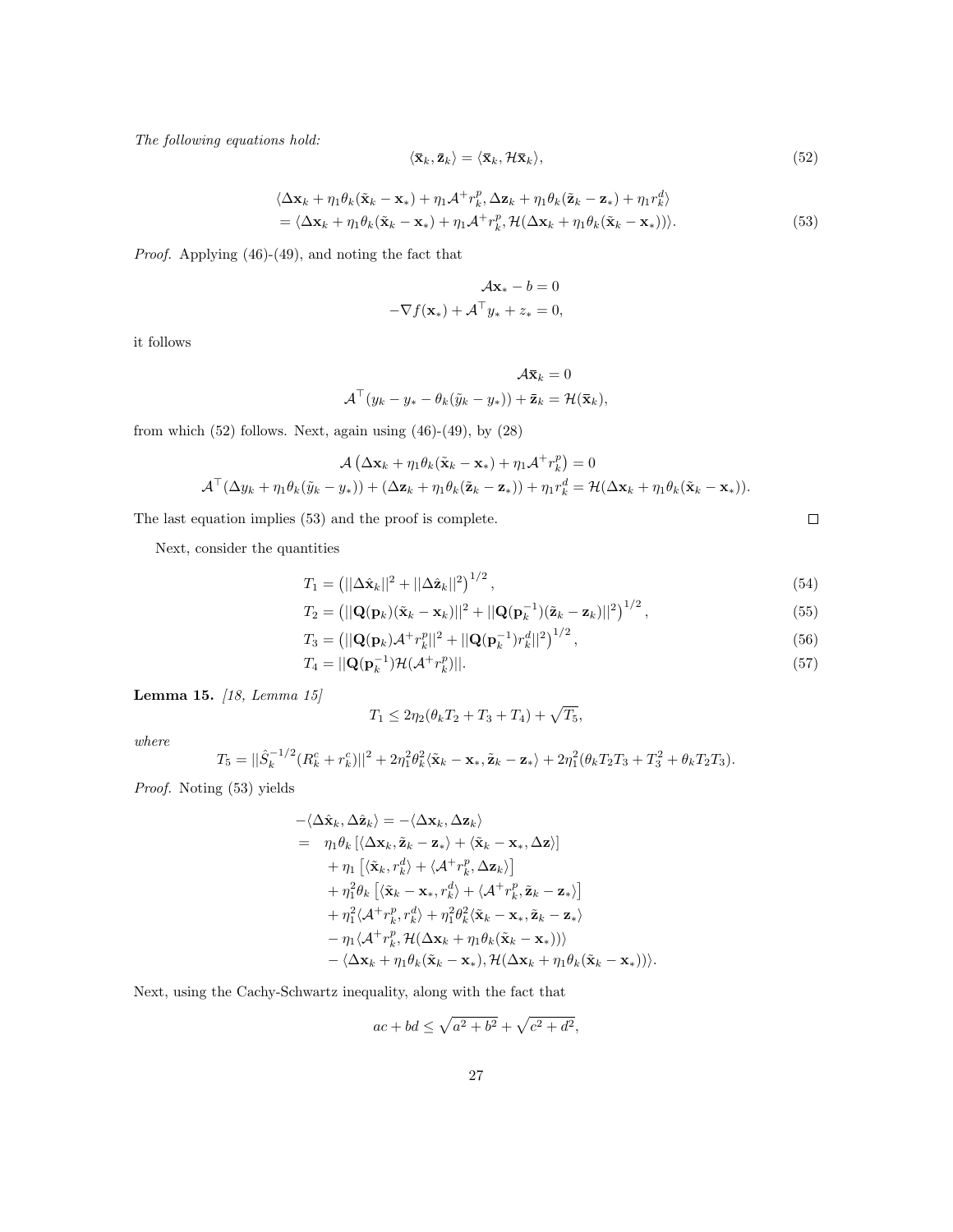for  $a, b, c, d \geq 0$ , we also have:

$$
\begin{aligned}\n&\left|\langle \Delta \mathbf{x}_k, \tilde{\mathbf{z}}_k - \mathbf{z}_k \rangle + \langle \tilde{\mathbf{x}}_k - \mathbf{x}_*, \Delta \mathbf{x}_k \rangle \right| \\
&= \left|\langle \Delta \hat{\mathbf{x}}_k, \mathbf{Q}(\mathbf{p}_k^{-1})(\tilde{\mathbf{z}}_k - \mathbf{z}_*) \rangle + \langle \mathbf{Q}(\mathbf{p}_k)(\tilde{\mathbf{x}}_k - \mathbf{x}_*) , \Delta \hat{\mathbf{z}}_k \rangle \right| \leq T_1 T_2 \\
&\left|\langle \Delta \mathbf{x}_k, r_k^d \rangle + \langle \mathcal{A}^+ r_k^p, \Delta \mathbf{z}_k \rangle \right| \leq T_1 T_3 \\
&\left|\langle \tilde{\mathbf{x}}_k - \mathbf{x}_*, r_k^d \rangle + \mathcal{A}^+ r_k^p, \tilde{\mathbf{z}}_k - \mathbf{z}_* \rangle \right| \leq T_2 T_3 \\
&\left|\langle \mathcal{A}^+ r_k^p, r_k^d \rangle \right| \leq T_3 \\
&\left|\langle \mathcal{A}^+ r_k^p, \mathcal{H}(\tilde{\mathbf{x}}_k - \mathbf{x}_k) \rangle \right| \leq T_2 T_4 \\
&\left|\langle \mathcal{A}^+ r_k^p, \mathcal{H}(\Delta \mathbf{x}_k) \rangle \right| \leq T_1 T_4 \\
&\left| \langle \mathcal{A}^+ r_k^p, \mathcal{H}(\Delta \mathbf{x}_k) \rangle \right| \leq T_1 T_4 \\
&\left| \langle \Delta \mathbf{x}_k + \eta_1 \theta_k (\tilde{\mathbf{x}}_k - \mathbf{x}_*) , \mathcal{H}(\Delta \mathbf{x}_k + \eta_1 \theta_k (\tilde{\mathbf{x}}_k - \mathbf{x}_*) ) \rangle \right| \leq 0.\n\end{aligned}
$$

Applying the above inequalities along with Lemma 12 yields

$$
T_1^2 = ||\hat{S}_k^{-1/2} (R_k^c + r_k^c)||^2 - 2\langle \Delta \hat{\mathbf{x}}_k, \Delta \hat{\mathbf{z}}_k \rangle
$$
  
\n
$$
\leq 2 \left( \eta_1 \theta_k T_1 T_2 + \eta_1 T_1 T_3 + \eta_1^2 \theta_k T_1 T_3 + \eta_1^2 T_3^2 \right)
$$
  
\n
$$
+ 2 \left( \eta_1^2 \theta_k T_2 T_4 + \eta_1 T_1 T_4 \right)
$$
  
\n
$$
+ ||\hat{S}_k^{-1/2} (R_k^c + r_k^c)||^2 + 2 \eta_1^2 \theta_k^2 \langle \tilde{\mathbf{x}}_k - \mathbf{x}_*, \tilde{\mathbf{z}}_k - \mathbf{z}_* \rangle
$$
  
\n
$$
= 2 \eta_1 T_1 (\theta_k T_2 + T_3 + T_4) + T_5.
$$

Next, note that the quadratic function

$$
t^2 - 2\eta_1(\theta_k T_2 + T_3 + T_4)t - T_5
$$

the positive root

$$
t_{+} = \eta_1(\theta_k T_2 + T_3 + T_4) + \sqrt{\eta_1^2(\theta_k T_2 + T_3 + T_4)^2 + T_5},
$$

which is unique, and positive for  $t>t_+.$  Therefore, it must hold

$$
T_1 \le t_+ \le 2\eta_1(\theta_k T_2 + T_3 + T_4) + \sqrt{T_5}
$$

and the proof is complete.

Lemma 16.  $[18, Lemma 16]$  We have

$$
T_3^2 = \frac{O(1)}{(1 - (\gamma_d + L\gamma_p))^2} n^2 \nu_k \mu_0.
$$

Proof. It follows from (30)

$$
||\mathcal{A}^+ r_k^p|| \le \theta_k \gamma_p \rho, \quad ||r_k^d|| \le \theta_k \gamma_d \rho. \tag{58}
$$

Then, noting that for any  $\mathbf{u} \geq 0$ ,  $||\mathbf{Q}(\mathbf{u})||_2 = \lambda_{\max}^2(\mathbf{u}) \leq \text{tr}(\mathbf{u})^2$ , applying Lemma 11 yields

$$
\begin{split} ||\mathbf{Q}(\mathbf{p}_k)\mathcal{A}^+ r_k^p||^2 &\leq \frac{1}{(1-\gamma)\nu_k \mu_0} ||\mathcal{A}^+ r_k^p||^2 ||\mathbf{Q}(\mathbf{z}_k)||_2 \\ &\leq \frac{\gamma_p^2 \rho^2}{(1-\gamma)\nu_k \mu_0} ||\mathbf{Q}(\mathbf{z}_k)||_2 \\ &\leq \frac{\gamma_p^2 \rho^2}{(1-\gamma)\nu_k \mu_0} \theta_k^2 \operatorname{tr}(\mathbf{z}_k)^2 \\ &= \frac{\gamma_p^2 \rho^2}{(1-\gamma)\nu_k \mu_0} \frac{36}{(1-\gamma_p)^2} n^2 \nu_k^2 \rho^2 \\ &= \frac{O(1)}{(1-\gamma_p)^2} n^2 \nu_k \mu_0, \end{split}
$$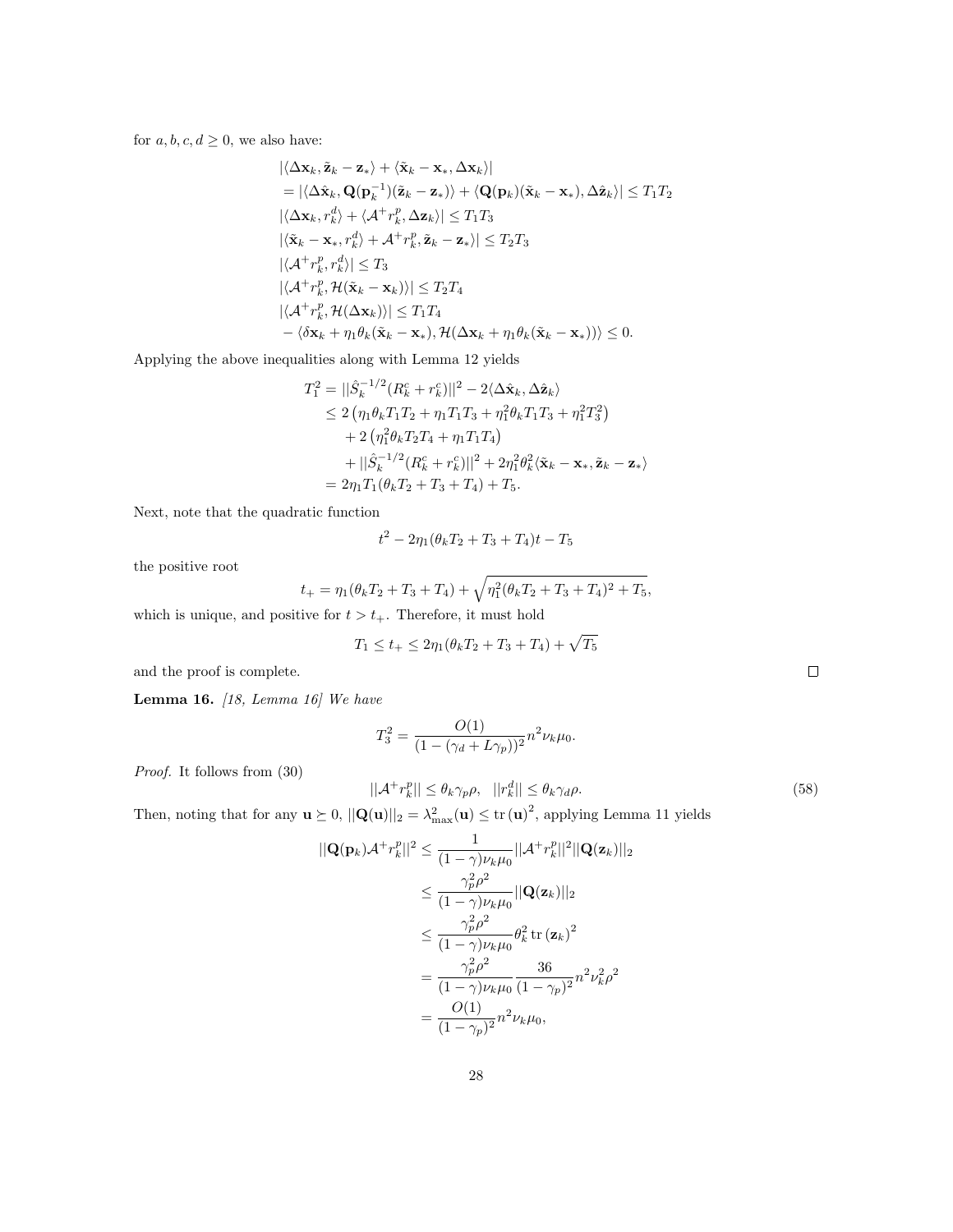where the final equality follows from utilizing Lemma 6. Again we apply Lemma 6, and arrive at

$$
\begin{split} ||\mathbf{Q}(\mathbf{p}_{k}^{-1})r_{k}^{d}||^{2} &\leq \frac{1}{(1-\gamma)\nu_{k}\mu_{0}}||r_{k}^{d}||^{2}||\mathbf{Q}(\mathbf{x}_{k})||_{2} \\ &\leq \frac{\gamma_{d}^{2}\rho^{2}}{(1-\gamma)\nu_{k}\mu_{0}}||\mathbf{Q}(\mathbf{x}_{k})||_{2} \\ &\leq \frac{\gamma_{d}^{2}\rho^{2}}{(1-\gamma)\nu_{k}\mu_{0}}\theta_{k}^{2}\operatorname{tr}(\mathbf{x}_{k})^{2} \\ &=\frac{\gamma_{d}^{2}\rho^{2}}{(1-\gamma)\nu_{k}\mu_{0}}\frac{36}{(1-(1-\gamma_{d}+L\gamma_{p}))^{2}}n^{2}\nu_{k}^{2}\rho^{2} \\ &=\frac{O(1)}{(1-(1-\gamma_{d}+L\gamma_{p}))^{2}}n^{2}\nu_{k}\mu_{0}, \end{split}
$$

and the proof is complete.

**Lemma 17.** [18, Lemma 17] Under the conditions  $(18)$ ,  $(19)$ , and  $(20)$ ,

$$
\langle \tilde{\mathbf{x}}_k - \mathbf{x}_*, \tilde{\mathbf{z}}_k - \mathbf{z}_* \rangle \le 4n\mu_0.
$$

Proof. The result follows from applying (50), (51) along with [31, Lemma 11].  $\Box$ 

**Lemma 18.** [18, Lemma 18] Under the conditions  $(18)$ ,  $(19)$ , and  $(20)$ ,

$$
\theta_k^2 T_2^2 = O(n^2 \nu_k \mu_0).
$$

*Proof.* From [6, Proposition III.2.2], for any invertible  $u \in \mathcal{J}$ , and  $x \succ 0$ , we have  $Q(u)x \succ 0$ . Hence, for any  $\mathbf{x} \succ 0$ ,  $\Omega$ 

$$
||\mathbf{Q}(\mathbf{u})\mathbf{x}|| \le \text{tr}\left(\mathbf{Q}(\mathbf{u})\mathbf{x}\right) = \langle \mathbf{Q}(\mathbf{u})\mathbf{x}, \mathbf{e} \rangle = \langle \mathbf{u}^2, \mathbf{x} \rangle. \tag{59}
$$

Now, letting

$$
\mathbf{v}_k = \mathbf{Q}(\mathbf{z}_k^{1/2})\mathbf{x}_k,
$$

by (15) it follows

$$
\mathbf{p}^{-2} = \mathbf{Q}(\mathbf{z}_k^{-1/2})v_k^{1/2}.
$$

From here, we apply (59) combined with the fact that

$$
0 \prec \tilde{\mathbf{x}}_k - \mathbf{x}_* \preceq (1 + \gamma_p)\rho \mathbf{e}
$$

which yields

$$
\begin{split}\n||\mathbf{Q}(\mathbf{p}_{k})(\tilde{\mathbf{x}}_{k}-\mathbf{x}_{*})|| &\leq \langle \mathbf{p}_{k}^{2}, \tilde{\mathbf{x}}_{k}-\mathbf{x}_{*}\rangle \\
&= \langle \mathbf{Q}(\mathbf{p}_{k}^{-2})\mathbf{p}_{k}^{2}, \mathbf{Q}(\mathbf{p}_{k}^{2})(\tilde{\mathbf{x}}_{k}-\mathbf{x}_{*})\rangle \\
&= \langle \mathbf{p}_{k}^{-2}, (\mathbf{Q}(\mathbf{p}_{k}^{-2}))^{-1} (\tilde{\mathbf{x}}_{k}-\mathbf{x}_{*})\rangle \\
&= \langle \mathbf{Q}(\mathbf{z}_{k}^{-1/2})\mathbf{v}_{k}^{1/2}, \left[\mathbf{Q}(\mathbf{z}_{k}^{-1/2})\mathbf{Q}(\mathbf{v}_{k}^{1/2})\mathbf{Q}(\mathbf{z}_{k}^{-1/2})\right]^{-1} (\tilde{\mathbf{x}}_{k}-\mathbf{x}_{*})\rangle \\
&= \langle \mathbf{Q}(\mathbf{z}_{k}^{-1/2})\mathbf{v}_{k}^{1/2}, \left[\mathbf{Q}(\mathbf{z}_{k}^{1/2})\mathbf{Q}(\mathbf{v}_{k}^{-1/2})\mathbf{Q}(\mathbf{z}_{k}^{1/2})\right] (\tilde{\mathbf{x}}_{k}-\mathbf{x}_{*})\rangle \\
&= \langle \mathbf{Q}(\mathbf{v}_{k}^{-1/2})\mathbf{v}_{k}^{1/2}, \mathbf{Q}(\mathbf{z}_{k}^{1/2})(\tilde{\mathbf{x}}_{k}-\mathbf{x}_{*})\rangle \\
&= \langle \mathbf{v}_{k}^{-1/2}, \mathbf{Q}(\mathbf{z}_{k}^{1/2})(\tilde{\mathbf{x}}_{k}-\mathbf{x}_{*})\rangle \\
&\leq \frac{1}{\lambda_{\min}(\mathbf{v}_{k})^{1/2}} \langle \mathbf{z}_{k}, \tilde{\mathbf{x}}_{k}-\mathbf{x}_{*}\rangle \\
&\leq \frac{1}{\sqrt{(1-\gamma)\nu_{k}\mu_{0}}} \langle \mathbf{z}_{k}, \tilde{\mathbf{x}}_{k}-\mathbf{x}_{*}\rangle.\n\end{split}
$$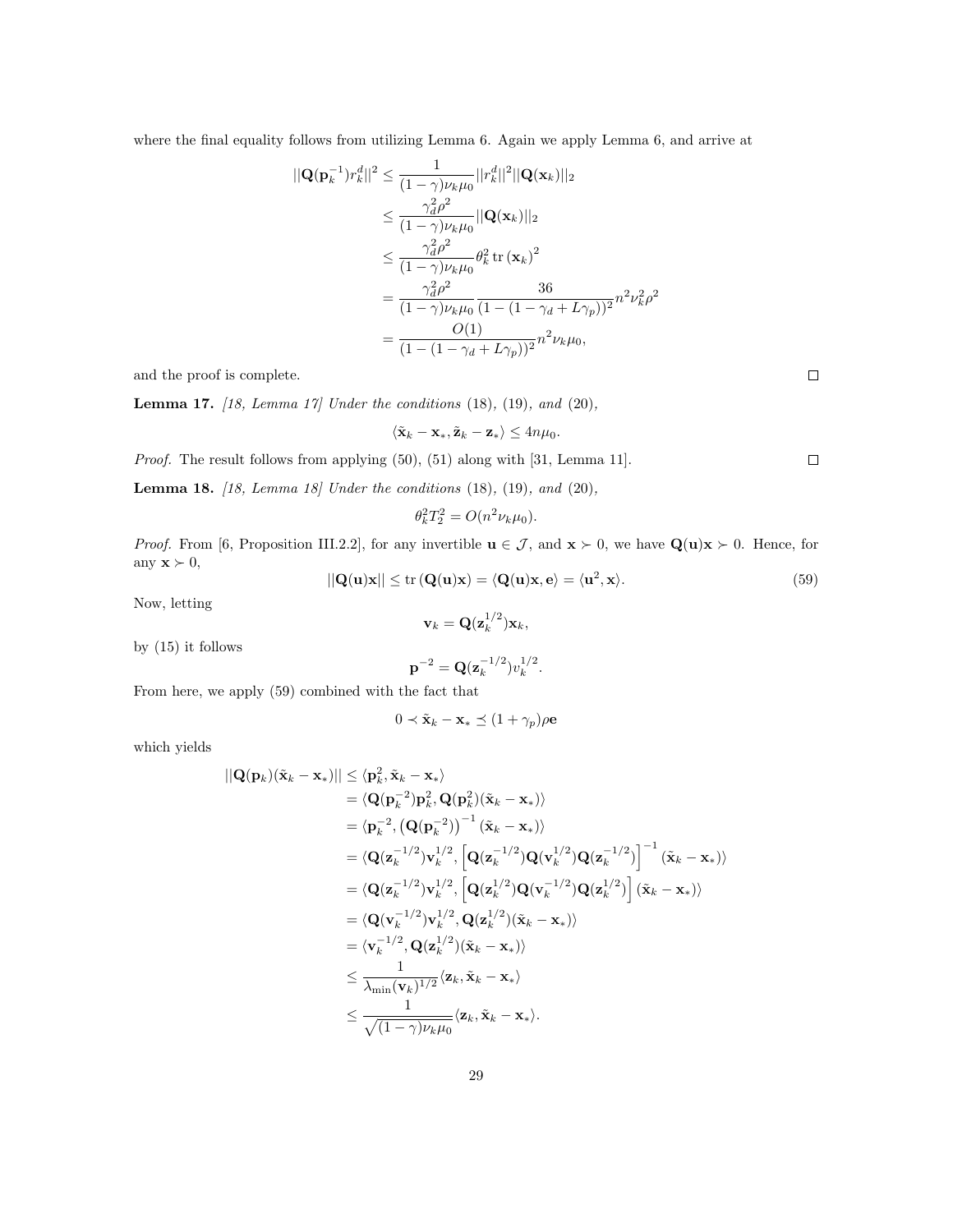On the other hand, for

$$
0 \prec \tilde{\mathbf{z}}_k - \mathbf{z}_* \preceq (1 + \gamma_d + L\gamma_p)\rho \mathbf{e}
$$

it follows

$$
||\mathbf{Q}(\mathbf{p}_k^{-1}(\tilde{\mathbf{z}}_k - \mathbf{z}_*)|| \leq \frac{1}{\sqrt{(1-\gamma)\nu_k \mu_0}} \langle \mathbf{x}_k, \tilde{\mathbf{z}}_k - \mathbf{z}_* \rangle.
$$

Thus,

$$
\theta_k^2 T_2^2 \leq \theta_k^2 \left( ||\mathbf{Q}(\mathbf{p}_k)(\tilde{\mathbf{x}}_k - \mathbf{x}_*)|| + ||\mathbf{Q}(\mathbf{p}_k^{-1})(\tilde{\mathbf{z}}_k - \mathbf{z}_*)|| \right)^2
$$
  

$$
\leq \frac{\theta_k^2}{(1 - \gamma)\nu_k \mu_0} \left( \langle \mathbf{z}_k, \tilde{\mathbf{x}} - \mathbf{x}_* \rangle + \langle \mathbf{x}_k, \tilde{\mathbf{z}} - \mathbf{z}_* \rangle \right)^2.
$$

Now, recall that

$$
\langle \mathbf{x}_{*}, \mathbf{z}_{*} \rangle = 0,
$$
  

$$
\langle \mathbf{x}_{k}, \mathbf{z}_{*} \rangle, \langle \mathbf{x}_{*}, \mathbf{z}_{k} \rangle, \langle \tilde{\mathbf{x}}_{k}, \mathbf{z}_{*} \rangle, \langle \tilde{\mathbf{z}}_{k}, \mathbf{x}_{*} \rangle \ge 0.
$$

These inequalities, combined with (52) give

$$
\theta_k \langle \tilde{\mathbf{x}}_k - \mathbf{x}_*, \mathbf{z}_k \rangle + \theta_k \langle \mathbf{x}_k, \tilde{\mathbf{z}}_k - \mathbf{z}_* \rangle
$$
\n
$$
= \langle \mathbf{z}_k, \mathbf{z}_k \rangle - \langle \mathbf{x}_k, \mathbf{z}_* \rangle - \langle \mathbf{x}_*, \mathbf{z}_k \rangle + \langle \mathbf{x}_*, \mathbf{z}_* \rangle
$$
\n
$$
+ \theta_k \left( \langle \rangle + \langle \tilde{\mathbf{x}}_k - \mathbf{x}_*, \mathbf{z}_* \rangle \right)
$$
\n
$$
+ \theta_k^2 \langle \tilde{\mathbf{x}}_k - \mathbf{x}_*, \tilde{\mathbf{z}}_k - \mathbf{z}_* \rangle
$$
\n
$$
- \langle \mathbf{x}_k - \mathbf{x}_* - \theta_k (\tilde{\mathbf{x}}_k - \mathbf{x}_*), \mathcal{H} (\mathbf{x}_k - \mathbf{x}_* - \theta_k (\tilde{\mathbf{x}}_k - \mathbf{x}_*)) \rangle
$$
\n
$$
\leq \langle \mathbf{x}_k, \mathbf{z}_k \rangle + \theta_k \left( \langle \mathbf{x}_*, \tilde{\mathbf{z}}_k \rangle + \langle \tilde{\mathbf{x}}_k, \mathbf{z}_* \rangle \right) + \theta_k^2 \langle \tilde{\mathbf{x}}_k, \tilde{\mathbf{z}}_k \rangle
$$
\n
$$
\leq (1 + \gamma) \nu_k \mu_0 n + \theta_k (1 + \gamma_d + L\gamma_p) \rho \langle \langle \mathbf{x}_*, \mathbf{e} \rangle + \mathbf{e} \mathbf{z}_* \rangle
$$
\n
$$
+ \theta_k^2 (1 + \gamma_p) (1 + \gamma_d + L\gamma_p) \rho^2 n
$$
\n
$$
\leq 8 \nu_k \mu_0 n.
$$

Therefore,  $\theta_k^2 T_2^2 = O(n^2 \nu_k \mu_0)$  and the proof is complete.

Lemma 19. [18, Lemma 19]

$$
\theta_k^2 T_2^2 = O(n^2 \nu_k \mu_0).
$$

Proof. From Lemma 11 it follows

$$
T_4^2 \leq \frac{1}{(1-\gamma)\nu_k\mu_0} ||\mathbf{Q}(\mathbf{x}_k)||_2 ||\mathcal{H}(\mathcal{A}^+ r_k^p)||^2
$$
  
\n
$$
\leq \frac{1}{(1-\gamma)\nu_k\mu_0} ||\mathbf{Q}(\mathbf{x}_k)||_2 L^2 ||\mathcal{A}^+ r_k^p||^2
$$
  
\n
$$
\leq \frac{\gamma_p^2 \rho^2 L^2}{(1-\gamma)\nu_k\mu_0} \theta_k^2 ||\mathbf{Q}(\mathbf{x}_k)||_2
$$
  
\n
$$
\leq \frac{\gamma_p^2 L^2}{(1-\gamma)\nu_k\mu_0} \frac{O(1)}{(1-(\gamma_d+L\gamma_p))^2} n^2 \nu_k^2 \rho^2
$$
  
\n
$$
= \frac{O(1)}{(1-(\gamma_d+L\gamma_p))^2} n^2 \nu_k \mu_0.
$$

 $\Box$ 

Finally, this last Lemma and proof give us Lemma 10.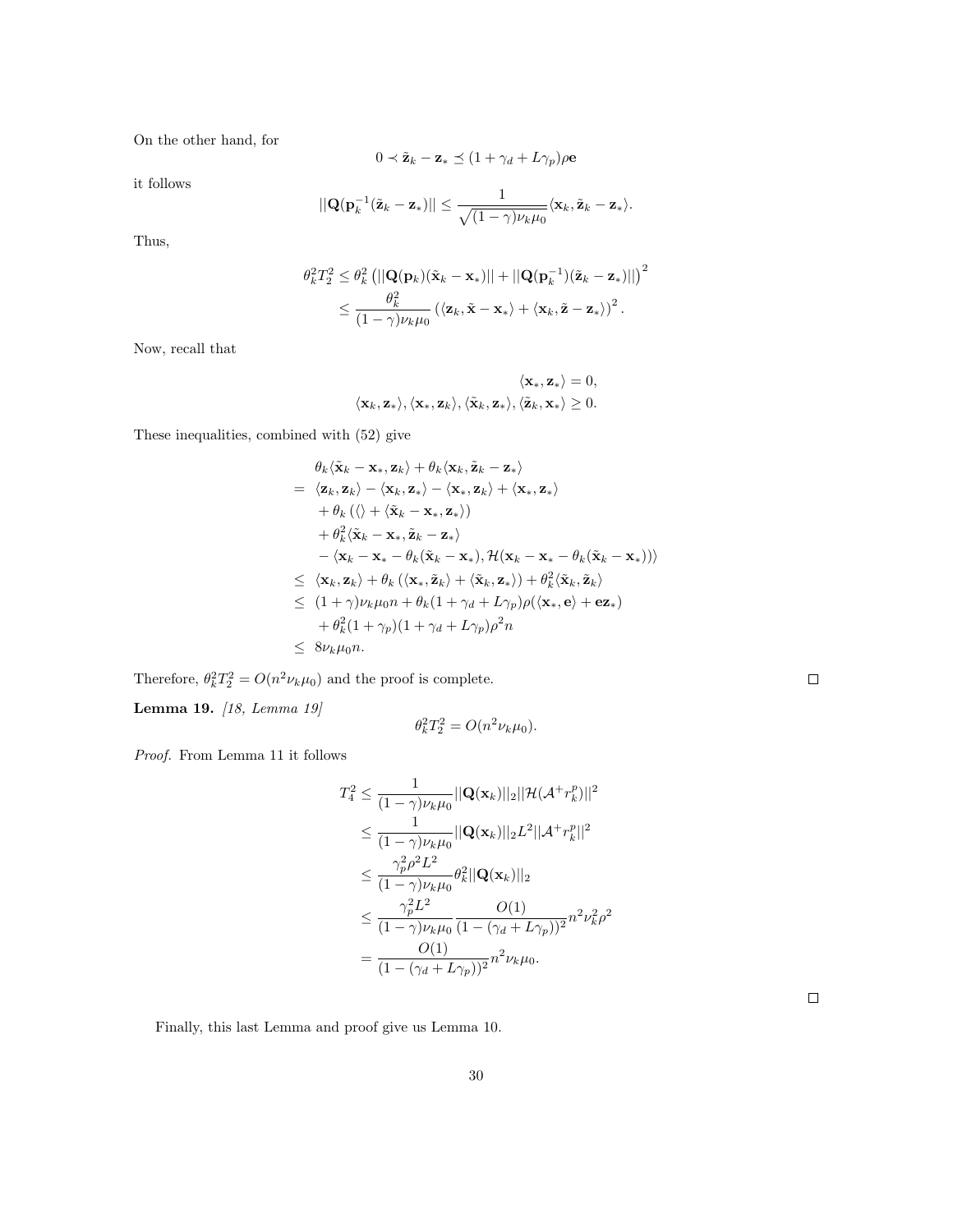Lemma 20. [18, Lemma 20]

$$
T_1^2 = \frac{O(1)}{(1 - (\gamma_d + L\gamma_p))^2} n^2 \nu_k \mu_0.
$$

*Proof.* To obtain the result, we follow [18] in applying Lemmas 15 and 19 along with the fact that  $(a+b)^2 \le$  $2a^2 + 2b^2$ , which gives

$$
T_1^2 \leq (2\eta_1(\theta_k T_2 + T_3 + T_4) + \sqrt{T_5})^2
$$
  
\n
$$
\leq 8(\theta_k T_2 + T_3 + T_4)^2 + 2T_5
$$
  
\n
$$
\leq 8(\theta_k T_2 + T_3 + T_4)^2 + 2||\hat{S}_k^{-1/2}(R_k^c + r_k^c)||^2
$$
  
\n
$$
+ 4\theta_k^2 \langle \tilde{\mathbf{x}}_k - \mathbf{x}_*, \tilde{\mathbf{z}} - \mathbf{z}_* \rangle
$$
  
\n
$$
+ 4\theta_k T_2 T_3 + 4T_3^2 + 4\theta_k T_2 T_4
$$
  
\n
$$
\leq \frac{O(1)}{(1 - (\gamma_d + L\gamma_p))^2} n^2 \nu_k \mu_0 + O(n^2 \nu_k \mu_0).
$$

Therefore,

$$
||H_{\mathbf{p}_k}(\Delta \mathbf{x}_k, \Delta \mathbf{z}_k)|| \le \frac{1}{2}T_1^2 = \frac{O(1)}{(1 - (\gamma_d + L\gamma_p))^2}n^2 \nu_k \mu_0
$$

by Lemmas 12 and 20.

## References

- [1] Ilan Adler and Farid Alizadeh. Primal-dual interior point algorithms for convex quadratically constrained and semidefinite optimization problems. Rutgers University. Rutgers Center for Operations Research [RUTCOR], 1995.
- [2] Farid Alizadeh, Jean-Pierre A Haeberly, and Michael L Overton. Primal-dual interior-point methods for semidefinite programming: convergence rates, stability and numerical results. SIAM Journal on Optimization, 8(3):746–768, 1998.
- [3] Peter Bürgisser, Michael Clausen, and Mohammad A Shokrollahi. Algebraic complexity theory, volume 315. Springer Science & Business Media, 2013.
- [4] PAM Casares and MA Martin-Delgado. A quantum interior-point predictor-corrector algorithm for linear programming. arXiv preprint arXiv:1902.06749, 2019.
- [5] Shantanav Chakraborty, András Gilyén, and Stacey Jeffery. The power of block-encoded matrix powers: improved regression techniques via faster Hamiltonian simulation.  $arXiv$  preprint  $arXiv:1804.01973$ , 2018.
- [6] Jacques Faraut. Analysis on symmetric cones. Oxford mathematical monographs, 1994.
- [7] Leonid Faybusovich. Linear systems in jordan algebras and primal-dual interior-point algorithms. Journal of computational and applied mathematics, 86(1):149–175, 1997.
- [8] András Gilyén, Yuan Su, Guang Hao Low, and Nathan Wiebe. Quantum singular value transformation and beyond: exponential improvements for quantum matrix arithmetics. In Proceedings of the 51st Annual ACM SIGACT Symposium on Theory of Computing, pages 193–204, 2019.
- [9] Aram W Harrow, Avinatan Hassidim, and Seth Lloyd. Quantum algorithm for linear systems of equations. Physical review letters, 103(15):150502, 2009.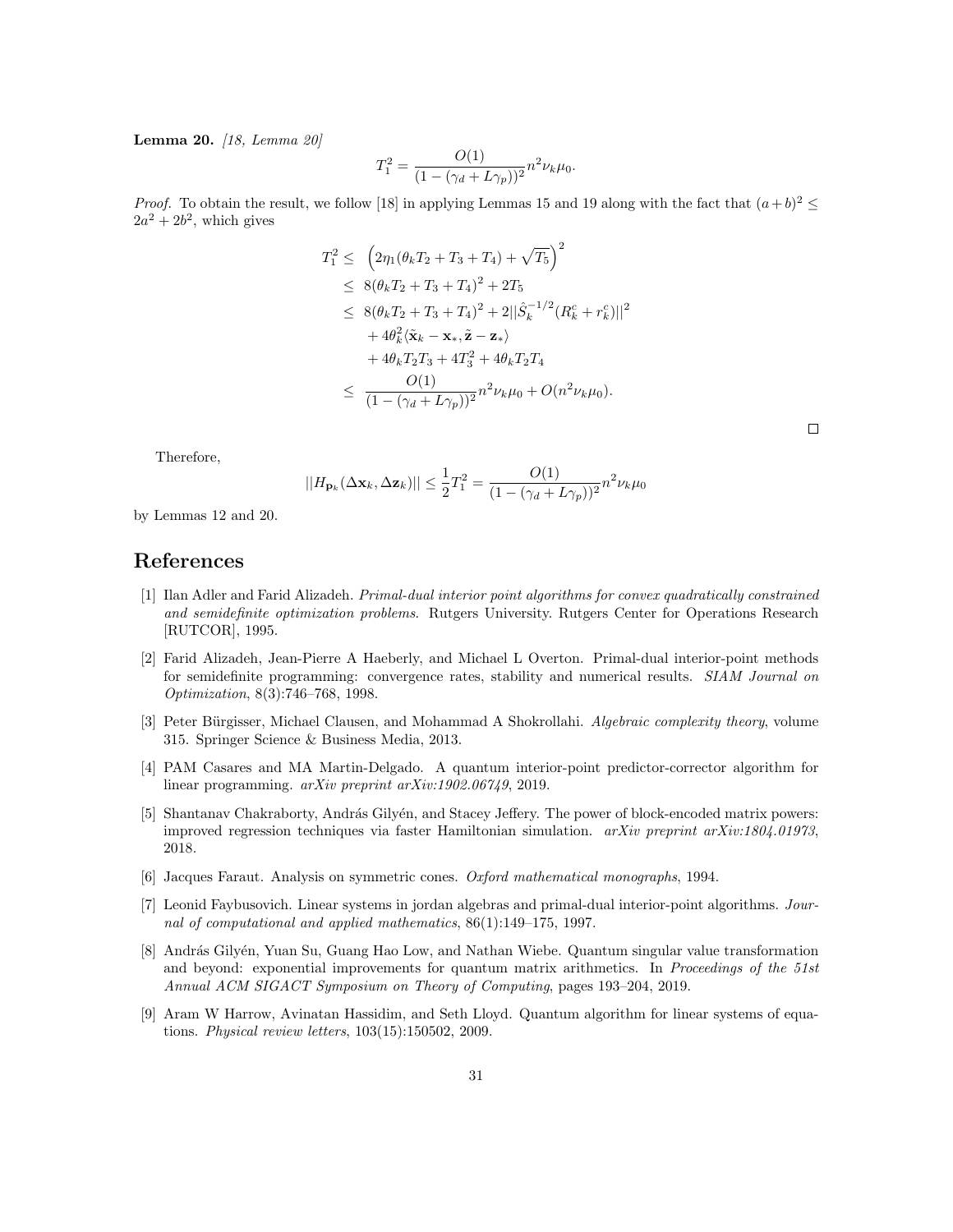- [10] Christoph Helmberg, Franz Rendl, Robert J Vanderbei, and Henry Wolkowicz. An interior-point method for semidefinite programming. SIAM Journal on Optimization, 6(2):342–361, 1996.
- [11] Narendra Karmarkar. A new polynomial-time algorithm for linear programming. Combinatorica, (4):373–395, 1984.
- [12] Iordanis Kerenidis and Anupam Prakash. Quantum recommendation systems. arXiv preprint arXiv:1603.08675, 2016.
- [13] Iordanis Kerenidis and Anupam Prakash. A quantum interior point method for LPs and SDPs. arXiv preprint arXiv:1808.09266, 2018.
- [14] Iordanis Kerenidis and Anupam Prakash. Quantum gradient descent for linear systems and least squares. Physical Review A, 101(2):022316, 2020.
- [15] Iordanis Kerenidis, Anupam Prakash, and Daniel Szilagyi. A quantum interior-point method for secondorder cone programming. 2019.
- [16] Leonid G Khachiyan. Polynomial algorithms in linear programming. USSR Computational Mathematics and Mathematical Physics, 20(1):53–72, 1980.
- [17] Masakazu Kojima, Susumu Shindoh, and Shinji Hara. Interior-point methods for the monotone semidefinite linear complementarity problem in symmetric matrices. *SIAM Journal on Optimization*, 7(1):86– 125, 1997.
- [18] Lu Li and Kim-Chuan Toh. A polynomial-time inexact interior-point method for convex quadratic symmetric cone programming. J. Math. Ind, 2:199–212, 2010.
- [19] Renato DC Monteiro. Primal–dual path-following algorithms for semidefinite programming. SIAM Journal on Optimization, 7(3):663–678, 1997.
- [20] Renato DC Monteiro and Takashi Tsuchiya. Polynomial convergence of primal-dual algorithms for the second-order cone program based on the mz-family of directions. Mathematical programming, 88(1):61– 83, 2000.
- [21] Yurii E Nesterov and Arkadi Nemirovskii. A general approach to polynomial-time algorithms design for convex programming. Report, Central Economical and Mathematical Institute, USSR Academy of Sciences, Moscow, 1988.
- [22] Yurii E Nesterov and Arkadi Nemirovskii. Interior-Point Polynomial Algorithms in Convex Programming, volume 13. SIAM, 1995.
- [23] Yurii E Nesterov and Michael J Todd. Self-scaled barriers and interior-point methods for convex programming. Mathematics of Operations Research, 22(1):1–42, 1997.
- [24] SH Schmieta and Farid Alizadeh. Associative and jordan algebras, and polynomial time interior-point algorithms for symmetric cones. Mathematics of Operations Research, 26(3):543–564, 2001.
- [25] SH Schmieta and Farid Alizadeh. Extension of primal-dual interior point algorithms to symmetric cones. Mathematical Programming, 96(3):409–438, 2003.
- [26] Volker Strassen. Gaussian elimination is not optimal. Numerische Mathematik, 13(4):354–356, 1969.
- [27] Jos F Sturm. Similarity and other spectral relations for symmetric cones. Linear Algebra and its applications, 312(1-3):135–154, 2000.
- [28] Michael J Todd, Kim-Chuan Toh, and Reha H Tütüncü. On the Nesterov–Todd direction in semidefinite programming. SIAM Journal on Optimization, 8(3):769–796, 1998.